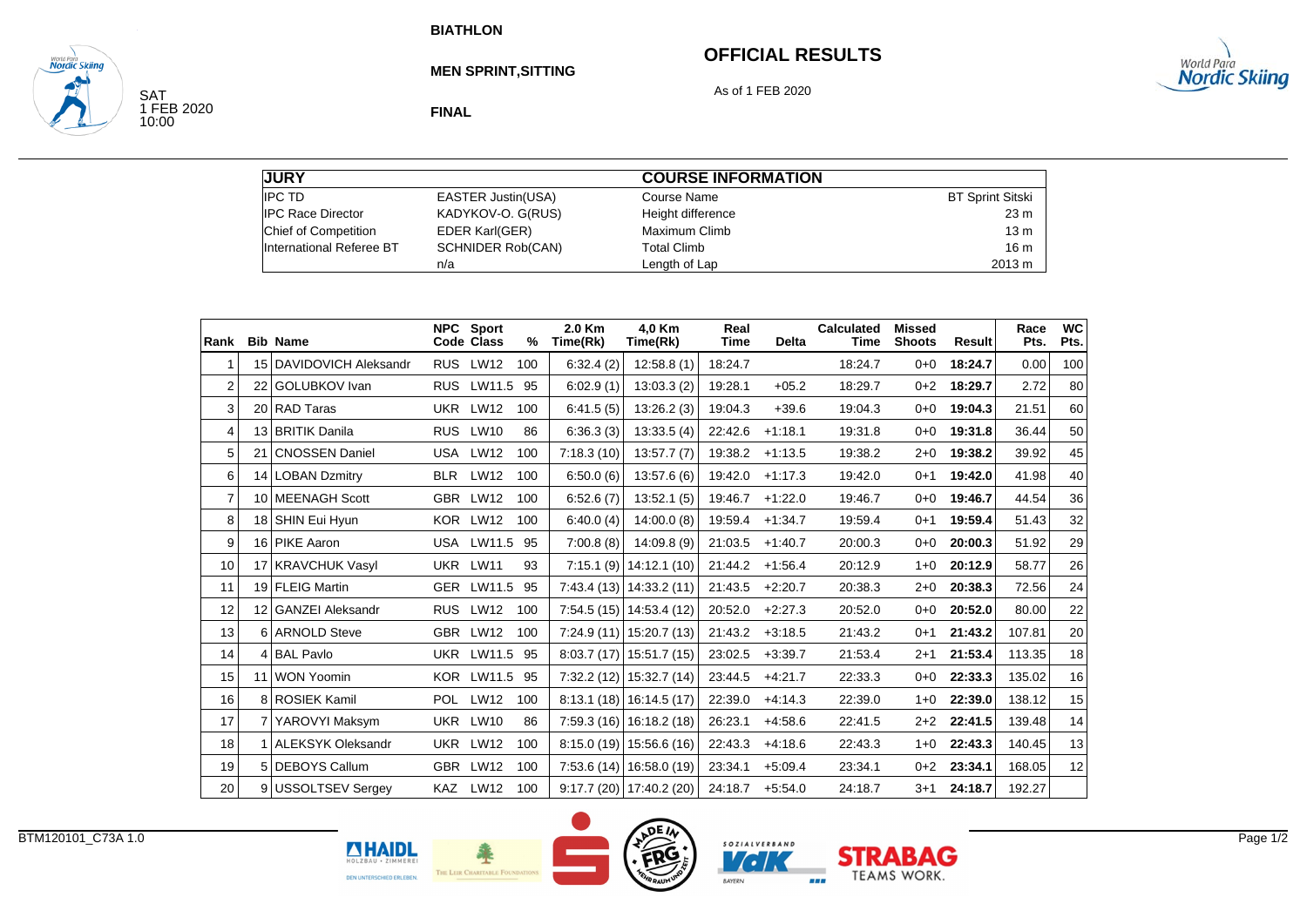# **OFFICIAL RESULTS**



**MEN SPRINT,SITTING**

As of 1 FEB 2020

SAT 1 FEB 2020 10:00

**Nordic Skiina** 

**FINAL**

| Rank | <b>Bib</b><br>Name | <b>NPC</b><br>Code Class | Sport   | %  | 2.0 Km<br>Time(Rk)   | 4.0 Km<br>Time(Rk) | Real<br>Time | <b>Delta</b> | Calculated<br>Time | Missed<br><b>Shoots</b> | Result  | Race<br>Pts. | WC I<br>Pts. |
|------|--------------------|--------------------------|---------|----|----------------------|--------------------|--------------|--------------|--------------------|-------------------------|---------|--------------|--------------|
| 21   | 3 FOGARASI Patrik  | GER                      | $LW1^*$ | 93 | 10:12.7 (21) 20:11.1 | (21)               | 29:28.6      | $+9:40.8$    | 27:24.8            | 4+3                     | 27:24.8 | 293.35       |              |

| <b>Did Not Start</b> |                                  | Time(Rk) | 「ime(Rk) |      |     |  |
|----------------------|----------------------------------|----------|----------|------|-----|--|
| YKUTS Arkadz         | <b>LW12</b><br>100<br><b>BLR</b> |          | 00.0     | 00.0 | 0+0 |  |

|  | Weather |                        | Temperature |        | <b>Competitors</b> |               |            |            |            |     |  |
|--|---------|------------------------|-------------|--------|--------------------|---------------|------------|------------|------------|-----|--|
|  |         | <b>Snow Conditions</b> | Air         | Snow   | <b>Entries</b>     | Ranked        | <b>DSQ</b> | <b>DNF</b> | <b>DNS</b> | ∟AP |  |
|  | Cloudy  | Wet                    | 5.0 °C      | 0.0 °C | ົ<br>ے             | ົ<br><u>.</u> |            |            |            |     |  |



| D                  | <b>Competition Secretary</b> |
|--------------------|------------------------------|
| t <b>in (USA).</b> | <b>LENZ Josef (GER).</b>     |

**Note:**

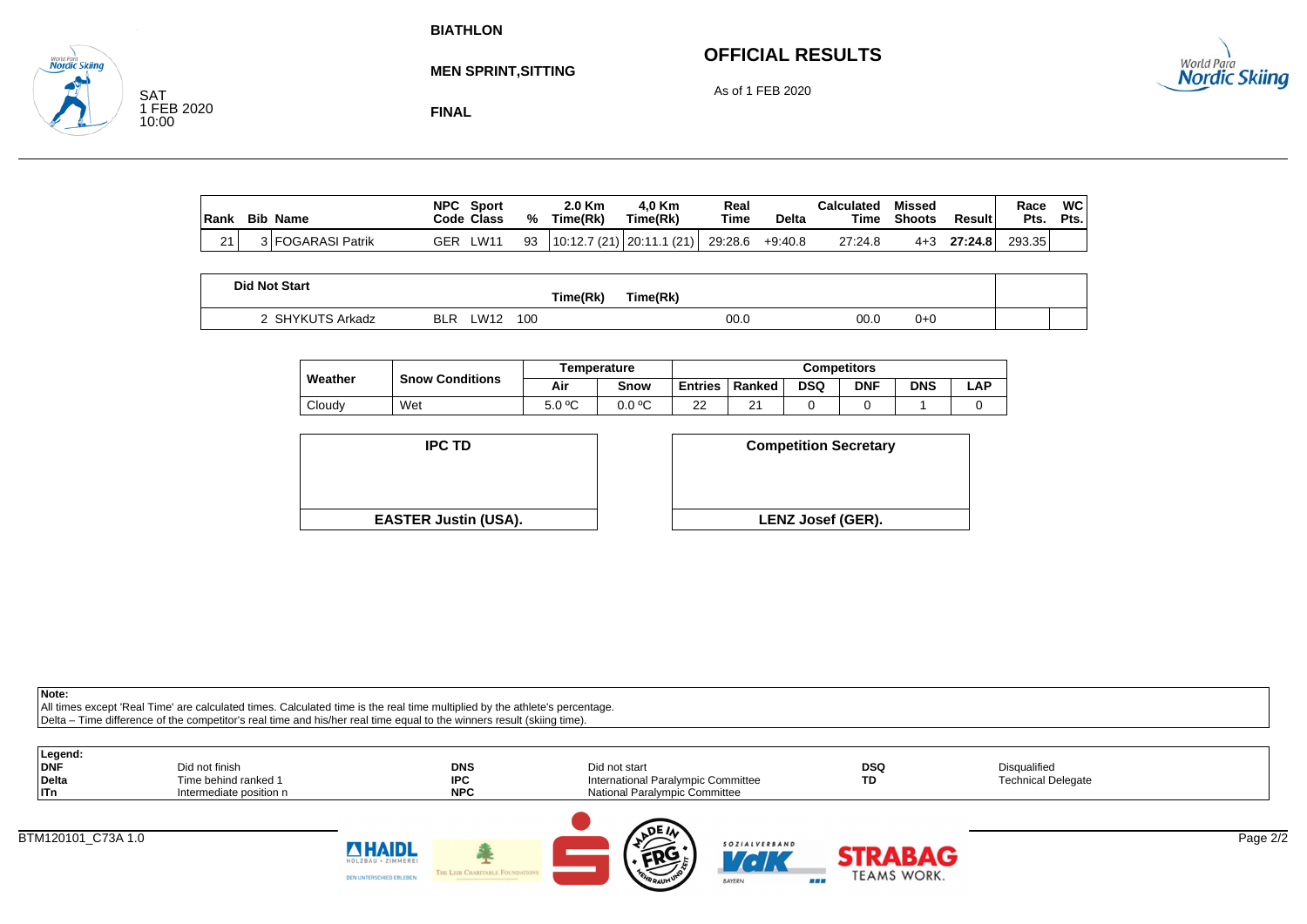# **OFFICIAL RESULTS**



SAT<br>1 FEB 2020<br>12:00

<sub>wortd Para</sub><br>**Nordic Skiing** 

**MEN SPRINT,STANDING**

As of 1 FEB 2020

**FINAL**

| <b>JURY</b>              |                           | <b>COURSE INFORMATION</b> |                           |
|--------------------------|---------------------------|---------------------------|---------------------------|
| <b>IPC TD</b>            | <b>EASTER Justin(USA)</b> | Course Name               | <b>BT Sprint Standing</b> |
| <b>IPC Race Director</b> | KADYKOV-O. G(RUS)         | Height difference         | 78 m                      |
| Chief of Competition     | EDER Karl(GER)            | Maximum Climb             | 31 m                      |
| International Referee BT | <b>SCHNIDER Rob(CAN)</b>  | <b>Total Climb</b>        | 47 m                      |
|                          | n/a                       | Length of Lap             | 2700 m                    |

| Rank |    | <b>Bib Name</b>             | <b>NPC</b> | <b>Sport</b><br>Code Class | %  | 2.5 Km<br>Time(Rk) | 5.0 Km<br>Time(Rk)        | Real<br>Time | <b>Delta</b> | <b>Calculated</b><br>Time | Missed<br><b>Shoots</b> | Result  | Race<br>Pts. | <b>WC</b><br>Pts. |
|------|----|-----------------------------|------------|----------------------------|----|--------------------|---------------------------|--------------|--------------|---------------------------|-------------------------|---------|--------------|-------------------|
| 1    |    | 65   DAVIET Benjamin        | FRA        | LW <sub>2</sub>            | 93 | 7:43.3(1)          | 15:46.4(1)                | 24:50.2      |              | 23:05.9                   | $0 + 0$                 | 23:05.9 | 0.00         | 100               |
| 2    |    | 66 LEKOMTSEV Vladislav      | <b>RUS</b> | LW6                        | 95 | 7:59.4(2)          | 16:10.9(2)                | 24:51.4      | $+32.6$      | 23:36.8                   | $1 + 0$                 | 23:36.8 | 13.38        | 80                |
| 3    | 63 | <b>VOVCHYNSKYI Grygorii</b> | UKR LW8    |                            | 96 | 8:15.3(4)          | 16:56.7(3)                | 25:58.4      | $+1.54.8$    | 24:56.1                   | $0 + 0$                 | 24:56.1 | 47.71        | 60                |
| 4    |    | 64 ULSET Nils-Erik          | NOR LW3    |                            | 87 | 8:31.0(5)          | 17:14.0(4)                | 28:57.9      | $+2:24.9$    | 25:12.0                   | $1 + 0$                 | 25:12.0 | 54.59        | 50                |
| 5    |    | 61 REPTYUKH Ihor            |            | UKR LW8                    | 96 | 8:43.6(7)          | 17:40.7(5)                | 26:27.9      | $+2:24.3$    | 25:24.4                   | $1+1$                   | 25:24.4 | 59.96        | 45                |
| 6    |    | 59 PRONKOV Aleksandr        |            | RUS LW5/7                  | 89 | 8:03.8(3)          | 17:42.8(6)                | 28:33.0      | $+2:35.8$    | 25:24.6                   | $0 + 2$                 | 25:24.6 | 60.05        | 40                |
| 7    |    | 58   MALYSHEV Vitalii       | <b>RUS</b> | LW9                        | 88 | 8:31.2(6)          | 18:10.7(7)                | 29:20.8      | $+3:05.9$    | 25:49.5                   | $1+2$                   | 25:49.5 | 70.83        | 36                |
| 8    |    | 62 EHLER Alexander          | GER LW4    |                            | 96 | 9:24.3(11)         | 18:18.5(8)                | 27:18.6      | $+3:15.0$    | 26:13.1                   | $2 + 0$                 | 26:13.1 | 81.04        | 32                |
| 9    |    | 56   SATO Keiichi           | JPN        | LW8                        | 96 | 9:21.8(10)         | 18:47.2 (9)               | 28:33.8      | $+4:30.2$    | 27:25.2                   | $1 + 0$                 | 27:25.2 | 112.26       | 29                |
| 10   |    | 60 ROMANIUK Serhii          | <b>UKR</b> | LW8                        | 96 | 9:13.1(9)          | 18:56.5 (10)              | 29:08.4      | $+5:04.8$    | 27:58.5                   | 1+0                     | 27:58.5 | 126.68       | 26                |
| 11   |    | 57 KODLOZEROV Ivan          | <b>RUS</b> | LW8                        | 96 |                    | $9.38.6(13)$ 19:11.3 (11) | 29:09.9      | $+5:06.3$    | 27:59.9                   | $2 + 0$                 | 27:59.9 | 127.28       | 24                |
| 12   |    | 53 SEREDA Dmytro            | UKR        | LW8                        | 96 | 9:33.4(12)         | 19:44.5 (12)              | 30:04.4      | $+6:00.8$    | 28:52.2                   | $1 + 1$                 | 28:52.2 | 149.92       | 22                |
| 13   |    | 55 GERLITS Alexandr         | KAZ        | LW6                        | 95 |                    | $9:11.3(8)$ 20:46.7 (14)  | 31:34.0      | $+7:15.2$    | 29:59.3                   | $0 + 3$                 | 29:59.3 | 178.97       | 20                |
| 14   |    | 54 KWON Sanghyeon           | KOR.       | LW8                        | 96 |                    | $9:49.7(14)$ 20:43.6 (13) | 31:40.7      | $+7:37.1$    | 30:24.7                   | $1 + 1$                 | 30:24.7 | 189.97       |                   |
| 15   |    | 51   SHEVCHYK Nazar         | UKR        | LW8                        | 96 |                    | 10:53.0 (15) 22:25.7 (15) | 33:05.9      | $+9:02.3$    | 31:46.5                   | $2+2$                   | 31:46.5 | 225.38       |                   |
| 16   | 52 | <b>TSAPLIN Ivan</b>         | <b>RUS</b> | LW8                        | 96 |                    | 11:02.8 (16) 23:06.5 (16) | 33:35.1      | $+9:31.5$    | 32:14.5                   | $4 + 4$                 | 32:14.5 | 237.51       |                   |



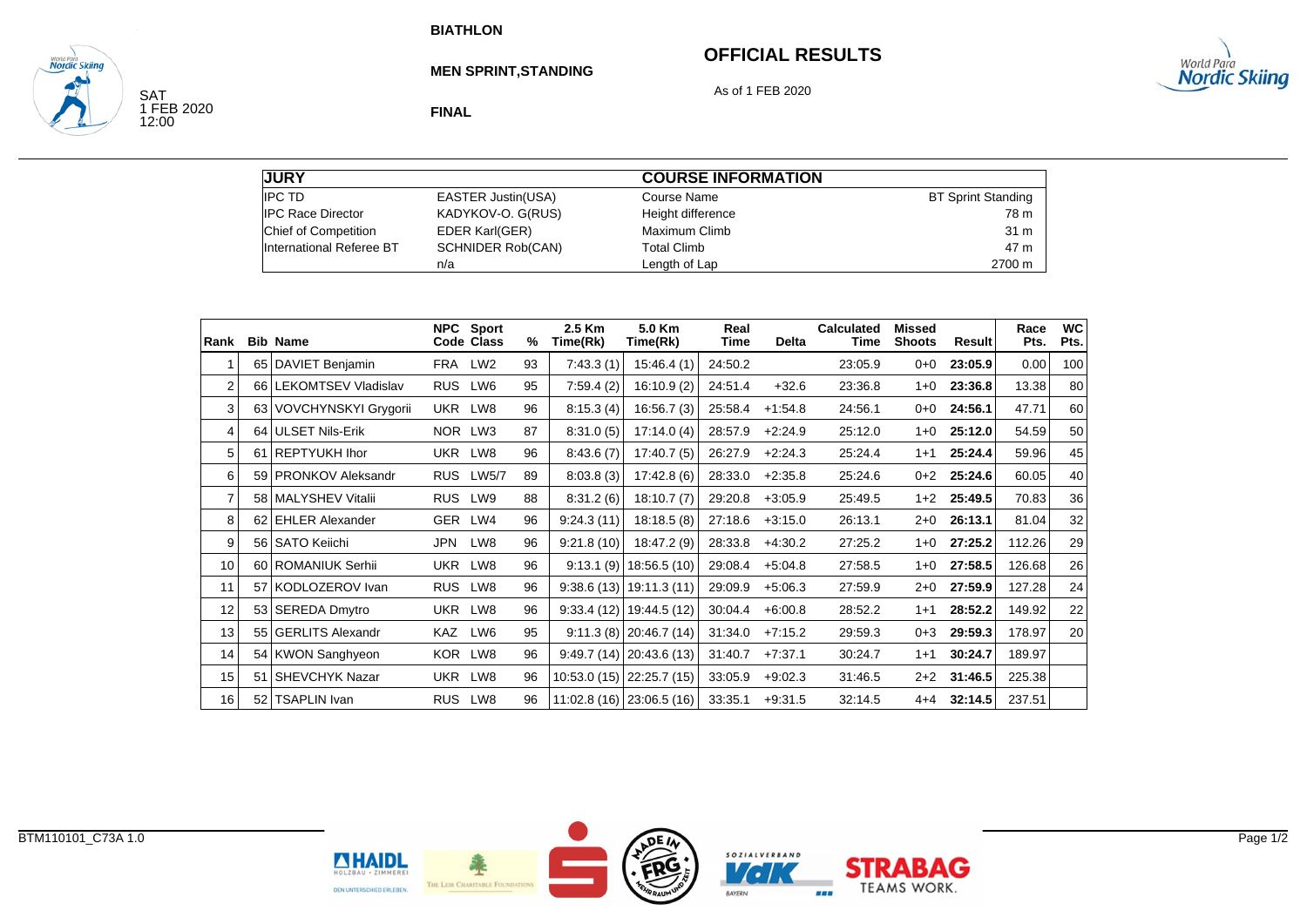**FINAL**

# **OFFICIAL RESULTS**



**MEN SPRINT,STANDING**

As of 1 FEB 2020

| Weather |                        | Temperature |        | <b>Competitors</b> |        |            |            |            |      |  |
|---------|------------------------|-------------|--------|--------------------|--------|------------|------------|------------|------|--|
|         | <b>Snow Conditions</b> | Air         | Snow   | <b>Entries</b>     | Ranked | <b>DSQ</b> | <b>DNF</b> | <b>DNS</b> | ∟AP. |  |
| Fog     | Wet                    | 5.0 °C      | 0.0 °C | 16                 | 16     |            |            |            |      |  |

| <b>IPC TD</b>               | <b>Competition Secreta</b> |
|-----------------------------|----------------------------|
|                             |                            |
|                             |                            |
|                             |                            |
| <b>EASTER Justin (USA).</b> | <b>LENZ Josef (GER).</b>   |

| D                  | <b>Competition Secretary</b> |  |
|--------------------|------------------------------|--|
|                    |                              |  |
| t <b>in (USA).</b> | <b>LENZ Josef (GER).</b>     |  |
|                    |                              |  |

SAT

**Vordic Skiina** 

1 FEB 2020 12:00

| Legend:<br><b>DNF</b><br><b>Delta</b><br>  ITn | Did not finish<br>Time behind ranked 1<br>Intermediate position n |                                                | <b>DNS</b><br><b>IPC</b><br><b>NPC</b> | Did not start<br>International Paralympic Committee<br>National Paralympic Committee |                             | <b>DSQ</b><br>TD   | Disqualified<br><b>Technical Delegate</b> |          |
|------------------------------------------------|-------------------------------------------------------------------|------------------------------------------------|----------------------------------------|--------------------------------------------------------------------------------------|-----------------------------|--------------------|-------------------------------------------|----------|
| BTM110101 C73A 1.0                             |                                                                   | <b>MHAIDL</b>                                  |                                        | <b>ADEIN</b>                                                                         | <b>SOZIALVERBAND</b>        | <b>STRABAG</b>     |                                           | Page 2/2 |
|                                                |                                                                   | HOLZBAU · ZIMMEREI<br>DEN UNTERSCHIED ERLEBEN. | THE LEIR CHARITABLE FOUNDATIONS        | محت<br>TEHR BALIM UNIT                                                               | <b>LEK</b><br><b>BAYERN</b> | TEAMS WORK.<br>--- |                                           |          |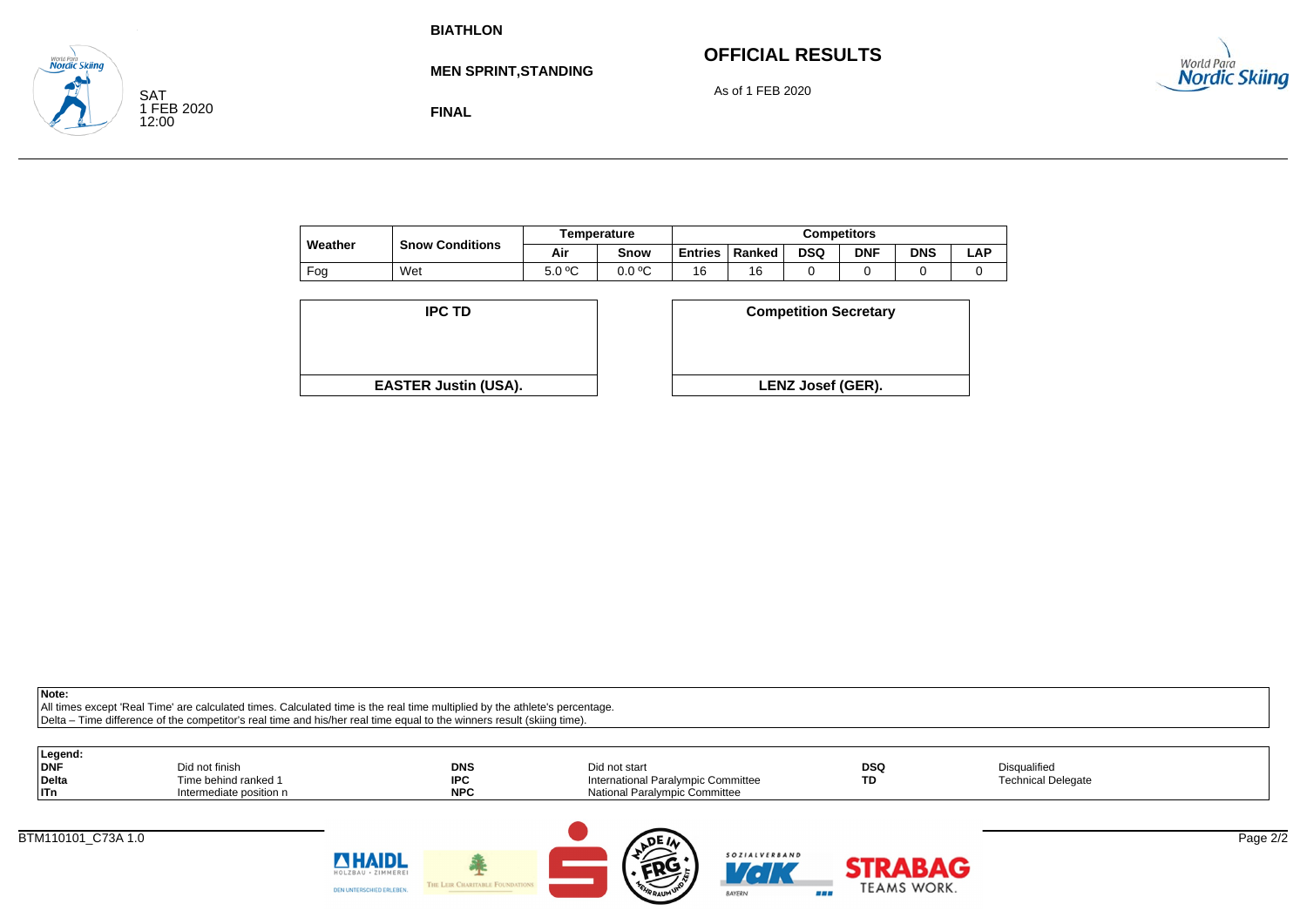# **OFFICIAL RESULTS**



SAT<br>1 FEB 2020<br>14:00

**Nordic Skiina** 

**MEN SPRINT,VISUALLY IMP.**

As of 1 FEB 2020

**FINAL**

| <b>JURY</b>              |                           | <b>COURSE INFORMATION</b> |                           |
|--------------------------|---------------------------|---------------------------|---------------------------|
| <b>IPC TD</b>            | <b>EASTER Justin(USA)</b> | Course Name               | <b>BT Sprint Standing</b> |
| <b>IPC Race Director</b> | KADYKOV-O. G(RUS)         | Height difference         | 78 m                      |
| Chief of Competition     | <b>EDER Karl(GER)</b>     | Maximum Climb             | 31 m                      |
| International Referee BT | <b>SCHNIDER Rob(CAN)</b>  | <b>Total Climb</b>        | 47 m                      |
|                          | n/a                       | Length of Lap             | 2700 m                    |

| Rank           |                 | <b>Bib Name</b>                                       |                    | NPC Sport<br>Code Class | %   | 2.5 Km<br>Time(Rk) | 5.0 Km<br>Time(Rk)        | Real<br><b>Time</b> | <b>Delta</b> | <b>Calculated</b><br><b>Time</b> | <b>Missed</b><br><b>Shoots</b> | <b>Result</b> | Race<br>Pts. | <b>WC</b><br>Pts. |
|----------------|-----------------|-------------------------------------------------------|--------------------|-------------------------|-----|--------------------|---------------------------|---------------------|--------------|----------------------------------|--------------------------------|---------------|--------------|-------------------|
|                | 108             | <b>CHOKHLAEV Stanislav</b><br>Guide: KOLODIICHUK Oleg | RUS <sub>B1</sub>  |                         | 88  | 7:50.4(1)          | 15:51.6(1)                | 26:47.1             |              | 23:34.2                          | $0 + 0$                        | 23:34.2       | 0.00         | 100               |
| $\overline{2}$ | 110             | <b>HOLUB Yurv</b><br>Guide: CHAPELIN U                | <b>BLR</b>         | <b>B3</b>               | 100 | 8:17.4(3)          | 16:31.9(2)                | 24:02.8             | $+28.6$      | 24:02.8                          | $1 + 0$                        | 24:02.8       | 12.13        | 80                |
| 3              |                 | 91 PONOMAREV Oleg<br>Guide: ROMANOV Andrei            | <b>RUS</b>         | B <sub>3</sub>          | 100 | 8:25.6(6)          | 17:07.4(4)                | 24:34.3             | $+1:00.1$    | 24:34.3                          | $0 + 0$                        | 24:34.3       | 25.50        | 60                |
| 4              |                 | 103 POLUKHIN Nikolai<br>Guide: BEREZIN Eduard         | <b>RUS</b>         | <b>B2</b>               | 99  | 8:24.0(5)          | 16:54.1(3)                | 25:05.6             | $+1:17.1$    | 24:50.5                          | $0 + 0$                        | 24:50.5       | 32.37        | 50                |
| 5              |                 | 105 SUIARKO Dmytro<br>Guide: NIKONOVYCH O             | UKR B2             |                         | 99  | 8:21.9(4)          | 17:37.4(5)                | 25:45.6             | $+1:57.1$    | 25:30.1                          | $0+1$                          | 25:30.1       | 49.17        | 45                |
| 6              |                 | 109 RESHETYNSKYI Jaroslav<br>Guide: YAREMENKO K       | UKR B <sub>2</sub> |                         | 99  | 8:10.8(2)          | 18:04.2(6)                | 26:39.8             | $+2:51.3$    | 26:23.8                          | $0+2$                          | 26:23.8       | 71.96        | 40                |
| $\overline{7}$ |                 | 104 SHAPTSIABOI Vasili<br>Guide: BUDZILOVICH D        | <b>BLR</b>         | <b>B2</b>               | 99  | 9:36.7(9)          | 18:42.6(8)                | 26:40.6             | $+2:52.1$    | 26:24.6                          | $3 + 1$                        | 26:24.6       | 72.30        | 36                |
| 8              |                 | 100 POVAROV Nikita<br>Guide: ELISEEV Pavel            | <b>RUS</b>         | B <sub>3</sub>          | 100 | 9:13.7(7)          | 18:31.9(7)                | 27:01.4             | $+3:27.2$    | 27:01.4                          | $1 + 0$                        | 27:01.4       | 87.91        | 32                |
| 9              |                 | 99 ARTEMOV Aleksandr<br>Guide: CHEREPANOV Ilia        | <b>RUS</b>         | <b>B1</b>               | 88  | 10:13.4(13)        | 19:06.0(9)                | 30:57.4             | $+4:10.3$    | 27:14.5                          | $3+0$                          | 27:14.5       | 93.47        | 29                |
| 10             |                 | 107 CHALENCON Anthony<br>Guide: OTTONELLO Brice       | <b>FRA</b>         | <b>B1</b>               | 88  |                    | 10:54.9 (16) 20:31.0 (12) | 32:12.3             | $+5:25.2$    | 28:20.4                          | $4 + 1$                        | 28:20.4       | 121.43       | 26                |
| 11             |                 | 101 CHULKIN Aleksandr<br>Guide: SEZEMOV lakov         | <b>RUS</b>         | <b>B2</b>               | 99  |                    | $9.48.1(11)$ 19:48.5 (10) | 29:05.3             | $+5:16.8$    | 28:47.8                          | $2+0$                          | 28:47.8       | 133.05       | 24                |
| 12             | 97 <sub>1</sub> | <b>DUBOIS Thomas</b><br>Guide: SAUVAGE Bastien        | <b>FRA</b>         | <b>B1</b>               | 88  |                    | 10:24.2 (14) 20:52.2 (15) | 33:14.4             | $+6.27.3$    | 29:15.1                          | $3+2$                          | 29:15.1       | 144.63       | 22                |





**BAYERN** 

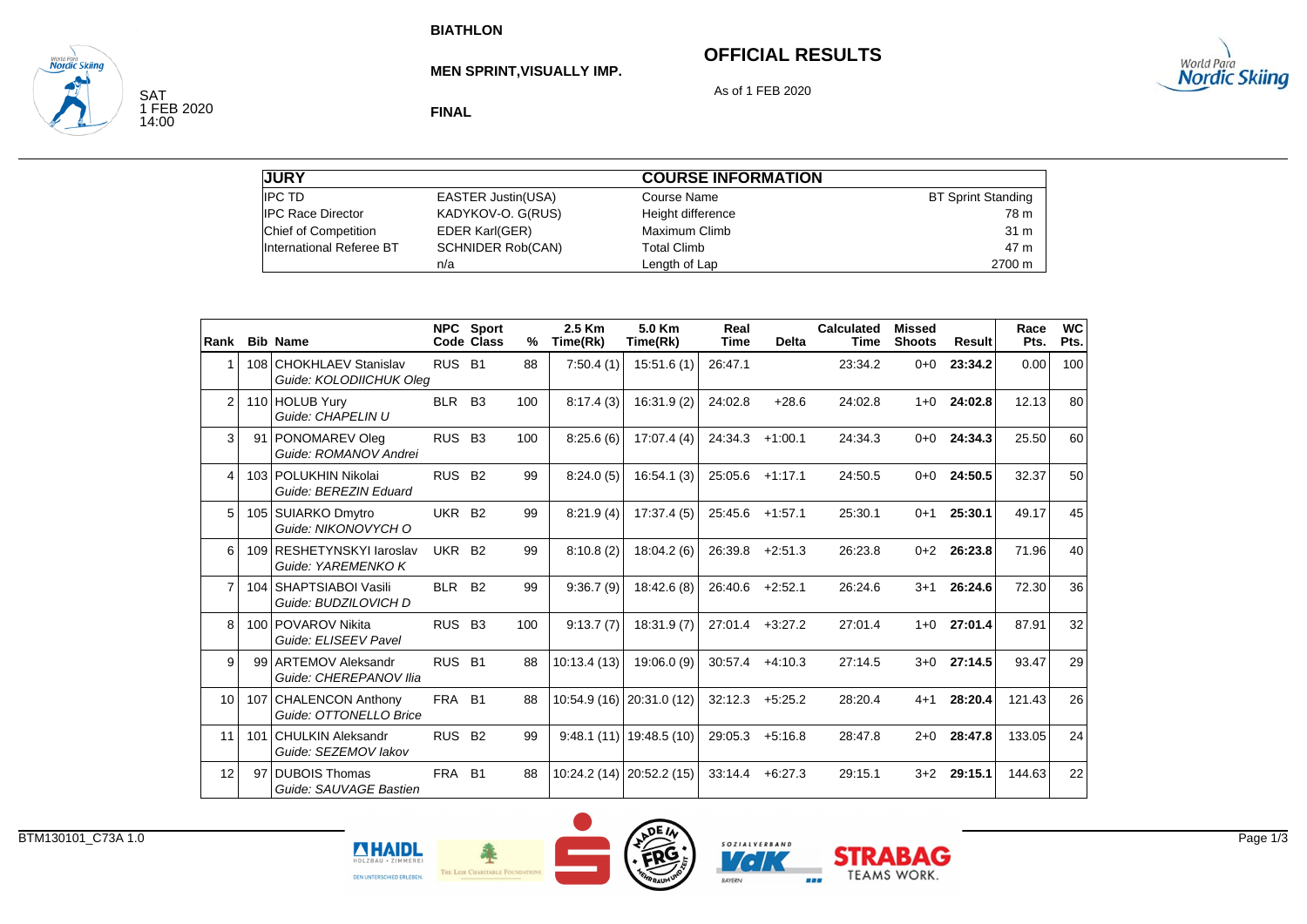## **OFFICIAL RESULTS**



SAT<br>1 FEB 2020<br>14:00

**Nordic Skiina** 

**MEN SPRINT,VISUALLY IMP.**

As of 1 FEB 2020

**FINAL**

| Rank |    | <b>Bib Name</b>                                     | <b>NPC</b> | Sport<br>Code Class | ℅   | 2.5 Km<br>Time(Rk) | 5.0 Km<br>Time(Rk)         | Real<br>Time | <b>Delta</b>       | <b>Calculated</b><br>Time | Missed<br><b>Shoots</b> | Result  | Race<br>Pts. | WC<br>Pts. |
|------|----|-----------------------------------------------------|------------|---------------------|-----|--------------------|----------------------------|--------------|--------------------|---------------------------|-------------------------|---------|--------------|------------|
| 13   |    | 106 KOVALEVSKYI Anatolii<br>Guide: MUKSHYN O        | UKR B2     |                     | 99  |                    | $9:36.1(8)$ 20:44.4 (13)   | 30:01.1      | $+6:12.6$          | 29:43.1                   | $2 + 3$                 | 29:43.1 | 156.51       | 20         |
| 14   |    | 95 MURASHKOVSKYI M<br>Guide: MARCHENKO A            | UKR B3     |                     | 100 |                    | $9:47.3(10)$ 20:15.1 (11)  | 29:53.2      | $+6:19.0$          | 29:53.2                   | $0 + 0$                 | 29:53.2 | 160.80       | 18         |
| 15   |    | 102 MAKHOTKIN Oleksandr<br>Guide: NIKULIN Denys     | UKR B3     |                     | 100 |                    | 10:27.8 (15) 20:45.4 (14)  | 30:07.7      | $+6:33.5$          | 30:07.7                   | $1 + 0$                 | 30:07.7 | 166.95       | 16         |
| 16   | 98 | <b>GARBOWSKI Piotr</b><br>Guide: TWARDOWSKI J       | POL B3     |                     | 100 |                    | $11:40.0(17)$ 23:16.3 (17) | 32:15.1      | $+8:40.9$          | 32:15.1                   | $3+2$                   | 32:15.1 | 221.00       |            |
| 17   |    | 93 KRAVCHUK Ihor<br>Guide: BABAR Borys              | UKR B3     |                     | 100 |                    | $10:12.6(12)$ 22:37.0 (16) | 32:26.5      | $+8.52.3$          | 32:26.5                   | $1 + 3$                 | 32:26.5 | 225.84       |            |
| 18   |    | 92 KANAFIN Kairat<br>Guide: ZHDANOVICH A            | <b>KAZ</b> | <b>B2</b>           | 99  |                    | 11:53.0 (19) 24:53.2 (18)  |              | 35:37.7 +11:49.2   | 35:16.3                   | $2 + 3$                 | 35:16.3 | 297.88       |            |
| 19   | 96 | <b>GIL Pawel</b><br>Guide: LANDA Michal             | POL B3     |                     | 100 |                    | 11:40.9 (18) 25:12.0 (19)  |              | $36:43.5 +13:09.3$ | 36:43.5                   | 1+0                     | 36:43.5 | 334.87       |            |
| 20   | 94 | <b>TREBUTSA Oleksandr</b><br>Guide: MARCHYSHAK Ivan | UKR B3     |                     | 100 |                    | 12:44.6 (20) 27:47.3 (20)  |              | 38:58.4 +15:24.2   | 38:58.4                   | $3+2$                   | 38:58.4 | 392.11       |            |

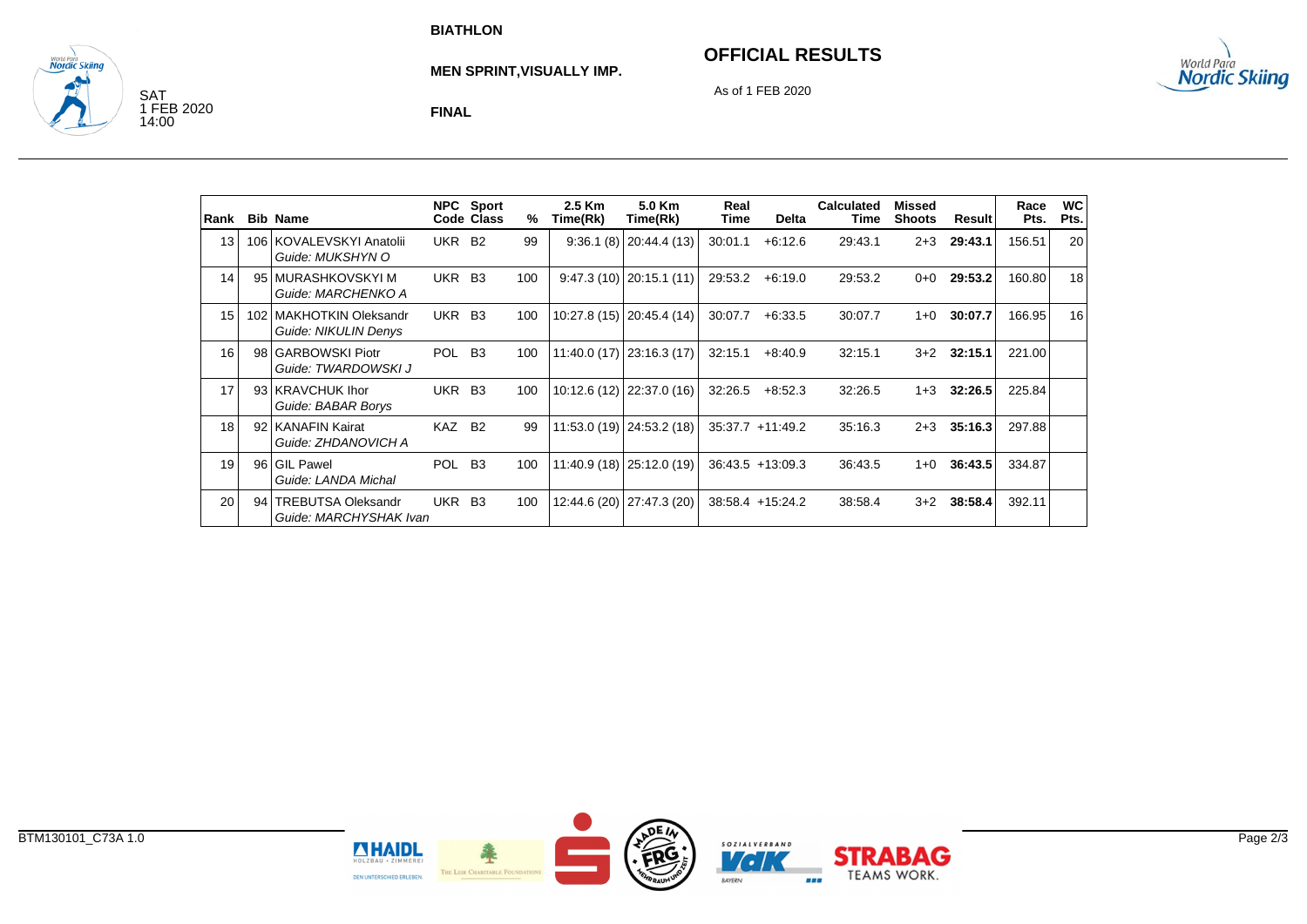# **OFFICIAL RESULTS**



**MEN SPRINT,VISUALLY IMP.**

As of 1 FEB 2020

**FINAL**

|               |                        |        | <b>Temperature</b> | Competitors    |        |     |            |            |     |  |
|---------------|------------------------|--------|--------------------|----------------|--------|-----|------------|------------|-----|--|
| Weather       | <b>Snow Conditions</b> |        | Snow               | <b>Entries</b> | Ranked | DSQ | <b>DNF</b> | <b>DNS</b> | ∟AP |  |
| Mostly cloudy | Wet                    | 7.0 °C | 0.0 °C             | 20             | 20     |     |            |            |     |  |

| <b>IPC TD</b>               | <b>Competition Secreta</b> |
|-----------------------------|----------------------------|
|                             |                            |
|                             |                            |
| <b>EASTER Justin (USA).</b> | <b>LENZ Josef (GER).</b>   |

| D<br><b>Competition Secretary</b>              |  |
|------------------------------------------------|--|
|                                                |  |
|                                                |  |
| t <b>in (USA).</b><br><b>LENZ Josef (GER).</b> |  |

**Note:**

SAT

**Nordic Skiina** 

1 FEB 2020 14:00

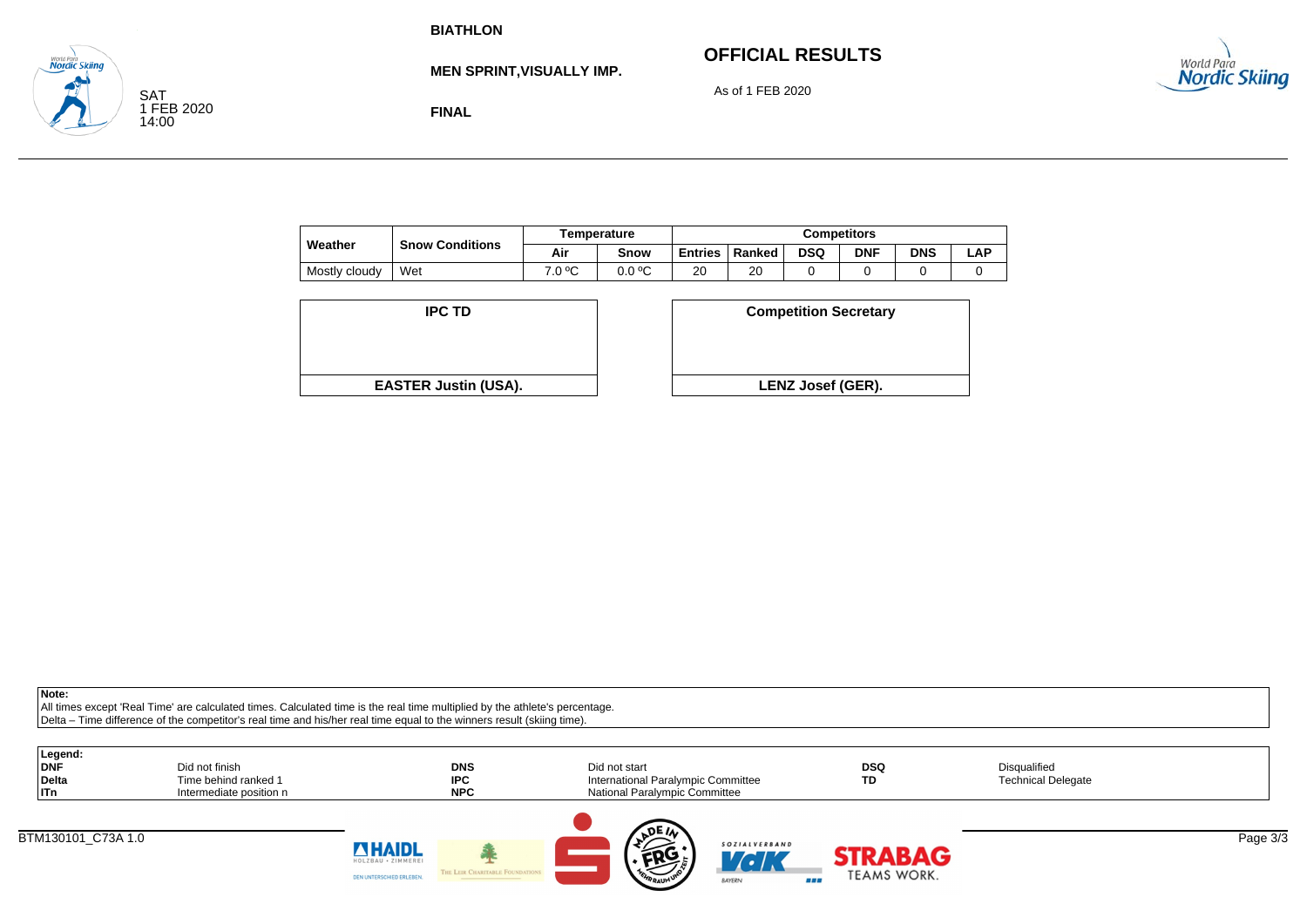# **OFFICIAL RESULTS**



SAT<br>1 FEB 2020<br>10:20

**Nordic Skiina** 

**WOMEN SPRINT,SITTING**

As of 1 FEB 2020

**FINAL**

| <b>JURY</b>              |                           | <b>COURSE INFORMATION</b> |                         |
|--------------------------|---------------------------|---------------------------|-------------------------|
| <b>IPC TD</b>            | <b>EASTER Justin(USA)</b> | Course Name               | <b>BT Sprint Sitski</b> |
| <b>IPC Race Director</b> | KADYKOV-O. G(RUS)         | Height difference         | 23 <sub>m</sub>         |
| Chief of Competition     | <b>EDER Karl(GER)</b>     | Maximum Climb             | 13 <sub>m</sub>         |
| International Referee BT | <b>SCHNIDER Rob(CAN)</b>  | <b>Total Climb</b>        | 16 <sub>m</sub>         |
|                          | n/a                       | Length of Lap             | 2013 m                  |

| Rank |    | <b>Bib Name</b>         |            | <b>NPC</b> Sport<br>Code Class | %   | $2.0$ Km<br>Time(Rk) | 4.0 Km<br>Time(Rk)        | Real<br>Time | <b>Delta</b>       | <b>Calculated</b><br>Time | <b>Missed</b><br><b>Shoots</b> | Result        | Race<br>Pts. | <b>WC</b><br>Pts. |
|------|----|-------------------------|------------|--------------------------------|-----|----------------------|---------------------------|--------------|--------------------|---------------------------|--------------------------------|---------------|--------------|-------------------|
|      | 39 | <b>IMASTERS Oksana</b>  |            | USA LW12                       | 100 | 6:52.2(1)            | 13:51.9(1)                | 19:54.2      |                    | 19:54.2                   | 0+0                            | 19:54.2       | 0.00         | 100               |
| 2    |    | 40 GRETSCH Kendall      | USA        | LW11.5                         | 95  | 7:19.4(2)            | 14:33.9 (2)               | 22:13.5      | $+1:16.5$          | 21:06.8                   | $0 + 0$                        | 21:06.8       | 36.48        | 80                |
| 3    |    | 36 KOCHEROVA Natalia    | <b>RUS</b> | LW12                           | 100 | 7:32.8(3)            | 15:23.1(3)                | 22:12.8      | $+2:18.6$          | 22:12.8                   | 0+0                            | 22:12.8       | 69.64        | 60                |
| 4    |    | 32 LOBAN Lidziva        | <b>BLR</b> | <b>LW12</b>                    | 100 | 7.47.5(4)            | 15.42.6(4)                | 22:39.4      | $+2:45.2$          | 22:39.4                   | $0 + 0$                        | 22:39.4       | 83.00        | 50                |
| 5    |    | 38 WICKER Anja          |            | GER LW10.5                     | 88  | 7:56.0(5)            | 16:16.0(5)                | 26:17.3      | $+3:40.3$          | 23:08.0                   | $1 + 1$                        | 23:08.0       | 97.37        | 45                |
| 6    |    | 35 GULIAEVA Irina       | <b>RUS</b> | LW12                           | 100 | 8:19.3(6)            | 17:20.7(6)                | 24:01.1      | $+4:06.9$          | 24:01.1                   | $2 + 3$                        | 24:01.1       | 124.05       | 40                |
| 7    |    | 37 ZAINULLINA Marta     | <b>RUS</b> | <b>LW12</b>                    | 100 | 9:46.7(8)            | 18:13.3(7)                | 25:05.0      | $+5:10.8$          | 25:05.0                   | 1+1                            | 25:05.0       | 156.15       | 36                |
| 8    |    | 33 ABDIKARIMOVA Akzhana | <b>RUS</b> | LW10.5 88                      |     | 8:55.7(7)            | 18:19.8(8)                | 29:00.9      | $+6.23.9$          | 25:32.0                   | $0+2$                          | 25:32.0       | 169.72       | 32                |
| 9    |    | 34 I IOVLEVA Marija     |            | RUS LW12                       | 100 | 10:31.0(9)           | 19:33.5(9)                | 26:36.3      | $+6:42.1$          | 26:36.3                   |                                | $4+2$ 26:36.3 | 202.03       |                   |
| 10   | 31 | LALETINA Anastasija     | UKR        | LW10.5                         | -88 |                      | 11:18.1 (10) 23:37.0 (10) |              | $37:41.8$ +15:04.8 | 33:10.4                   | $2 + 3$                        | 33:10.4       | 400.03       |                   |

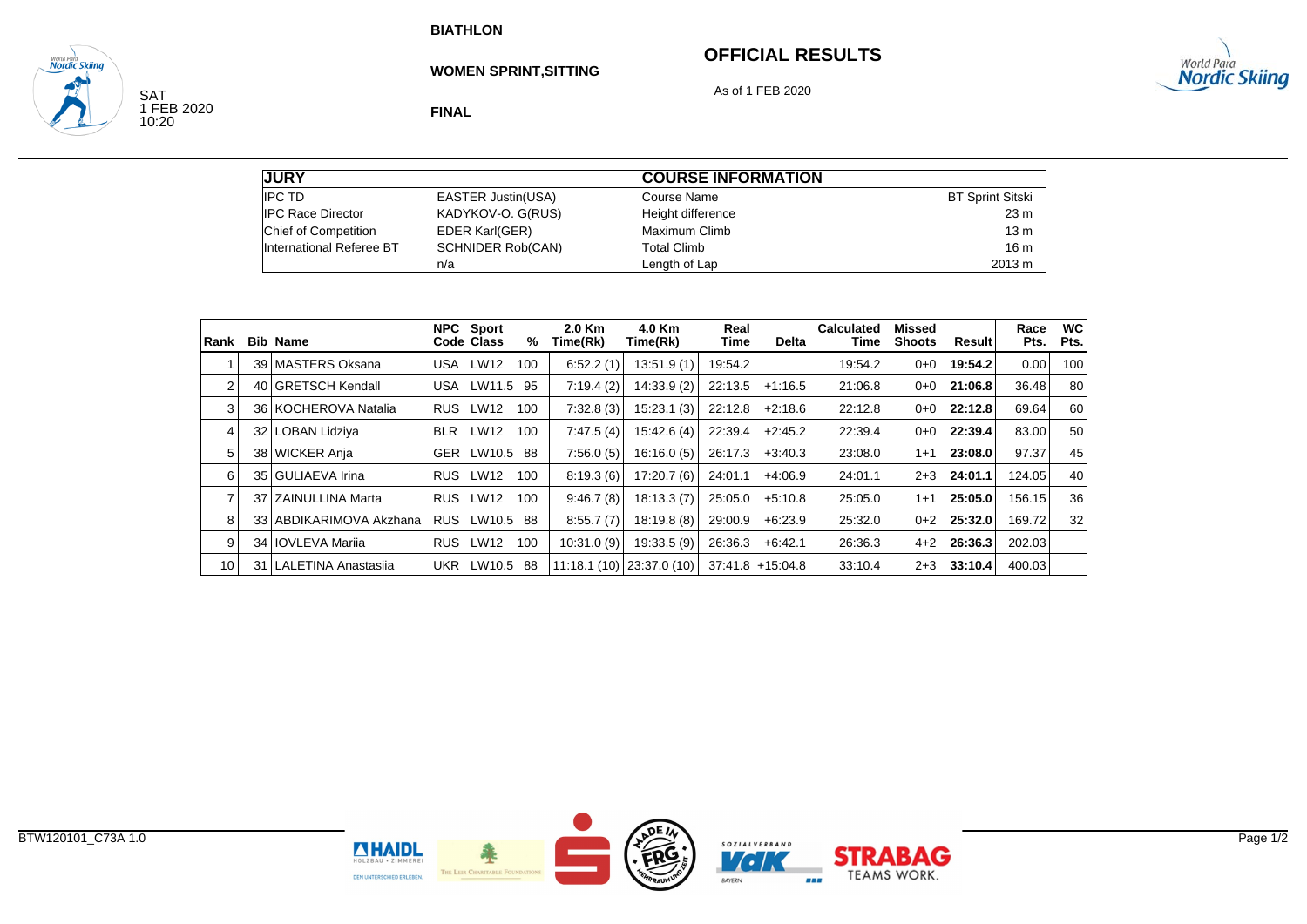# **OFFICIAL RESULTS**

As of 1 FEB 2020



**WOMEN SPRINT,SITTING**

**FINAL**

|         | <b>Snow Conditions</b> |        | Temperature | <b>Competitors</b> |        |            |            |            |     |  |
|---------|------------------------|--------|-------------|--------------------|--------|------------|------------|------------|-----|--|
| Weather |                        | Air    | Snow        | <b>Entries</b>     | Ranked | <b>DSQ</b> | <b>DNF</b> | <b>DNS</b> | ∟AP |  |
| Cloudy  | Wet                    | 5.0 °C | 0.0 °C      | 10                 | 10     |            |            |            |     |  |

| <b>IPC TD</b>               | <b>Competition Secreta</b> |
|-----------------------------|----------------------------|
|                             |                            |
| <b>EASTER Justin (USA).</b> | <b>LENZ Josef (GER).</b>   |

| D                  | <b>Competition Secretary</b> |
|--------------------|------------------------------|
|                    |                              |
| t <b>in (USA).</b> | <b>LENZ Josef (GER).</b>     |
|                    |                              |

**Note:**

SAT

**Nordic Skiina** 

1 FEB 2020 10:20

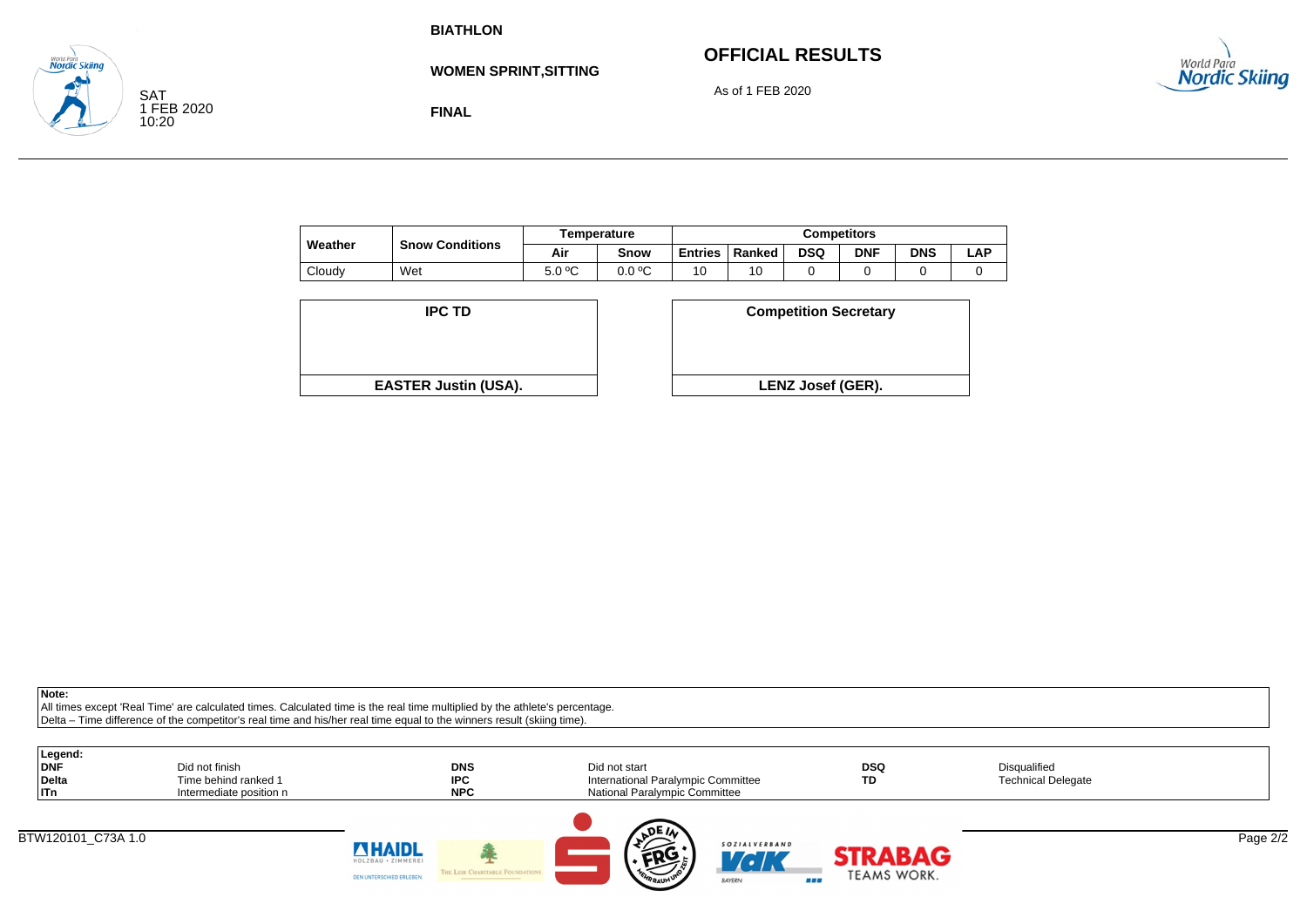**FINAL**

# **OFFICIAL RESULTS**



SAT<br>1 FEB 2020<br>12:20

**Nordic Skiind** 

**WOMEN SPRINT,STANDING**

As of 1 FEB 2020

| <b>JURY</b>              |                           | <b>COURSE INFORMATION</b> |                           |  |  |  |
|--------------------------|---------------------------|---------------------------|---------------------------|--|--|--|
| <b>IPC TD</b>            | <b>EASTER Justin(USA)</b> | Course Name               | <b>BT Sprint Standing</b> |  |  |  |
| <b>IPC Race Director</b> | KADYKOV-O. G(RUS)         | Height difference         | 78 m                      |  |  |  |
| Chief of Competition     | <b>EDER Karl(GER)</b>     | Maximum Climb             | 31 m                      |  |  |  |
| International Referee BT | <b>SCHNIDER Rob(CAN)</b>  | <b>Total Climb</b>        | 47 m                      |  |  |  |
|                          | n/a                       | Length of Lap             | 2700 m                    |  |  |  |

| Rank           | <b>Bib Name</b>        |            | <b>NPC</b> Sport<br>Code Class | %  | 2.5 Km<br>Time(Rk) | 5.0 Km<br>Time(Rk)          | Real<br>Time | <b>Delta</b> | <b>Calculated</b><br>Time | <b>Missed</b><br><b>Shoots</b> | Result  | Race<br>Pts. | <b>WC</b><br>Pts. |
|----------------|------------------------|------------|--------------------------------|----|--------------------|-----------------------------|--------------|--------------|---------------------------|--------------------------------|---------|--------------|-------------------|
|                | 81 KONONOVA Oleksandra | UKR        | LW8                            | 96 | 10:14.8(2)         | 20:34.8(2)                  | 31:21.4      |              | 30:06.1                   | 1+0                            | 30:06.1 | 0.00         | 100               |
| 2              | 79 BUI Iryna           |            | UKR LW8                        | 96 | 9:35.1(1)          | 20:26.2(1)                  | 31:26.8      | $+05.4$      | 30:11.3                   | $0 + 1$                        | 30:11.3 | 1.73         | 80                |
| 3              | 77 BATENKOVA-B.Y       | UKR LW6    |                                | 95 | 10:57.6(6)         | 21:35.6(3)                  | 32:40.1      | $+58.9$      | 31:02.1                   | 2+0                            | 31:02.1 | 18.60        | 60                |
| 4              | 80 LIASHENKO Liudmyla  |            | UKR LW8                        | 96 | 10:51.0(5)         | 22:18.5(4)                  | 33:36.0      | $+2:14.6$    | 32:15.4                   | $2 + 1$                        | 32:15.4 | 42.95        | 50                |
| 5              | 78 KONASHUK Bohdana    | UKR        | LW8                            | 96 | 10:32.9(3)         | 22:39.6(5)                  | 34:27.7      | $+3:06.3$    | 33:05.0                   | $1+2$                          | 33:05.0 | 59.43        | 45                |
| 6              | 76 FARON Iweta         | POL        | LW8                            | 96 | 10:48.4(4)         | 23:39.1(7)                  | 35:15.8      | $+3:54.4$    | 33:51.2                   | 2+3                            | 33:51.2 | 74.78        | 40                |
| $\overline{7}$ | 75   MIKHEEVA Iulija   | <b>RUS</b> | LW8                            | 96 | 11:04.8(7)         | 23:11.1(6)                  | 35:42.5      | $+4.21.1$    | 34:16.8                   | $1 + 1$                        | 34:16.8 | 83.28        | 36                |
| 8              | 73 ABE Yurika          | <b>JPN</b> | LW6                            | 95 | 12:48.4 (10)       | 25:14.9(8)                  | 37:48.3      | $+6.07.1$    | 35:54.9                   | $3+1$                          | 35:54.9 | 115.87       | 32                |
| 9              | 74   DEKIJIMA Momoko   | <b>JPN</b> | LW6                            | 95 | 11.54.4(8)         | 25:20.6(9)                  | 38:01.2      | $+6:20.0$    | 36:07.1                   | $2 + 3$                        | 36:07.1 | 119.93       | 29                |
| 10             | 72 OSTROBORODKO Anna   | <b>RUS</b> | LW8                            | 96 |                    | 13:06.6 (11)   25:50.8 (10) | 38:35.9      | $+7:14.5$    | 37:03.3                   | $4 + 1$                        | 37:03.3 | 138.60       | 26                |
| 11             | 71 KAUFFMANN EH        | GER LW4    |                                | 96 |                    | 12:36.9 (9) 26:55.4 (11)    | 41:01.7      | $+9.40.3$    | 39:23.2                   | $2+2$                          | 39:23.2 | 185.07       |                   |

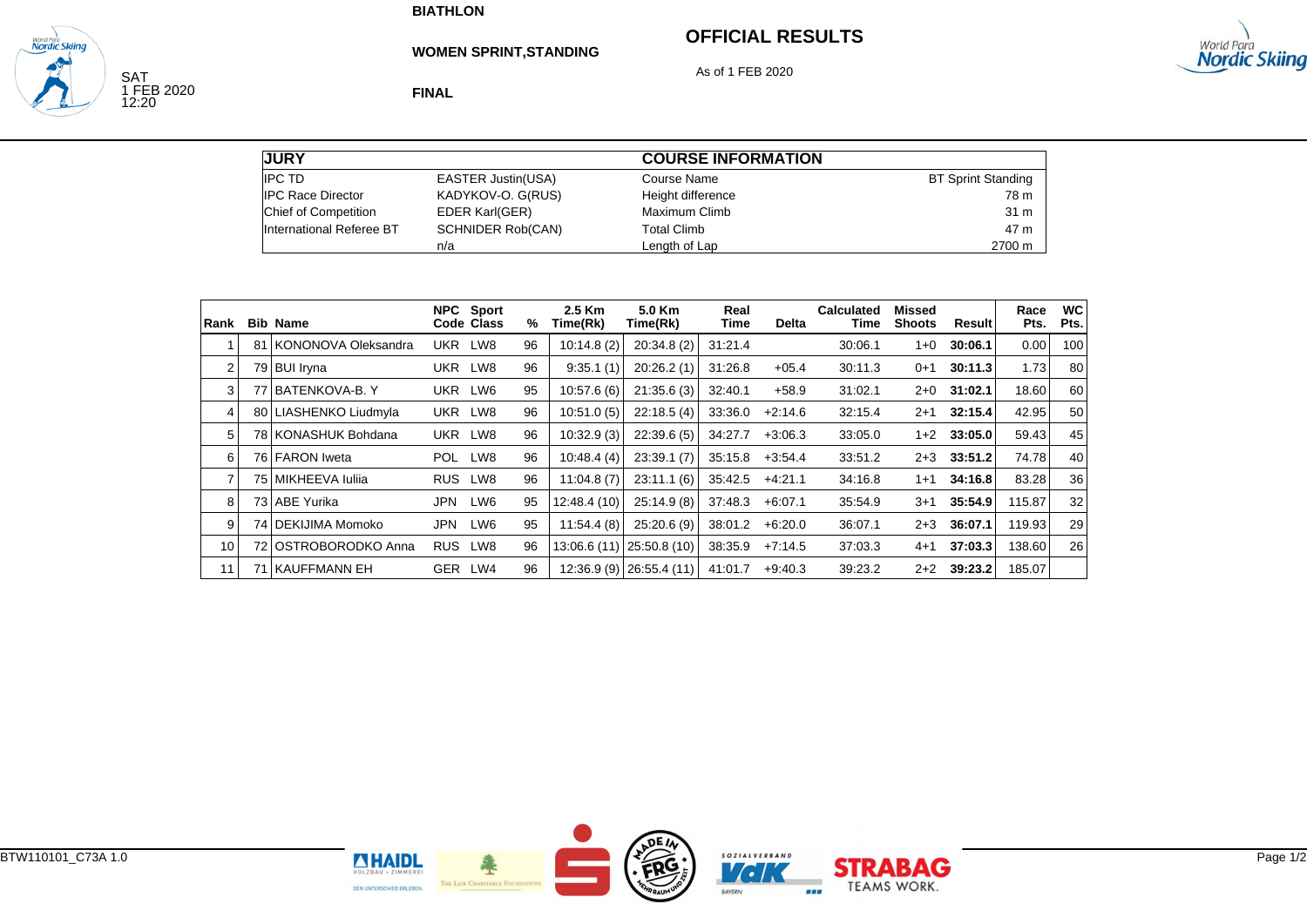**WOMEN SPRINT,STANDING**

# **OFFICIAL RESULTS**

As of 1 FEB 2020





**FINAL**

|         |                        |        | <b>Temperature</b> | <b>Competitors</b> |        |            |            |            |            |  |
|---------|------------------------|--------|--------------------|--------------------|--------|------------|------------|------------|------------|--|
| Weather | <b>Snow Conditions</b> | Air    | Snow               | <b>Entries</b>     | Ranked | <b>DSQ</b> | <b>DNF</b> | <b>DNS</b> | <b>LAP</b> |  |
| Fog     | Wet                    | 5.0 °C | 0.0 °C             |                    |        |            |            |            |            |  |

| <b>IPC TD</b>               | <b>Competition Secreta</b> |
|-----------------------------|----------------------------|
|                             |                            |
| <b>EASTER Justin (USA).</b> | <b>LENZ Josef (GER).</b>   |

| D                  | <b>Competition Secretary</b> |
|--------------------|------------------------------|
| t <b>in (USA).</b> | LENZ Josef (GER).            |

**Note:**

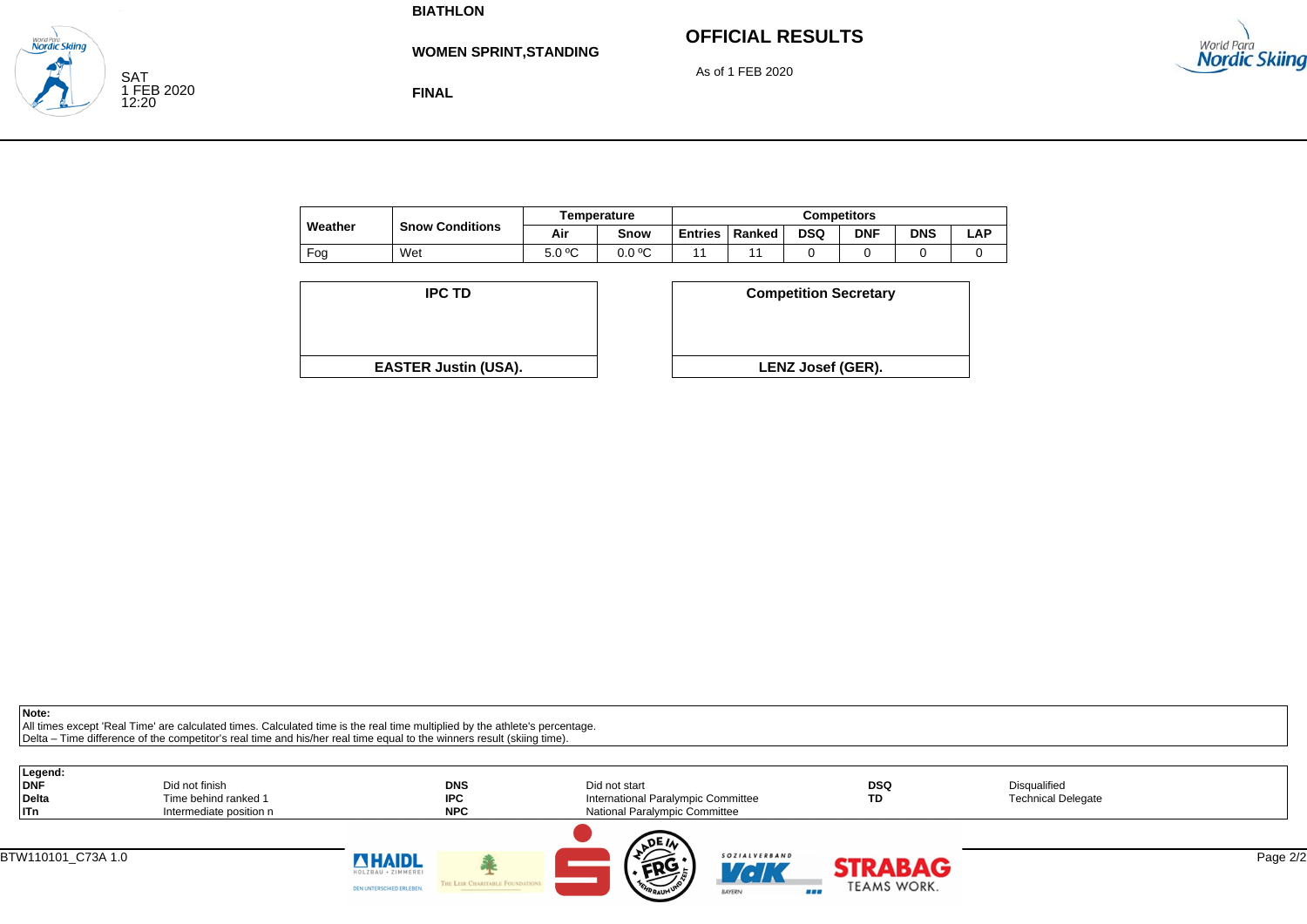**FINAL**

**WOMEN SPRINT,VISUALLY IMPAIRED**

# **OFFICIAL RESULTS**

As of 1 FEB 2020

# <sub>World Para</sub><br>**Nordic Skiing**

SAT 1 FEB 2020 14:30

wana ran<br>Nordic Skiina

**JURY** IPC TD EASTER Justin(USA) IPC Race Director KADYKOV-O. G(RUS) Chief of Competition EDER Karl(GER) International Referee BT SCHNIDER Rob(CAN) n/a **COURSE INFORMATION** Course Name BT Sprint Standing Height difference 78 m Maximum Climb 31 mTotal Climb 47 m47 m Length of Lap 2700 m

| Rank           | <b>Bib Name</b>                                  |                    | <b>NPC</b> Sport<br>Code Class | % | 2.5 <sub>km</sub><br>Time(Rk) | 5.0 Km<br>Time(Rk)        | Real<br><b>Time</b> | <b>Delta</b>       | <b>Calculated</b><br><b>Time</b> | <b>Missed</b><br><b>Shoots</b> | <b>Result</b> | Race<br>Pts. | <b>WC</b><br>Pts. |
|----------------|--------------------------------------------------|--------------------|--------------------------------|---|-------------------------------|---------------------------|---------------------|--------------------|----------------------------------|--------------------------------|---------------|--------------|-------------------|
|                | 133 PANFEROVA Anna<br>Guide: BEREZIN Eduard      | RUS B <sub>2</sub> | 99                             |   | 9:07.2(1)                     | 18:26.7(1)                | 27:22.6             |                    | 27:06.2                          | $0 + 0$                        | 27:06.2       | 0.00         | 100               |
| $\overline{2}$ | 134 KHLYZOVA Vera<br>Guide: IAKIMOVA Natalia     | RUS B <sub>2</sub> | 99                             |   | 9:50.2(3)                     | 19:40.7(3)                | 28:51.3             | $+1:28.7$          | 28:34.0                          | $1 + 0$                        | 28:34.0       | 32.39        | 80                |
| 3              | 131 LYSOVA Mikhalina<br>Guide: IVANOV Alexev     | <b>RUS</b>         | <b>B2</b><br>99                |   | 9:19.1(2)                     | 19:09.9(2)                | 28:59.5             | $+1:36.9$          | 28:42.1                          | $0 + 0$                        | 28:42.1       | 35.38        | 60                |
| 4              | 130 SAKHANENKA Sviatlana<br>Guide: YASHCHANKA R  | <b>BLR</b>         | <b>B2</b><br>99                |   | 11:03.1(8)                    | 22:19.3(6)                | 31:38.0             | $+4:15.4$          | 31:19.0                          | $3+2$                          | 31:19.0       | 93.27        | 50                |
| 5              | 132 SHYSHKOVA Oksana<br>Guide: KAZAKOV Vitaliy   | UKR                | <b>B2</b><br>99                |   | 10:03.1(4)                    | 21:35.2(4)                | 31:53.8             | $+4:31.2$          | 31:34.7                          | $0+1$                          | 31:34.7       | 99.07        | 45                |
| 6              | 128 SMIRNOVA Iulija<br>Guide: TARASOV Roman      | <b>RUS</b>         | <b>B2</b><br>99                |   | 10:32.0(5)                    | 22:00.7(5)                | 32:13.4             | $+4:50.8$          | 31:54.1                          | $0 + 1$                        | 31:54.1       | 106.22       | 40                |
| $\overline{7}$ | 121 GALITSYNA Marina<br>Guide: PIROGOV Maksim    | <b>RUS</b>         | <b>B1</b><br>88                |   | 11:11.8(10)                   | 22:20.9(8)                | 36:38.3             | $+5:50.4$          | 32:14.5                          | $1 + 0$                        | 32:14.5       | 113.75       | 36                |
| 8              | 129 RECKTENWALD Johanna<br>Guide: DIEHL Jean-Luc | GER                | <b>B2</b><br>99                |   | 10:35.4(6)                    | 22:19.7(7)                | 32:40.3             | $+5:17.7$          | 32:20.7                          | $0+1$                          | 32:20.7       | 116.04       | 32                |
| 9              | 124 UMRILOVA Vlada<br>Guide: VESELOV Artem       | <b>RUS</b>         | <b>B3</b><br>100               |   |                               | $11:04.8(9)$ 22:40.4 (10) | 32:38.8             | $+5:32.6$          | 32:38.8                          | $1 + 1$                        | 32:38.8       | 122.72       | 29                |
| 10             | 127 HOESCH Vivian<br>Guide: HUHN Michael         | GER <sub>B1</sub>  | 88                             |   | 10:46.8(7)                    | 22:39.8(9)                | 37:31.5             | $+6.43.6$          | 33:01.3                          | $1+1$                          | 33:01.3       | 131.02       | 26                |
| 11             | 125 WALTER Leonie Maria<br>Guide: WAGNER Frank   | GER                | <b>B2</b><br>99                |   |                               | 12:45.6 (11) 24:45.7 (11) | 35:00.3             | $+7:37.7$          | 34:39.3                          | $3 + 1$                        | 34:39.3       | 167.18       | 24                |
| 12             | 126 KAPUSTEI Andriana<br>Guide: STEFURAK Nazar   | UKR                | <b>B2</b><br>99                |   |                               | 13:23.7 (12) 27:12.2 (12) |                     | $38:48.2 +11:25.6$ | 38:24.9                          | $1 + 1$                        | 38:24.9       | 250.41       |                   |





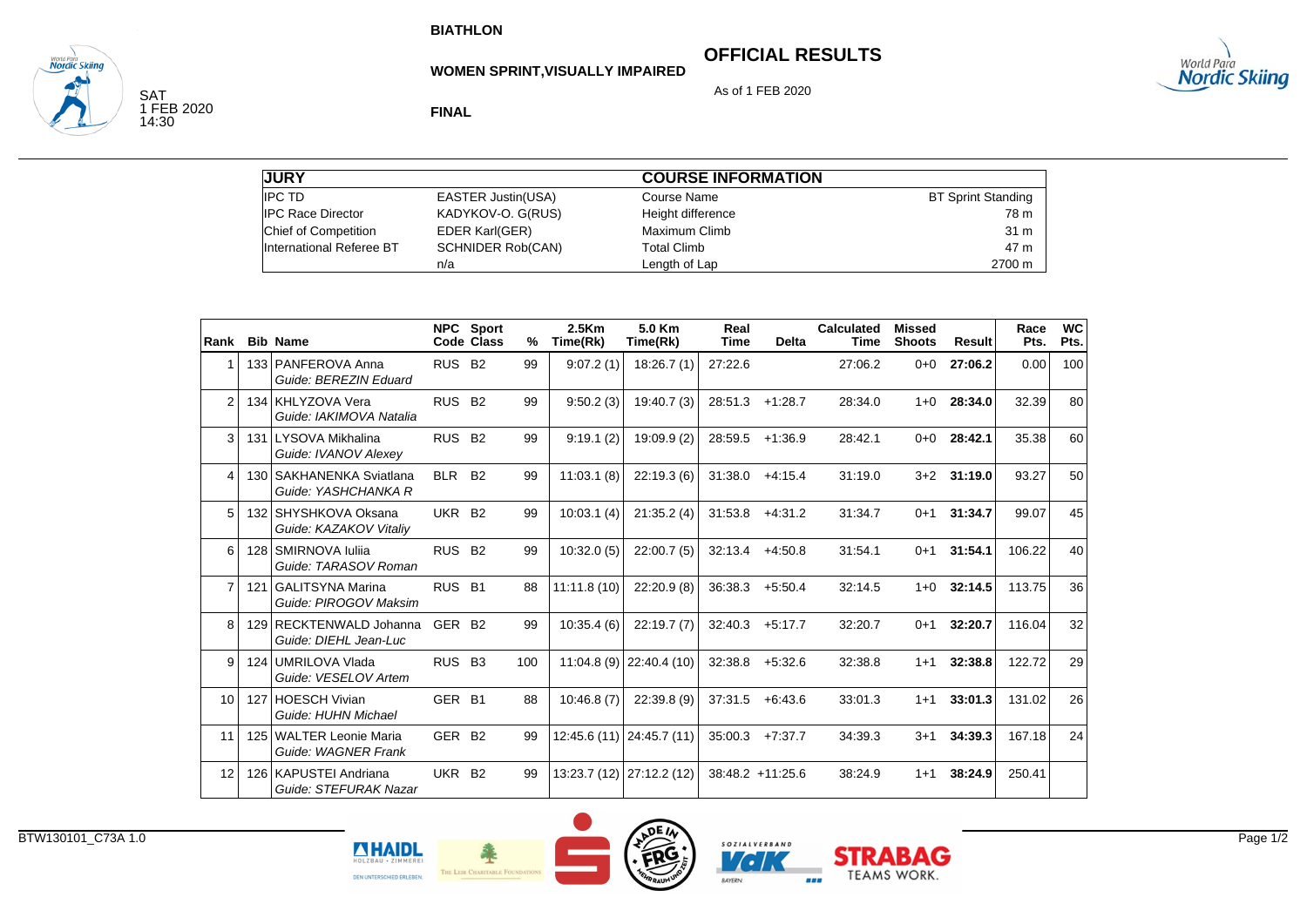## **OFFICIAL RESULTS**



As of 1 FEB 2020



SAT 1 FEB 2020 14:30

**Nordic Skiind** 

**FINAL**

| Rank            | <b>Bib Name</b>                                    |                    | NPC Sport<br>Code Class | %  | 2.5 <sub>km</sub><br>Time(Rk) | 5.0 Km<br>Time(Rk)                            | Real<br>Time | Delta | Calculated<br>Time | Missed<br><b>Shoots</b> | Resulti | Race<br>Pts. | <b>WC</b><br>Pts. |
|-----------------|----------------------------------------------------|--------------------|-------------------------|----|-------------------------------|-----------------------------------------------|--------------|-------|--------------------|-------------------------|---------|--------------|-------------------|
| 13 <sup>1</sup> | 122 SHYROBOKOVA Tetiana<br>l Guide: PEREKHODA R    | UKR B2             |                         | 99 |                               | $13:58.1(13)$ $28:45.4(13)$ $41:13.1+13.50.5$ |              |       | 40:48.4            | $1 + 1$                 | 40:48.4 | 303.36       |                   |
| 14 <sub>1</sub> | 123   TKACHENKO Natalija<br>Guide: POTAPENKO Vasyl | UKR B <sub>2</sub> |                         | 99 |                               | $14:08.3(14)$ 30:28.4 (14) 42:39.1 +15:16.5   |              |       | 42:13.5            | $2 + 3$                 | 42:13.5 | 334.76       |                   |

|         | <b>Snow Conditions</b> |     | <b>Temperature</b> | <b>Competitors</b> |        |            |            |            |      |  |
|---------|------------------------|-----|--------------------|--------------------|--------|------------|------------|------------|------|--|
| Weather |                        | Air | Snow               | <b>Entries</b>     | Ranked | <b>DSQ</b> | <b>DNF</b> | <b>DNS</b> | ∟AP. |  |
|         |                        |     |                    |                    | 14     |            |            |            |      |  |



| D                  | <b>Competition Secretary</b> |
|--------------------|------------------------------|
| t <b>in (USA).</b> | <b>LENZ Josef (GER).</b>     |

**Note:**

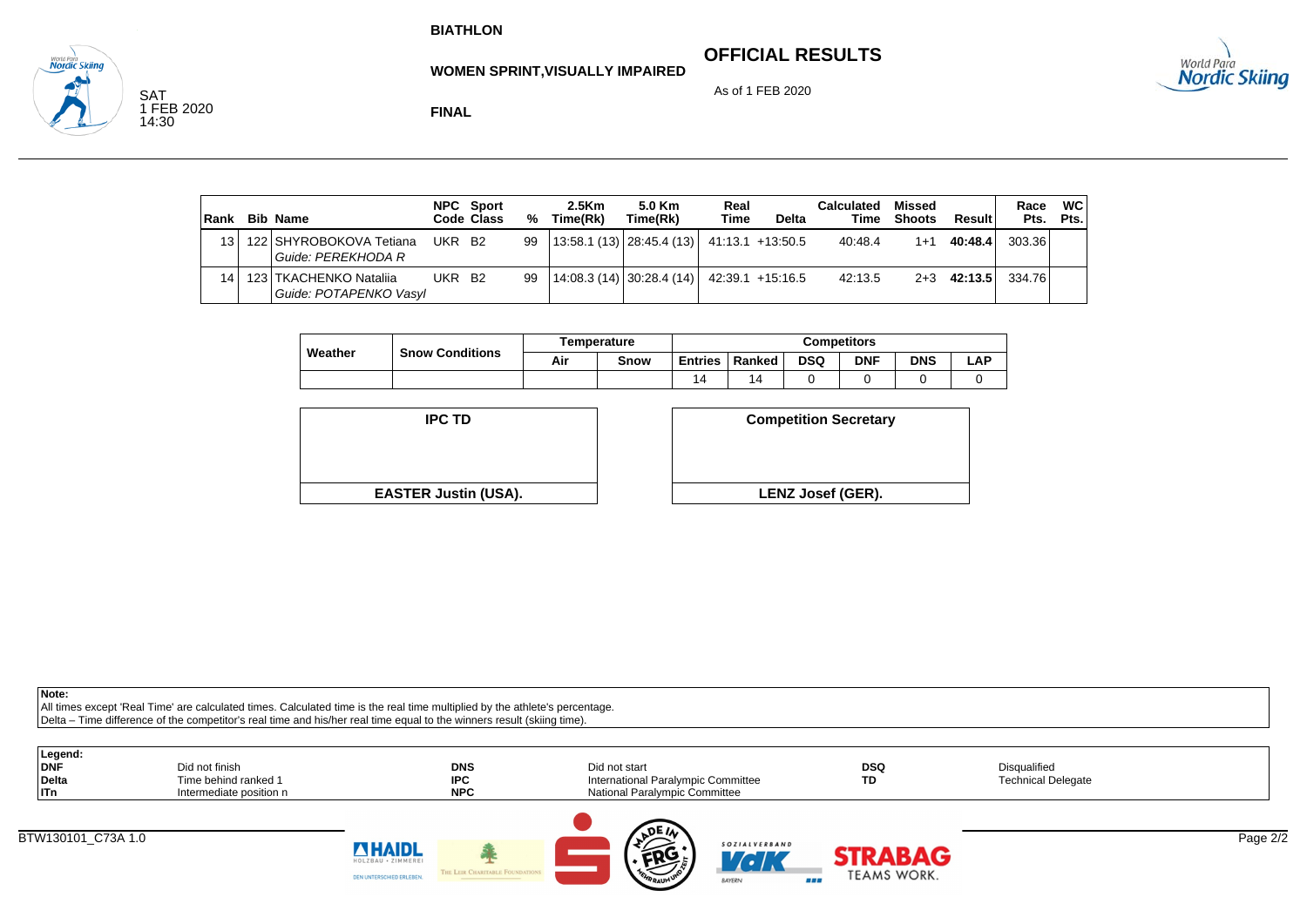# **OFFICIAL RESULTS**



SUN<br>2 FEB 2020<br>10:00

**World Para**<br>**Nordic Skiing** 

**MEN INDIVIDUAL,SITTING**

As of 2 FEB 2020

**FINAL**

| <b>JURY</b>              |                          | <b>COURSE INFORMATION</b> |                             |
|--------------------------|--------------------------|---------------------------|-----------------------------|
| <b>IPC TD</b>            | EASTER Justin(USA)       | Course Name               | <b>BT Individual Sitski</b> |
| <b>IPC Race Director</b> | KADYKOV-O. G(RUS)        | Height difference         | 22 m                        |
| Chief of Competition     | <b>EDER Karl(GER)</b>    | Maximum Climb             | 13 <sub>m</sub>             |
| International Referee BT | <b>SCHNIDER Rob(CAN)</b> | <b>Total Climb</b>        | 44 m                        |
|                          | n/a                      | Length of Lap             | 2429 m                      |

| Rank           | <b>Bib Name</b>         |            | <b>NPC</b> Sport<br>Code Class | %   | 2.5 Km     | 5.0 Km                    | 7.5 Km<br>Time(Rk) Time(Rk) Time(Rk) Time(Rk)       | 10.0 Km                                             | Real<br><b>Time</b> | <b>Delta</b> | <b>Calculated</b><br><b>Time</b> | <b>Missed</b><br><b>Shoots</b> | <b>Result</b> | Race<br>Pts. | <b>WC</b><br>Pts. |
|----------------|-------------------------|------------|--------------------------------|-----|------------|---------------------------|-----------------------------------------------------|-----------------------------------------------------|---------------------|--------------|----------------------------------|--------------------------------|---------------|--------------|-------------------|
|                | 20 GOLUBKOV Ivan        |            | <b>RUS LW11.5</b>              | 95  | 7:08.5(1)  | 14:21.7(1)                | 21:31.2(1)                                          | 28:48.0 (1)                                         | 37:03.3             |              | 35:12.1                          | $0+0+0+0$                      | 35:12.1       | 0.00         | 100               |
| $\overline{2}$ | 17 FLEIG Martin         |            | <b>GER LW11.5</b>              | 95  | 7:33.4(2)  | 16:04.9(4)                | 23:44.3(3)                                          | 31:26.2(2)                                          | 39:25.0             | $+2:21.7$    | 37:26.8                          | $0+1+0+0$                      | 38:26.8       | 55.31        | 80                |
| 3              | 19 CNOSSEN Daniel       |            | USA LW12                       | 100 | 8:37.0(7)  | 17:15.6(8)                | 24:48.3 (5)                                         | 32:19.9(3)                                          | 36:53.4             | $+1:41.3$    | 36:53.4                          | $1+1+0+0$                      | 38:53.4       | 62.87        | 60                |
| 4              | 16 SHIN Eui Hyun        |            | KOR LW12                       | 100 | 7:41.4(4)  | 15:36.4(2)                | 24:45.7 (4)                                         | 32:27.3(4)                                          | 38:16.0             | $+3:03.9$    | 38:16.0                          | $0+0+1+0$                      | 39:16.0       | 69.29        | 50                |
| 5              | 11 BRITIK Danila        |            | RUS LW10                       | 86  | 7:39.4(3)  | 15:46.0(3)                | 23:42.6 (2)                                         | 32:47.4(5)                                          | 45:14.7             | $+4:18.7$    | 38:54.6                          | $0+0+0+1$                      | 39:54.6       | 80.25        | 45                |
| 6              | 13 DAVIDOVICH Aleksandr | <b>RUS</b> | <b>LW12</b>                    | 100 | 8:24.9(6)  | 16:46.7(6)                | 25:24.2 (8)                                         | 33:45.0(6)                                          | 36:17.3             | $+1:05.2$    | 36:17.3                          | $1+1+1+1$                      | 40:17.3       | 86.70        | 40                |
| $\overline{7}$ | 18 RAD Taras            |            | UKR LW12                       | 100 | 8:42.7(8)  | 16:23.4(5)                | 25:10.1(6)                                          | 35:03.6(8)                                          | 37:45.6             | $+2:33.5$    | 37:45.6                          | $1+0+1+2$                      | 41:45.6       | 111.78       | 36                |
| 8              | 14 PIKE Aaron           |            | USA LW11.5 95                  |     | 8:04.2(5)  | 17:13.7(7)                | 25:23.0 (7)                                         | 34:41.1(7)                                          | 41:55.6             | $+4:52.3$    | 39:49.8                          | $0+1+0+1$                      | 41:49.8       | 112.98       | 32                |
| 9              | 10 GANZEI Aleksandr     |            | RUS LW12                       | 100 | 9:38.9(14) | 17:20.2 (9)               | 26:14.5 (9)                                         | 36:07.3 (9)                                         | 38:14.8             | $+3:02.7$    | 38:14.8                          | $2+0+1+2$                      | 43:14.8       | 137.12       | 29                |
| 10             | 12 LOBAN Dzmitry        | <b>BLR</b> | <b>LW12</b>                    | 100 | 8:44.8(9)  | 19:31.7 (14)              | 27:26.9 (11)                                        | 36:36.4 (10)                                        | 38:56.7             | $+3:44.6$    | 38:56.7                          | $1+3+0+1$                      | 43:56.7       | 149.03       | 26                |
| 11             | 15 KRAVCHUK Vasyl       |            | UKR LW11                       | 93  |            | 8:49.0 (10) 17:47.7 (10)  | 26:41.7 (10)                                        | 36:55.4 (11)                                        | 42:12.8             | $+4:21.7$    | 39:15.5                          | $1+1+1+2$                      | 44:15.5       | 154.37       | 24                |
| 12             | 8 USSOLTSEV Sergey      |            | KAZ LW12                       | 100 | 9:47.2(15) | 19:30.7 (13)              | 29:27.6 (14)                                        | 38:43.5 (12)                                        | 43:34.4             | $+8:22.3$    | 43:34.4                          | $1+1+1+0$                      | 46:34.4       | 193.83       |                   |
| 13             | <b>SHYKUTS Arkadz</b>   | <b>BLR</b> | <b>LW12</b>                    | 100 |            | 11:18.3 (20) 20:42.7 (16) | 29:13.5 (13)                                        | 38:50.8 (13)                                        | 42:02.8             | $+6:50.7$    | 42:02.8                          | $3+1+0+1$                      | 47:02.8       | 201.89       |                   |
| 14             | 7 ROSIEK Kamil          |            | POL LW12                       | 100 | 9:56.7(16) | 18:52.3 (11)              | 28:46.0 (12)                                        | 39:49.9 (14)                                        | 43:32.6             | $+8:20.5$    | 43:32.6                          | $1+0+1+2$                      | 47:32.6       | 210.36       |                   |
| 15             | 9 MEENAGH Scott         |            | GBR LW12                       | 100 |            | $9:17.9(11)$ 19:14.6 (12) | $30:31.4(15)$ 41:02.5(15)                           |                                                     | 41:27.2             | $+6:15.1$    | 41:27.2                          | $1+1+3+2$                      | 48:27.2       | 225.87       |                   |
| 16             | 3 BAL Pavlo             |            | UKR LW11.5 95                  |     |            |                           | 10:00.4 (18) 21:03.7 (18) 31:08.4 (17)              | 41:30.7(17)                                         | 41:43.8             | $+4:40.5$    | 39:38.6                          | $2+3+2+2$                      | 48:38.6       | 229.11       |                   |
| 17             | 5 ARNOLD Steve          |            | GBR LW12                       | 100 |            |                           | $9:35.3(12)$ 21:16.4 (19) 31:13.0 (18) 41:19.8 (16) |                                                     | 42:58.5             | $+7:46.4$    | 42:58.5                          | $1+3+1+1$                      | 48:58.5       | 234.76       |                   |
| 18             | 6 YAROVYI Maksym        |            | UKR LW10                       | 86  |            |                           | 10:16.5 (19) 20:45.2 (17) 30:31.4 (15) 41:57.3 (18) |                                                     | 48:19.6             | $+7:23.6$    | 41:33.7                          | $2+2+1+3$                      | 49:33.7       | 244.76       |                   |
| 19             | 4 DEBOYS Callum         |            | GBR LW12                       | 100 |            |                           | $9:57.5(17)$ 20:03.4 (15) 32:02.4 (19)              | 42:15.7 (19)                                        | 44:16.1             | $+9:04.0$    | 44:16.1                          | $1+1+3+1$                      | 50:16.1       | 256.81       |                   |
| 20             | 2 FOGARASI Patrik       |            | GER LW11                       | 93  |            |                           |                                                     | $9:38.6(13)$ 22:40.2 (20) 33:49.2 (20) 44:57.1 (20) | 46:58.8             | $+9:07.7$    | 43:41.5                          | $1+4+2+2$                      | 52:41.5       | 298.11       |                   |

**NHAIDL** 

HOLZBAU · ZIMMEREL

DEN UNTERSCHIED ERLEBEN.

THE LEIR CHARITABLE FOUNDAY





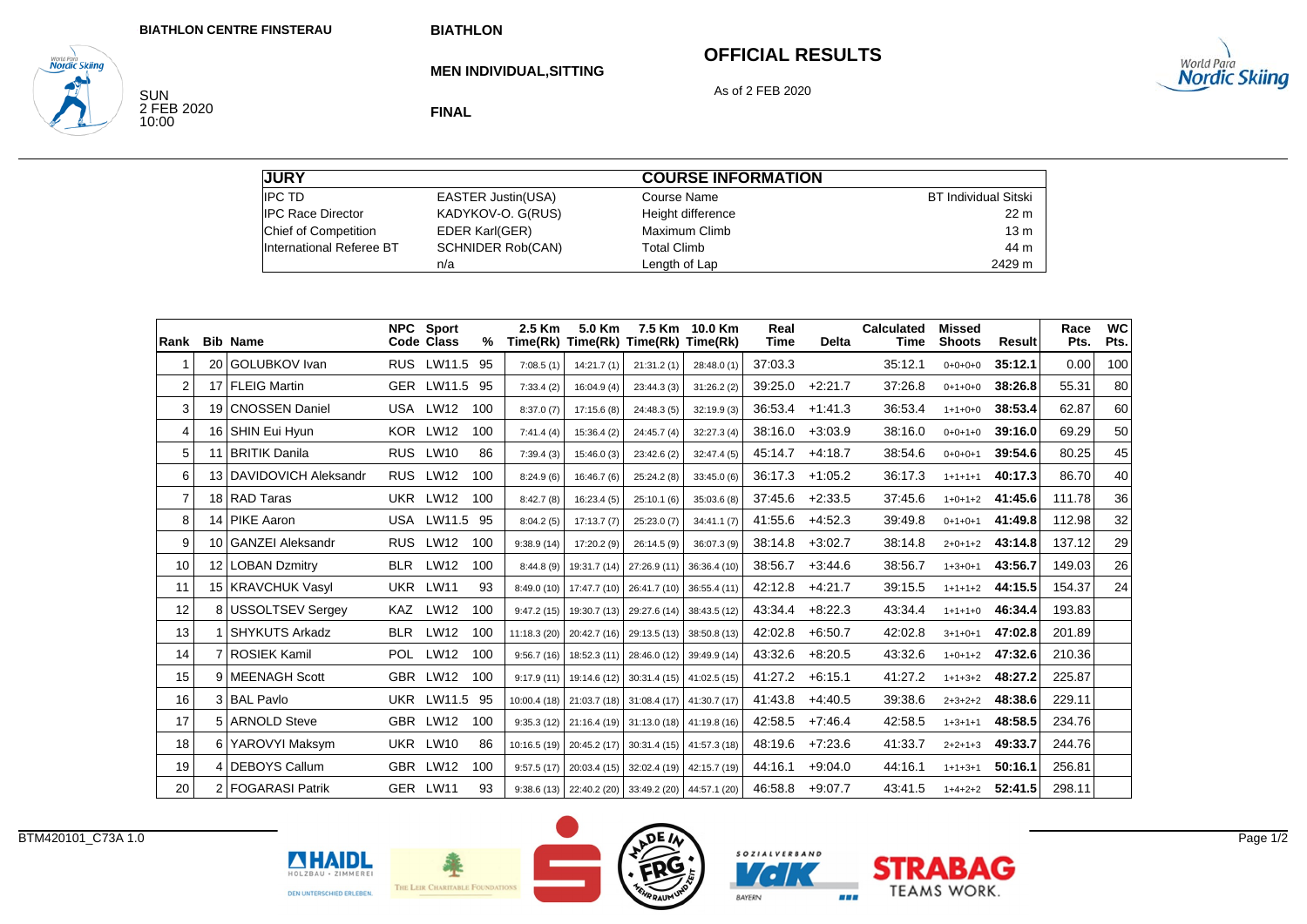# **OFFICIAL RESULTS**

As of 2 FEB 2020



SUN 2 FEB 2020 10:00

**Nordic Skiina** 

**FINAL**

**MEN INDIVIDUAL,SITTING**

|               |                        |        | <b>Temperature</b> | Competitors    |        |            |     |            |     |  |
|---------------|------------------------|--------|--------------------|----------------|--------|------------|-----|------------|-----|--|
| Weather       | <b>Snow Conditions</b> | Air    | Snow               | <b>Entries</b> | Ranked | <b>DSQ</b> | DNF | <b>DNS</b> | ∟AP |  |
| Partly cloudy | Wet                    | 2.0 °C | 0.0 °C             | 20             | 20     |            |     |            |     |  |

| <b>IPC TD</b>               | <b>Competition Secreta</b> |
|-----------------------------|----------------------------|
|                             |                            |
|                             |                            |
| <b>EASTER Justin (USA).</b> | <b>LENZ Josef (GER).</b>   |

| D                  | <b>Competition Secretary</b> |  |
|--------------------|------------------------------|--|
|                    |                              |  |
| t <b>in (USA).</b> | <b>LENZ Josef (GER).</b>     |  |
|                    |                              |  |

**Note:**

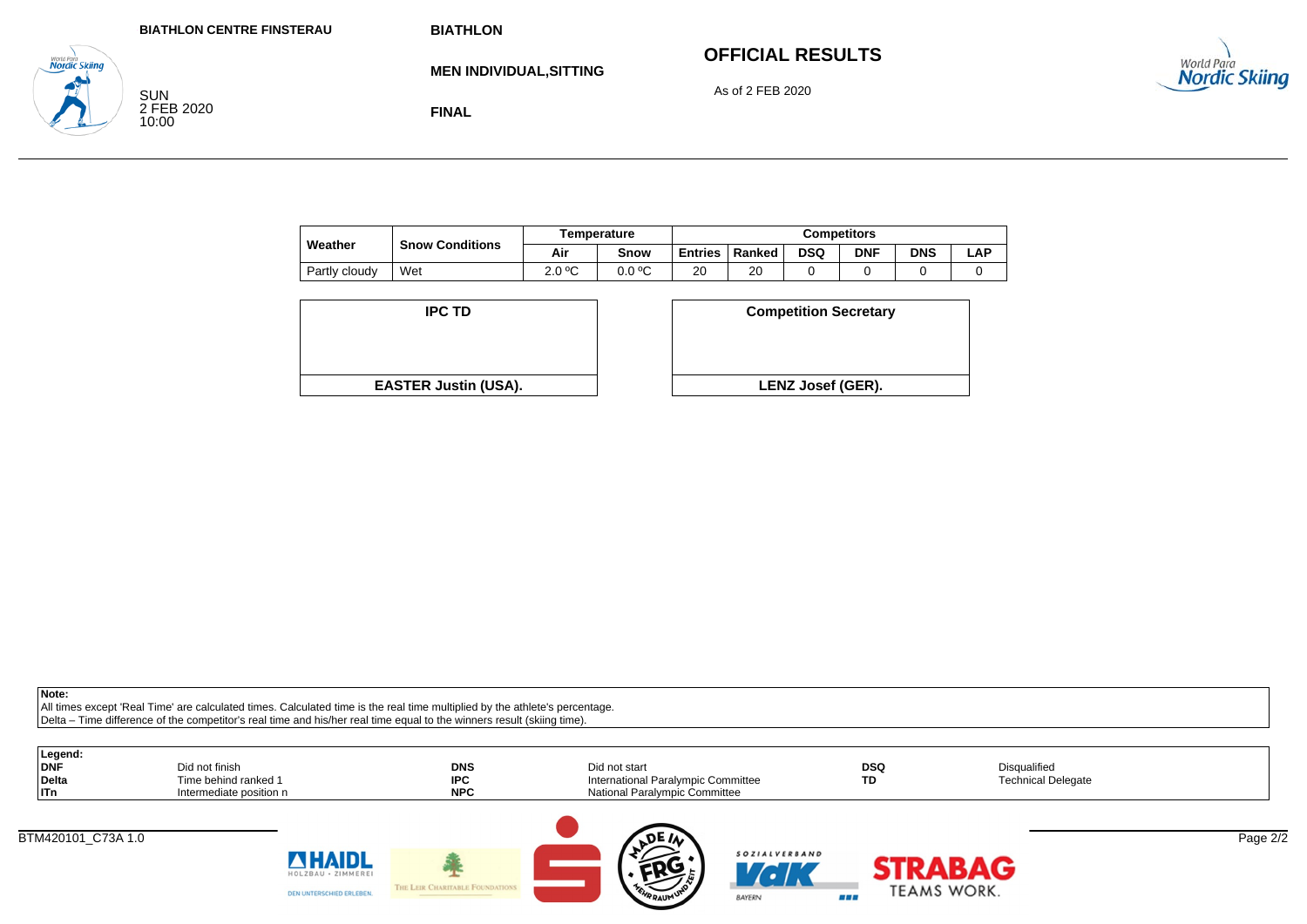**MEN INDIVIDUAL,STANDING**

## **OFFICIAL RESULTS**

**STRABAG** 

**TEAMS WORK.** 

88 E

As of 2 FEB 2020



SUN<br>2 FEB 2020<br>12:10

**World Para**<br>**Nordic Skiing** 

**FINAL**

**JURY** IPC TD EASTER Justin(USA) IPC Race Director KADYKOV-O. G(RUS) Chief of Competition EDER Karl(GER) International Referee BT SCHNIDER Rob(CAN) n/a **COURSE INFORMATION** Course Name BT Individual Standing Height difference 47 m Maximum Climbb 31 m Total Climb 78 m78 m Length of Lap 3010 m

| Rank              |    | <b>Bib Name</b>          | <b>NPC</b> | Sport<br>Code Class | %  | 3.0 Km       | 6.0 Km<br>Time(Rk) Time(Rk) Time(Rk)                | 9.0 Km       | 12.0 Km<br>Time(Rk) | Real<br>Time | <b>Delta</b> | <b>Calculated</b><br>Time | <b>Missed</b><br><b>Shoots</b> | Result  | Race<br>Pts. | <b>WC</b><br>Pts. |
|-------------------|----|--------------------------|------------|---------------------|----|--------------|-----------------------------------------------------|--------------|---------------------|--------------|--------------|---------------------------|--------------------------------|---------|--------------|-------------------|
|                   |    | 56   LEKOMTSEV Vladislav | <b>RUS</b> | LW6                 | 95 | 7:11.1(1)    | 14:55.3(1)                                          | 22:09.1(1)   | 30:33.7(1)          | 37:54.2      |              | 36:00.5                   | $0+0+0+1$                      | 37:00.5 | 0.00         | 100               |
| $\overline{2}$    |    | 51 REPTYUKH Ihor         | UKR        | LW8                 | 96 | 7:26.3(2)    | 15:56.4(3)                                          | 23:40.8 (2)  | 31:35.0(2)          | 38:48.1      | $+1:17.6$    | 37:15.0                   | $0+1+0+0$                      | 38:15.0 | 20.13        | 80                |
| 3                 |    | 49   PRONKOV Aleksandr   |            | RUS LW5/7           | 89 | 8:35.1(8)    | 16:22.1(4)                                          | 25:21.3(4)   | 35:15.2(4)          | 42:29.8      | $+2:02.3$    | 37:49.3                   | $1+0+1+2$                      | 41:49.3 | 78.04        | 60                |
| 4                 |    | 48 MALYSHEV Vitalii      | <b>RUS</b> | LW9                 | 88 | 7:29.2(3)    | 15:19.3(2)                                          | 25:11.0(3)   | 35:11.8(3)          | 43:12.1      | $+2:17.0$    | 38:01.0                   | $0+0+2+2$                      | 42:01.0 | 81.20        | 50                |
| 5                 | 47 | KODLOZEROV Ivan          | <b>RUS</b> | LW8                 | 96 | 8:51.4(10)   | 17:53.7 (8)                                         | 27:06.4(6)   | 35:46.3(5)          | 41:56.1      | $+4:25.6$    | 40:15.5                   | $1+1+1+0$                      | 43:15.5 | 101.33       | 45                |
| 6                 |    | 44 KWON Sanghyeon        | KOR LW8    |                     | 96 | 8:47.8(9)    | 17:31.2 (6)                                         | 27:36.3(7)   | 36:45.1(6)          | 45:38.1      | $+8:07.6$    | 43:48.6                   | $0+0+1+0$                      | 44:48.6 | 126.49       | 40                |
| $\overline{7}$    |    | 54 ULSET Nils-Erik       | NOR LW3    |                     | 87 | 7:35.8(4)    | 17:38.1(7)                                          | 26:30.7 (5)  | 37:30.2(7)          | 44:41.8      | $+3:18.5$    | 38:53.2                   | $0+2+1+3$                      | 44:53.2 | 127.73       | 36                |
| 8                 |    | 53 VOVCHYNSKYI Grygorii  | UKR        | LW8                 | 96 | 10:44.8 (14) | 19:40.9 (13)                                        | 28:36.1 (10) | 37:50.1(8)          | 40:35.7      | $+3:05.2$    | 38:58.3                   | $3+1+1+1$                      | 44:58.3 | 129.11       | 32                |
| 9                 |    | 55 DAVIET Benjamin       | FRA LW2    |                     | 93 | 8:28.7(7)    | 19:04.9 (12)                                        | 30:37.4(13)  | 38:14.4(9)          | 40:06.6      | $+1:23.5$    | 37:18.1                   | $1+3+4+0$                      | 45:18.1 | 134.46       | 29                |
| 10                |    | 52 EHLER Alexander       | GER LW4    |                     | 96 | 9:11.2(12)   | 18:19.0 (9)                                         | 27:37.5 (8)  | 38:47.5 (10)        | 41:51.4      | $+4:20.9$    | 40:10.9                   | $1+1+1+3$                      | 46:10.9 | 148.72       | 26                |
| 11                |    | 46 SATO Keiichi          | JPN        | LW8                 | 96 | 9:02.5(11)   | 18:22.0 (10) 28:42.0 (11)                           |              | 39:09.8 (11)        | 42:26.0      | $+4.55.5$    | 40:44.2                   | $1+1+2+2$                      | 46:44.2 | 157.72       | 24                |
| $12 \overline{ }$ |    | 50 ROMANIUK Serhii       | <b>UKR</b> | LW8                 | 96 | 7:56.9(5)    | 17:03.6(5)                                          | 28:28.7 (9)  | 40:53.2 (12)        | 42:14.9      | $+4:44.4$    | 40:33.5                   | $0+1+3+4$                      | 48:33.5 | 187.26       |                   |
| 13                | 41 | <b>SHEVCHYK Nazar</b>    | <b>UKR</b> | LW8                 | 96 | 10:47.5(15)  | 22:18.6 (15) 33:09.7 (15)                           |              | 42:02.9 (13)        | 44:45.1      | $+7:14.6$    | 42:57.7                   | $2+3+2+0$                      | 49:57.7 | 210.01       |                   |
| 14                |    | 45 GERLITS Alexandr      | KAZ        | LW6                 | 95 |              | $8:25.4(6)$ 19:00.2 (11) 31:48.4 (14)               |              | 43:01.1 (14)        | 45:11.2      | $+7:17.0$    | 42:55.6                   | $0+2+4+2$                      | 50:55.6 | 225.65       |                   |
| 15                |    | 43 SEREDA Dmytro         | UKR LW8    |                     | 96 |              | 11:03.6 (16) 20:49.3 (14) 29:50.5 (12)              |              | 43:02.1 (15)        | 46:16.3      | $+8:45.8$    | 44:25.2                   | $2+1+0+4$                      | 51:25.2 | 233.65       |                   |
| 16                | 42 | <b>TSAPLIN Ivan</b>      | <b>RUS</b> | LW8                 | 96 |              | 10:28.0 (13) 22:56.2 (16) 34:40.7 (16) 45:27.5 (16) |              |                     | 43:24.0      | $+5.53.5$    | 41:39.8                   | $2+4+3+2$                      | 52:39.8 | 253.81       |                   |



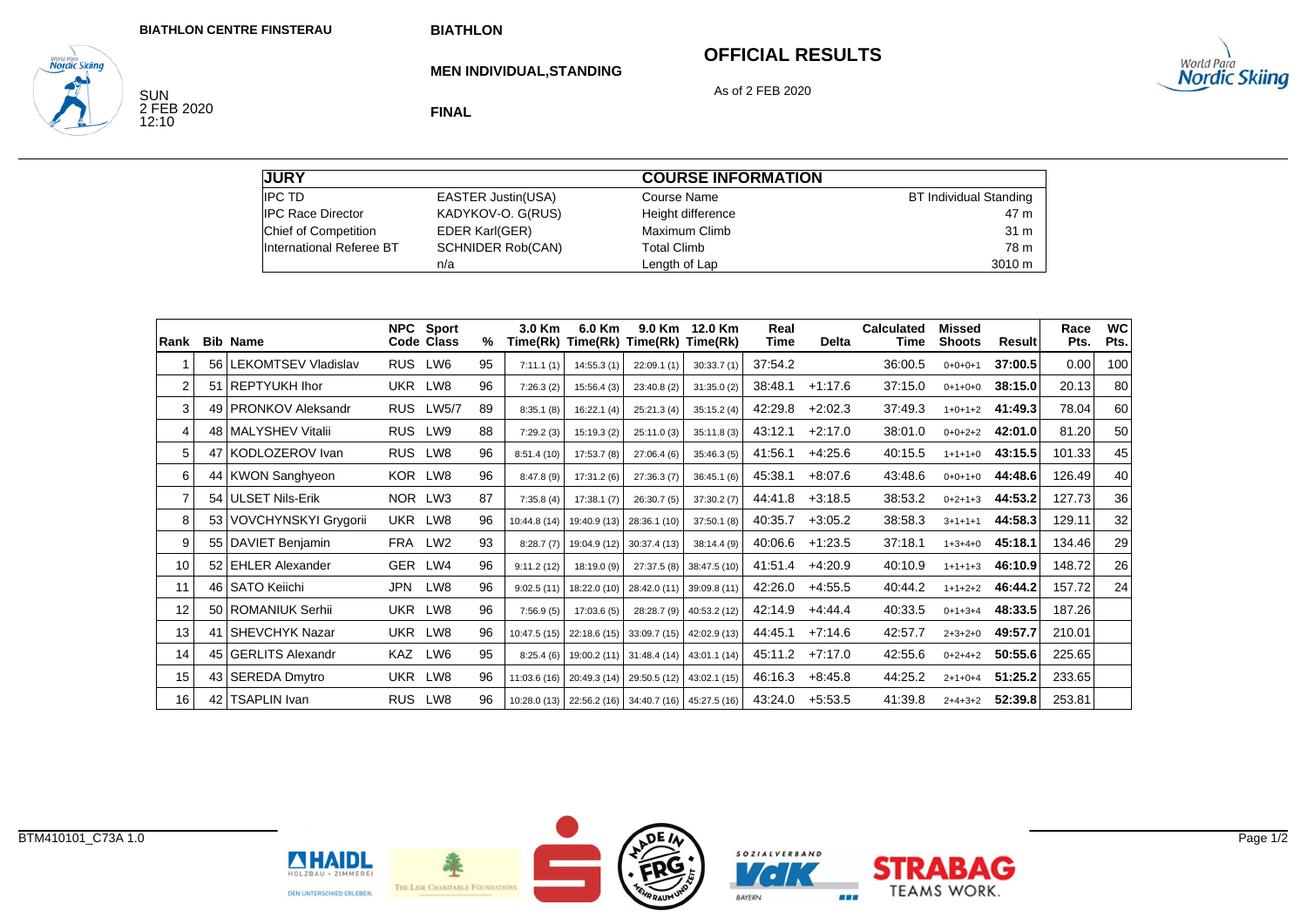| <b>BIATHLON CENTRE FINSTERAU</b> |  |  |  |
|----------------------------------|--|--|--|
|----------------------------------|--|--|--|

# **OFFICIAL RESULTS**



SUN 2 FEB 2020 12:10

**Nordic Skiina** 

**MEN INDIVIDUAL,STANDING** As of 2 FEB 2020

**FINAL**

|         |                        |        | Temperature | Competitors    |        |            |            |            |     |  |
|---------|------------------------|--------|-------------|----------------|--------|------------|------------|------------|-----|--|
| Weather | <b>Snow Conditions</b> | Air    | Snow        | <b>Entries</b> | Ranked | <b>DSQ</b> | <b>DNF</b> | <b>DNS</b> | LAP |  |
| Rain    | Wet                    | 5.0 °C | 0.0 °C      | 16             | 16     |            |            |            |     |  |

| <b>IPC TD</b>               | <b>Competition Secreta</b> |
|-----------------------------|----------------------------|
|                             |                            |
|                             |                            |
|                             |                            |
| <b>EASTER Justin (USA).</b> | <b>LENZ Josef (GER).</b>   |

| D                  | <b>Competition Secretary</b> |
|--------------------|------------------------------|
|                    |                              |
| t <b>in (USA).</b> | <b>LENZ Josef (GER).</b>     |
|                    |                              |

**Note:**

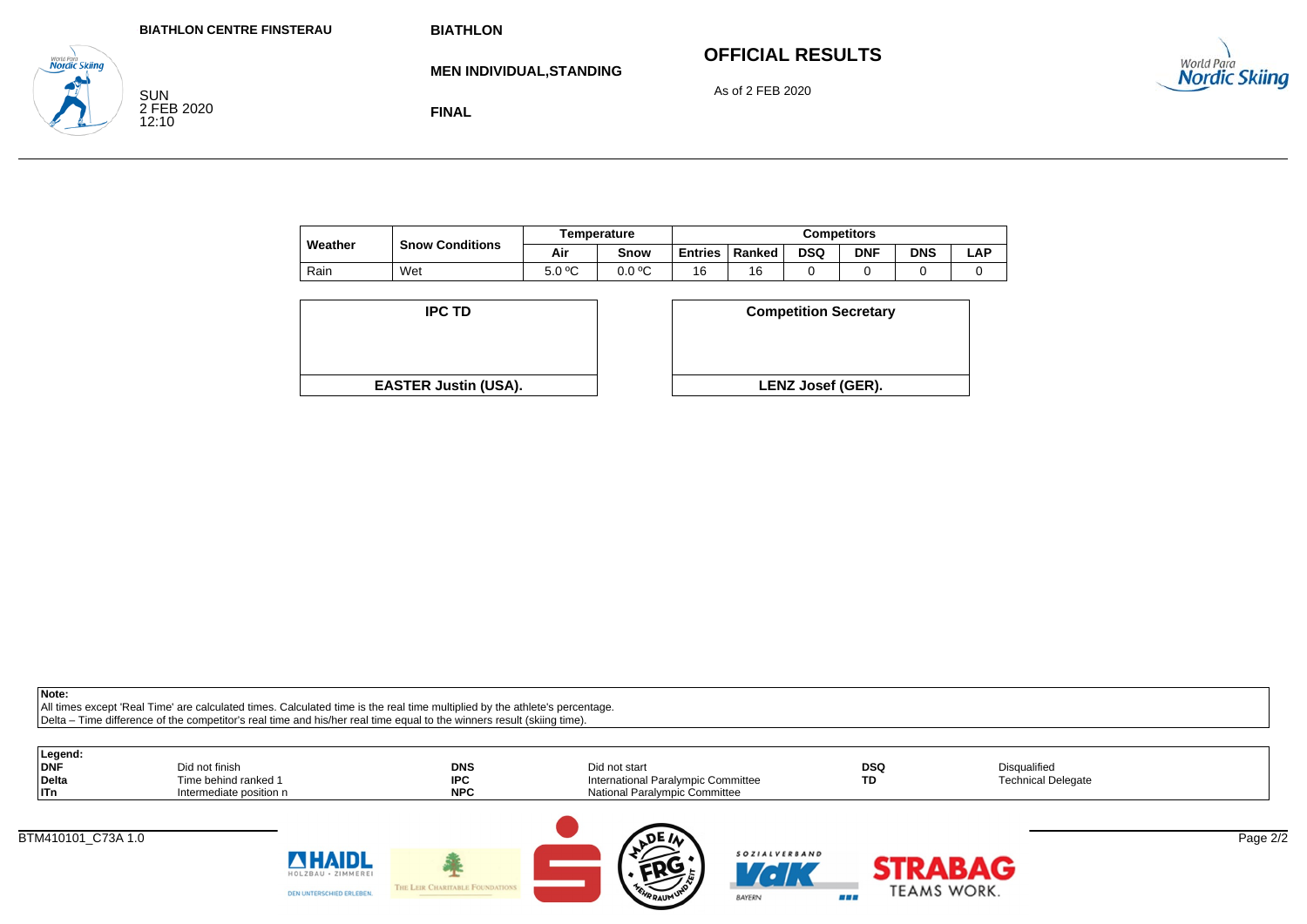# **OFFICIAL RESULTS**



**MEN INDIVIDUAL,VISUALLY IMPAIRED**

As of 2 FEB 2020

SUN<br>2 FEB 2020<br>14:30

*Norta Para*<br>**Nordic Skiing** 

**FINAL**

| <b>JURY</b>              |                           | <b>COURSE INFORMATION</b> |                               |
|--------------------------|---------------------------|---------------------------|-------------------------------|
| <b>IPC TD</b>            | <b>EASTER Justin(USA)</b> | Course Name               | <b>BT Individual Standing</b> |
| <b>IPC Race Director</b> | KADYKOV-O. G(RUS)         | Height difference         | 47 m                          |
| Chief of Competition     | EDER Karl(GER)            | Maximum Climb             | 31 m                          |
| International Referee BT | <b>SCHNIDER Rob(CAN)</b>  | <b>Total Climb</b>        | 78 m                          |
|                          | n/a                       | Length of Lap             | 3010 m                        |

| Rank           |    | <b>Bib Name</b>                                    |                    | <b>NPC</b> Sport<br>Code Class | %   | 3.0 Km<br>Time(Rk) Time(Rk) Time(Rk) | 6.0 Km                                 | 9.0 Km      | 12.0 Km<br>Time(Rk) | Real<br><b>Time</b> | <b>Delta</b> | <b>Calculated</b><br>Time | <b>Missed</b><br><b>Shoots</b> | Result  | Race<br>Pts. | <b>WC</b><br>Pts. |
|----------------|----|----------------------------------------------------|--------------------|--------------------------------|-----|--------------------------------------|----------------------------------------|-------------|---------------------|---------------------|--------------|---------------------------|--------------------------------|---------|--------------|-------------------|
|                | 82 | SHAPTSIABOI Vasili<br>Guide: BUDZILOVICH D         | BLR B2             |                                | 99  | 8:08.6(2)                            | 16:27.7(1)                             | 24:49.2 (1) | 33:09.8 (1)         | 41:00.0             |              | 40:35.4                   | $0+0+0+0$                      | 40:35.4 | 0.00         | 100               |
| 2              |    | 86 CHOKHLAEV Stanislav<br>Guide: KOLODIICHUK Olea  | RUS B1             |                                | 88  | 9:33.9(11)                           | 17:32.7(5)                             | 25:33.1 (2) | 33:39.1(2)          | 44:52.5             | $-1:15.0$    | 39:29.4                   | $2+0+0+0$                      | 41:29.4 | 13.30        | 80                |
| 3              |    | 88 HOLUB Yurv<br>Guide: CHAPELIN U                 | <b>BLR</b>         | <b>B3</b>                      | 100 | 7:51.1(1)                            | 17:57.2(7)                             | 26:23.4 (5) | 34:48.5(3)          | 39:58.1             | $-37.3$      | 39:58.1                   | $0+2+0+0$                      | 41:58.1 | 20.37        | 60                |
| 4              | 87 | <b>RESHETYNSKYI laroslav</b><br>Guide: YAREMENKO K | <b>UKR</b>         | <b>B2</b>                      | 99  | 9:13.9(7)                            | 17:36.4(6)                             | 27:09.4(7)  | 35:42.1(5)          | 41:22.0             | $+22.0$      | 40:57.2                   | $1+0+1+0$                      | 42:57.2 | 34.93        | 50                |
| 5              |    | 81 POLUKHIN Nikolai<br>Guide: BEREZIN Eduard       | RUS B <sub>2</sub> |                                | 99  | 9:07.4(6)                            | 17:15.6(3)                             | 26:11.4 (4) | 35:27.4(4)          | 41:22.2             | $+22.2$      | 40:57.4                   | $1+0+0+1$                      | 42:57.4 | 34.98        | 45                |
| 6              |    | 83 SUIARKO Dmytro<br>Guide: NIKONOVYCH O           | UKR B <sub>2</sub> |                                | 99  | 8:54.7(5)                            | 19:37.9 (9)                            | 28:20.2 (9) | 37:08.8(6)          | 42:43.1             | $+1:43.1$    | 42:17.5                   | $0+2+0+0$                      | 44:17.5 | 54.72        | 40                |
| $\overline{7}$ |    | 77 ARTEMOV Aleksandr<br>Guide: CHEREPANOV Ilia     | RUS B1             |                                | 88  | 8:28.2(3)                            | 16:58.9 (2)                            | 26:53.6 (6) | 37:40.2(8)          | 49:19.0             | $+3:11.5$    | 43:23.9                   | $0+0+1+1$                      | 45:23.9 | 71.08        | 36                |
| 8              |    | 79 CHULKIN Aleksandr<br>Guide: SEZEMOV lakov       | RUS B <sub>2</sub> |                                | 99  | 8:35.2(4)                            | 17:16.8(4)                             | 25:52.8(3)  | 37:43.8(9)          | 43:07.3             | $+2:07.3$    | 42:41.4                   | $0+0+0+3$                      | 45:41.4 | 75.39        | 32                |
| 9              |    | 78 POVAROV Nikita<br>Guide: ELISEEV Pavel          | RUS B <sub>3</sub> |                                | 100 | 9:28.9(10)                           | 18:10.8(8)                             | 28:13.3 (8) | 37:33.0 (7)         | 44:11.8             | $+3:36.4$    | 44:11.8                   | $1+0+1+0$                      | 46:11.8 | 82.88        | 29                |
| 10             |    | 84 KOVALEVSKYI Anatolii<br>Guide: MUKSHYN O        | UKR B <sub>2</sub> |                                | 99  |                                      | $9:20.9(8)$ 19:55.8 (10) 29:44.1 (10)  |             | 40:16.1(10)         | 43:26.6             | $+2:26.6$    | 43:00.5                   | $1+2+1+1$                      | 48:00.5 | 109.66       | 26                |
| 11             |    | 75 DUBOIS Thomas<br>Guide: SAUVAGE Bastien         | FRA B1             |                                | 88  |                                      | 10:29.3 (13) 20:57.6 (12) 31:46.4 (12) |             | 43:40.1(13)         | 48:10.0             | $+2:02.5$    | 42:23.2                   | $2+2+2+3$                      | 51:23.2 | 159.60       | 24                |
| 12             |    | 80 MAKHOTKIN Oleksandr<br>Guide: NIKULIN Denys     | UKR B3             |                                | 100 |                                      | 10:15.3 (12) 20:26.8 (11) 32:03.6 (13) |             | 42:22.0 (11)        | 47:37.1             | $+7:01.7$    | 47:37.1                   | $1+1+2+0$                      | 51:37.1 | 163.02       | 22                |





BAYERN

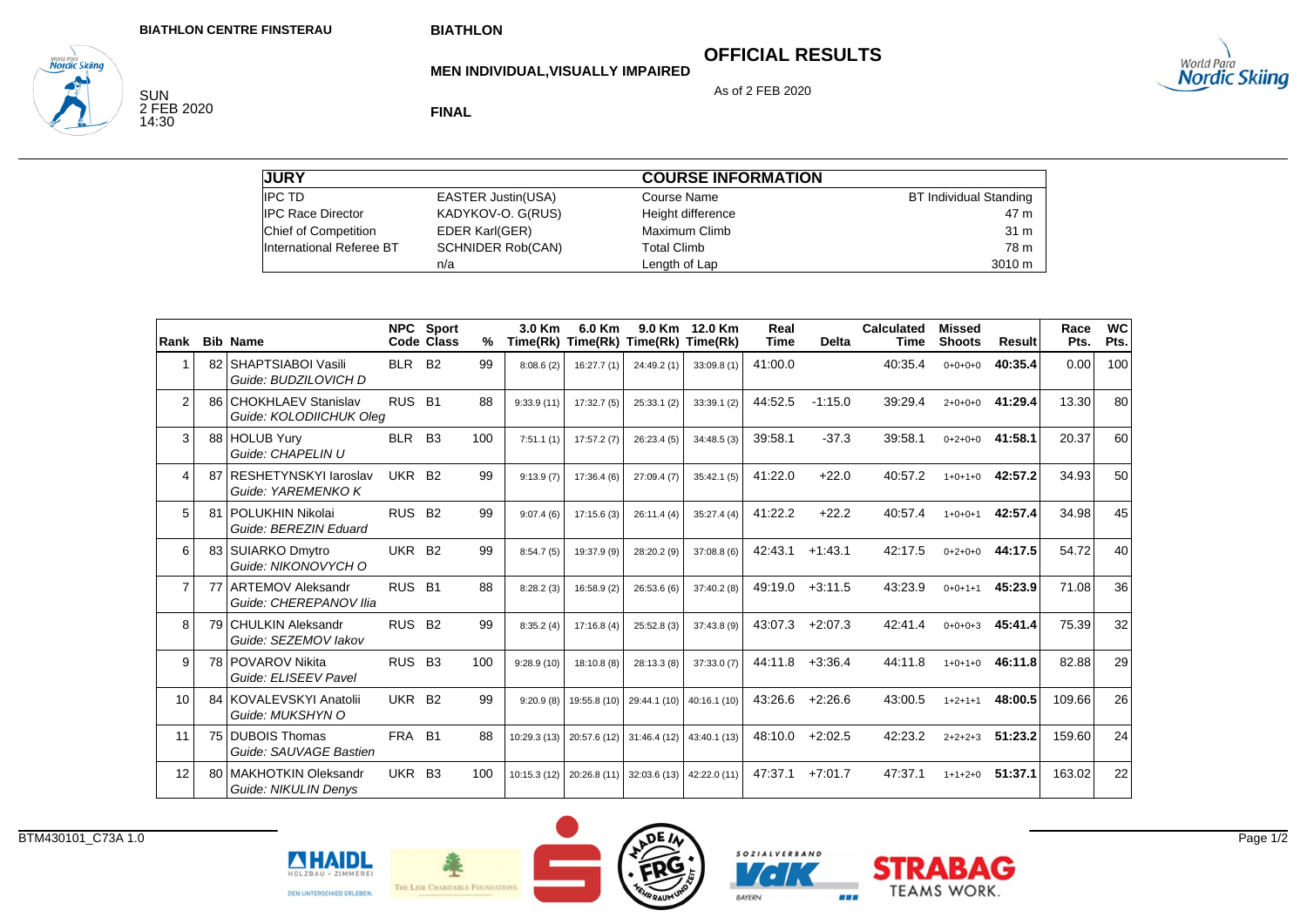**OFFICIAL RESULTS**

As of 2 FEB 2020

<sub>World Para</sub><br>**Nordic Skiing** 

<sub>wortd Para</sub><br>**Nordic Skiina** SUN 2 FEB 2020 14:30

**MEN INDIVIDUAL,VISUALLY IMPAIRED**

**FINAL**

| Rank | <b>Bib Name</b>                                |                    | NPC Sport<br>Code Class | %   | $3.0$ Km | 6.0 Km | 9.0 Km<br>Time(Rk) Time(Rk) Time(Rk) Time(Rk)       | 12.0 Km                                             | Real<br>Time | Delta               | <b>Calculated</b><br>Time | Missed<br><b>Shoots</b> | Result            | Race<br>Pts. | <b>WC</b><br>Pts. |
|------|------------------------------------------------|--------------------|-------------------------|-----|----------|--------|-----------------------------------------------------|-----------------------------------------------------|--------------|---------------------|---------------------------|-------------------------|-------------------|--------------|-------------------|
| 13   | 85 CHALENCON Anthony<br>Guide: OTTONELLO Brice | FRA B1             |                         | 88  |          |        | 12:45.2 (15) 22:38.3 (14) 32:31.1 (14) 42:59.5 (12) |                                                     | 50:51.1      | $+4:43.6$           | 44:45.0                   | $4 + 1 + 1 + 1$         | 51:45.0           | 164.97       | 20                |
| 14   | 76 GARBOWSKI Piotr<br>Guide: TWARDOWSKI J      | POL B <sub>3</sub> |                         | 100 |          |        | $9:26.1(9)$ 21:28.7 (13) 31:31.4 (11) 44:35.7 (14)  |                                                     | 47:38.3      | $+7:02.9$           | 47:38.3                   | $0+2+0+3$               | 52:38.3           | 178.10       | 18                |
| 15   | 72 KRAVCHUK Ihor<br>Guide: BABAR Borys         | UKR B3             |                         | 100 |          |        |                                                     | 12:18.1 (14) 24:51.1 (16) 36:53.1 (16) 47:15.5 (15) | 46:47.9      | $+6:12.5$           | 46:47.9                   | $3+3+2+1$               | 55:47.9           | 224.81       |                   |
| 16   | 73 MURASHKOVSKYI M<br>Guide: MARCHENKO A       | UKR                | <b>B3</b>               | 100 |          |        | 13:25.2 (17) 24:08.9 (15) 35:57.2 (15)              | 48:33.4 (16)                                        | 48:56.8      | $+8:21.4$           | 48:56.8                   | $4+1+2+2$               | 57:56.8           | 256.57       |                   |
| 17   | 71 KANAFIN Kairat<br>Guide: ZHDANOVICH A       | KAZ B <sub>2</sub> |                         | 99  |          |        |                                                     | 13:57.4 (18) 25:11.4 (17) 38:10.7 (17) 52:49.1 (17) | 50:20.5      | $+9:20.5$           | 49:50.3                   |                         | 4+1+3+4 1:01:50.3 | 314.09       |                   |
| 18   | 74 GIL Pawel<br>Guide: LANDA Michal            | POL B <sub>3</sub> |                         | 100 |          |        | 13:08.5 (16) 26:38.6 (18) 40:27.7 (18) 53:09.1 (18) |                                                     |              | $55:52.0 + 15:16.6$ | 55:52.0                   |                         | 2+2+2+1 1:02:52.0 | 329.29       |                   |

|            |                        |        | Temperature | <b>Competitors</b> |        |     |            |            |            |  |
|------------|------------------------|--------|-------------|--------------------|--------|-----|------------|------------|------------|--|
| Weather    | <b>Snow Conditions</b> | Air    | Snow        | Entries            | Ranked | DSQ | <b>DNF</b> | <b>DNS</b> | <b>LAP</b> |  |
| Heavy Rain | Wet                    | 5.0 °C | 0.0 °C      | 18                 | 18     |     |            |            |            |  |

**IPC TD**



**Note:**

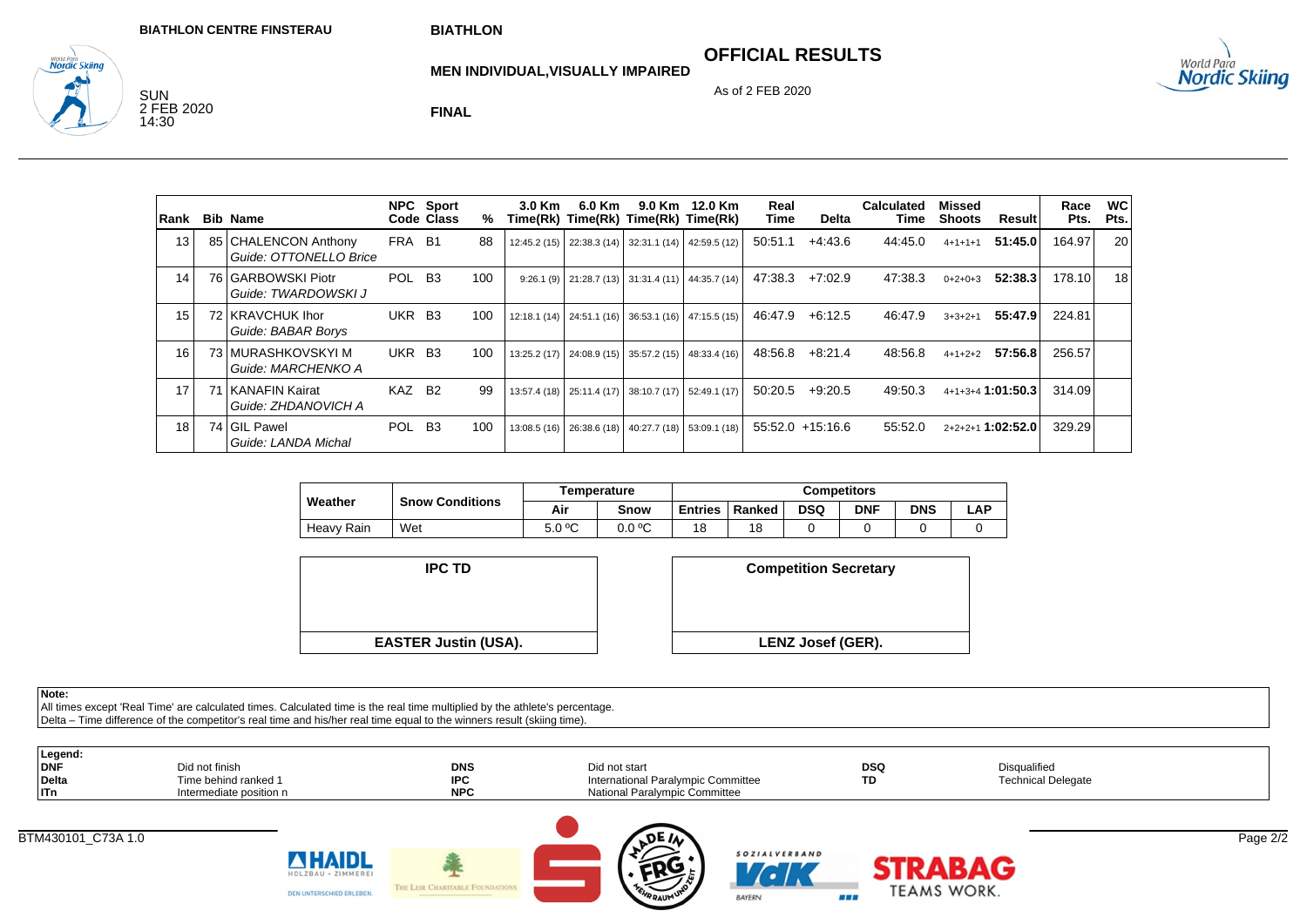**WOMEN INDIVIDUAL,SITTING**

## **OFFICIAL RESULTS**



SUN<br>2 FEB 2020<br>10:20

**World Para**<br>**Nordic Skiing** 

**FINAL**

As of 2 FEB 2020

| <b>JURY</b>                 |                           | <b>COURSE INFORMATION</b> |                      |
|-----------------------------|---------------------------|---------------------------|----------------------|
| <b>IPC TD</b>               | <b>EASTER Justin(USA)</b> | Course Name               | BT Individual Sitski |
| <b>IPC Race Director</b>    | KADYKOV-O. G(RUS)         | Height difference         | 22 <sub>m</sub>      |
| <b>Chief of Competition</b> | EDER Karl(GER)            | Maximum Climb             | 13 <sub>m</sub>      |
| International Referee BT    | <b>SCHNIDER Rob(CAN)</b>  | <b>Total Climb</b>        | 44 m                 |
|                             | n/a                       | Length of Lap             | 2429 m               |

| Rank | <b>Bib Name</b>         |            | NPC Sport<br>Code Class | %   | 2.5 Km     | 5.0 Km      | 7.5 Km      | 10.0 Km<br>Time(Rk) Time(Rk) Time(Rk) Time(Rk) | Real<br>Time | Delta     | <b>Calculated</b><br>Time | Missed<br><b>Shoots</b> | Result  | Race<br>Pts. | <b>WC</b><br>Pts. |
|------|-------------------------|------------|-------------------------|-----|------------|-------------|-------------|------------------------------------------------|--------------|-----------|---------------------------|-------------------------|---------|--------------|-------------------|
|      | 39 GRETSCH Kendall      | <b>USA</b> | LW11.5                  | 95  | 8:25.6(2)  | 16:57.2(2)  | 25:16.9(1)  | 33:45.5(1)                                     | 43:52.1      |           | 41:40.5                   | $0+0+0+0$               | 41:40.5 | 0.00         | 100               |
|      | 38 MASTERS Oksana       | USA        | LW12                    | 100 | 8:25.1(1)  | 16:41.2(1)  | 25:50.8(2)  | 35:25.6(2)                                     | 40:48.2      | $-52.2$   | 40:48.2                   | $0+0+1+1$               | 42:48.2 | 16.24        | 80                |
| 3    | 35 KOCHEROVA Natalia    | <b>RUS</b> | LW12                    | 100 | 8:58.2(4)  | 17:44.7(3)  | 26:38.4(3)  | 35:34.2(3)                                     | 43:22.3      | $+1:41.8$ | 43:22.3                   | $0+0+0+0$               | 43:22.3 | 24.43        | 60                |
| 4    | 31 LOBAN Lidziya        | <b>BLR</b> | LW12                    | 100 | 9:16.6(5)  | 18:30.3(4)  | 27:38.2(4)  | 38:04.0(4)                                     | 45:29.4      | $+3:48.9$ | 45:29.4                   | $0+0+0+1$               | 46:29.4 | 69.32        | 50                |
| 5.   | 33 I IOVLEVA Marija     | <b>RUS</b> | LW12                    | 100 | 10:04.4(6) | 19:04.6(5)  | 27:56.3(5)  | 39:13.4(5)                                     | 44:09.2      | $+2:28.7$ | 44:09.2                   | $1+0+0+2$               | 47:09.2 | 78.87        | 45                |
| 6    | 34 GULIAEVA Irina       | <b>RUS</b> | <b>LW12</b>             | 100 | 8:34.8(3)  | 19:11.4 (6) | 29:44.8 (8) | 39:32.6 (6)                                    | 42:20.0      | $+39.5$   | 42:20.0                   | $0+2+2+1$               | 47:20.0 | 81.46        | 40                |
|      | 36 ZAINULLINA Marta     | <b>RUS</b> | LW12                    | 100 | 10:53.6(8) | 20:43.7 (8) | 29:37.9 (7) | 39:34.0 (7)                                    | 43:28.8      | $+1:48.3$ | 43:28.8                   | $2+1+0+1$               | 47:28.8 | 83.58        | 36                |
| 8    | 37 WICKER Anja          | <b>GER</b> | LW10.5                  | -88 | 10:09.8(7) | 19:38.2(7)  | 29:12.0 (6) | 39:53.0 (8)                                    | 53:14.9      | $+5:53.4$ | 46:51.5                   | $1+0+0+1$               | 48:51.5 | 103.42       | 32                |
| 9    | 32 ABDIKARIMOVA Akzhana | RUS.       | LW10.5                  | -88 | 11:37.5(9) | 21:16.6(9)  | 31:04.9(9)  | 40:47.3(9)                                     | 54:10.3      | +6:48.8   | 47:40.3                   | $2+0+0+0$               | 49:40.3 | 115.13       | 29                |



**NHAIDL** 

HOLZBAU · ZIMMEREL

DEN UNTERSCHIED ERLEBEN.



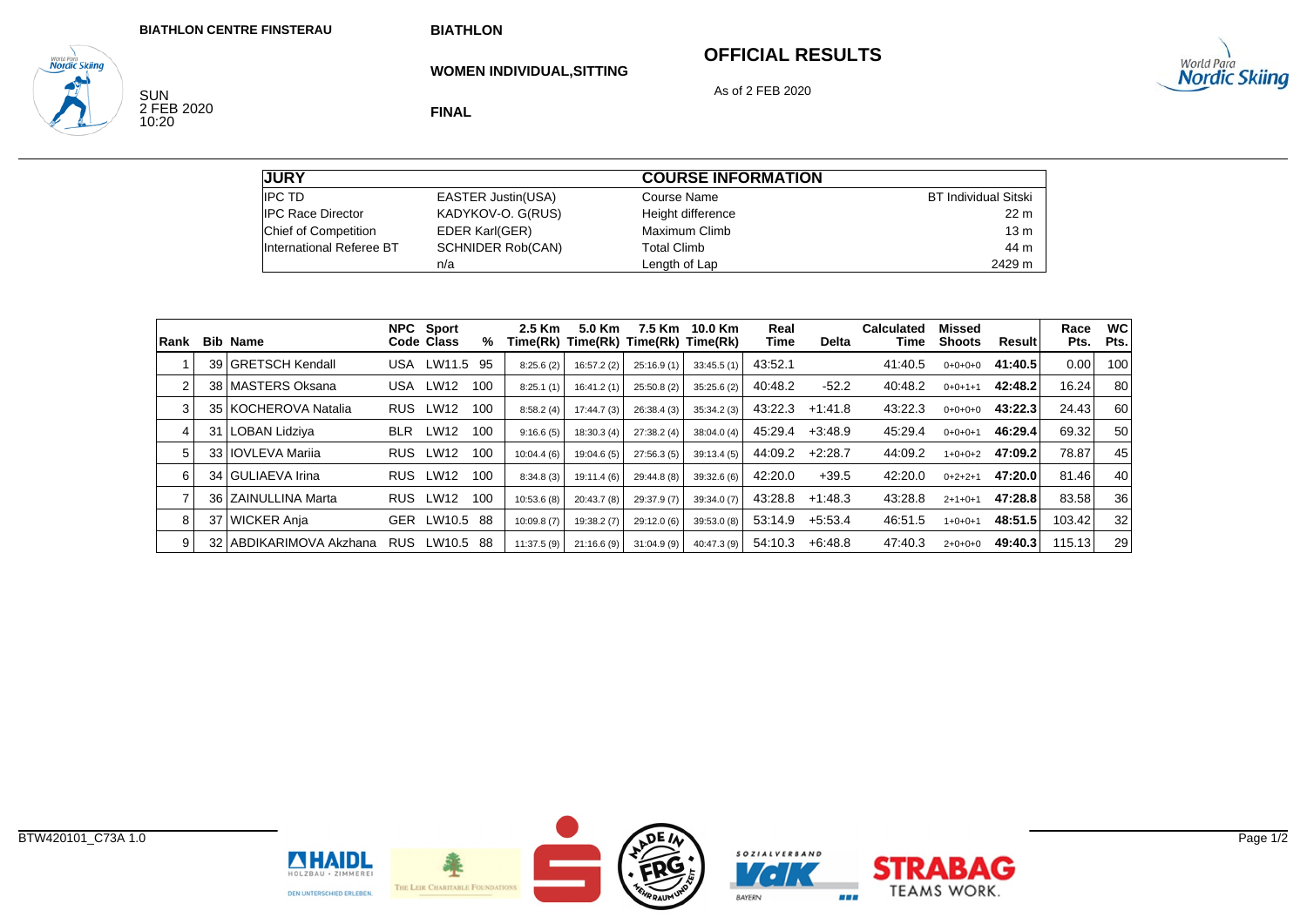# **OFFICIAL RESULTS**



SUN 2 FEB 2020 10:20

<sub>wortd Para</sub><br>**Nordic Skiina** 

**WOMEN INDIVIDUAL,SITTING**

As of 2 FEB 2020

**FINAL**

|               |                        |        | Temperature | <b>Competitors</b> |        |            |            |            |     |  |  |
|---------------|------------------------|--------|-------------|--------------------|--------|------------|------------|------------|-----|--|--|
| Weather       | <b>Snow Conditions</b> | Air    | Snow        | <b>Entries</b>     | Ranked | <b>DSQ</b> | <b>DNF</b> | <b>DNS</b> | ∟AP |  |  |
| Partly cloudy | Wet                    | 2.0 °C | 0.0 °C      |                    |        |            |            |            | ີ   |  |  |

| <b>IPC TD</b>               | <b>Competition Secreta</b> |
|-----------------------------|----------------------------|
|                             |                            |
|                             |                            |
|                             |                            |
| <b>EASTER Justin (USA).</b> | <b>LENZ Josef (GER).</b>   |

| D                  | <b>Competition Secretary</b> |  |
|--------------------|------------------------------|--|
|                    |                              |  |
| t <b>in (USA).</b> | LENZ Josef (GER).            |  |
|                    |                              |  |

**Note:**

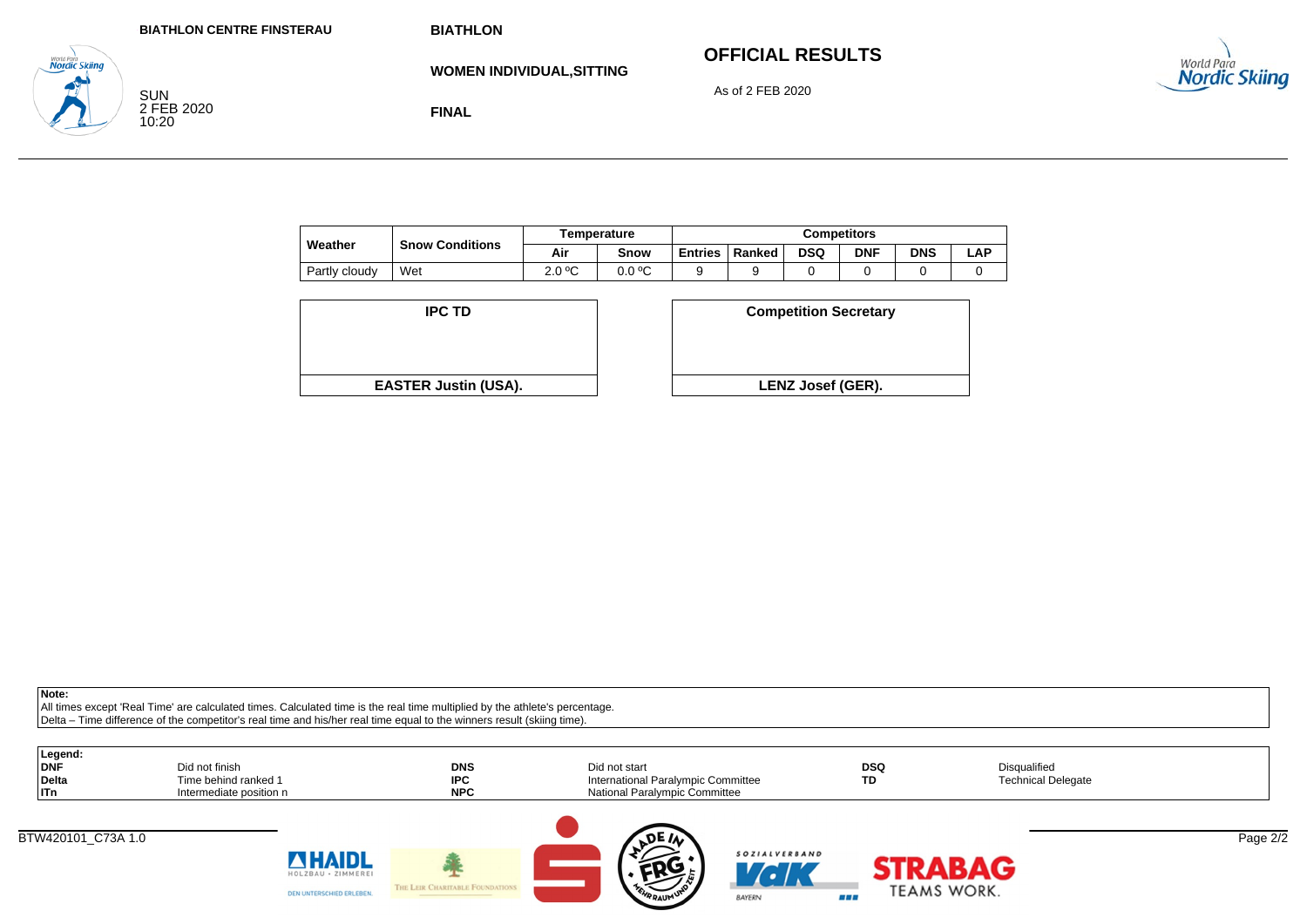### **OFFICIAL RESULTS**

SOZIALVERBAND

88 E

 $V\epsilon$ 

BAYERN

**STRABAG** 

**TEAMS WORK.** 

As of 2 FEB 2020



**WOMEN INDIVIDUAL,STANDING**

SUN<br>2 FEB 2020<br>12:30

**World Para**<br>**Nordic Skiing** 

**FINAL**

| <b>JURY</b>                 |                          | <b>COURSE INFORMATION</b> |                        |
|-----------------------------|--------------------------|---------------------------|------------------------|
| <b>IPC TD</b>               | EASTER Justin(USA)       | Course Name               | BT Individual Standing |
| <b>IPC Race Director</b>    | KADYKOV-O. G(RUS)        | Height difference         | 47 m                   |
| <b>Chief of Competition</b> | <b>EDER Karl(GER)</b>    | Maximum Climb             | 31 m                   |
| International Referee BT    | <b>SCHNIDER Rob(CAN)</b> | Total Climb               | 78 m                   |
|                             | n/a                      | Length of Lap             | 3010 m                 |

| <b>IRank</b> | <b>Bib Name</b>        |            | NPC Sport<br>Code Class | %  | $3.0$ Km<br>Time(Rk) Time(Rk) Time(Rk) Time(Rk) | 6.0 Km      |             | 9.0 Km 12.0 Km            | Real<br>Time | <b>Delta</b> | <b>Calculated</b><br>Time | <b>Missed</b><br><b>Shoots</b> | Result            | Race<br>Pts. | <b>WC</b><br>Pts. |
|--------------|------------------------|------------|-------------------------|----|-------------------------------------------------|-------------|-------------|---------------------------|--------------|--------------|---------------------------|--------------------------------|-------------------|--------------|-------------------|
|              | 67 BUI Iryna           | <b>UKR</b> | LW8                     | 96 | 9:15.1(2)                                       | 18:44.4 (2) | 28:19.8 (1) | 37:48.7(1)                | 48:23.5      |              | 46.27.4                   | $0+0+0+0$                      | 46:27.4           | 0.00         | 100               |
| 2            | 68 KONONOVA Oleksandra | UKR        | LW8                     | 96 | 8:59.9(1)                                       | 18:15.0(1)  | 28:27.8 (2) | 39:53.1(2)                | 47:07.3      | $-1:16.2$    | 45:14.2                   | $0+0+1+2$                      | 48:14.2           | 22.99        | 80                |
| 3            | 66 KONASHUK Bohdana    | <b>UKR</b> | LW8                     | 96 | 10:20.5(4)                                      | 19:43.5(3)  | 30:19.1(3)  | 40:47.5(4)                | 48:33.5      | $+10.0$      | 46:37.0                   | $1+0+1+1$                      | 49:37.0           | 40.81        | 60                |
| 4            | 63 MIKHEEVA Iulija     | <b>RUS</b> | LW8                     | 96 | 9:42.1(3)                                       | 20:35.7(4)  | 30:40.3(4)  | 40:43.5(3)                | 50:54.3      | $+2:30.8$    | 48:52.1                   | $0+1+0+0$                      | 49:52.1           | 44.06        | 50                |
| 5            | 65 BATENKOVA-B.Y       | <b>UKR</b> | LW6                     | 95 | 11:44.5(6)                                      | 24:05.1(6)  | 33:32.0(6)  | 42:53.5(5)                | 48:38.2      | $-15.8$      | 46:12.3                   | $2+3+0+0$                      | 51:12.3           | 61.33        | 45                |
| 6            | 64 FARON Iweta         | POL.       | LW8                     | 96 | 11:22.8(5)                                      | 22:00.8(5)  | 31:34.8(5)  | 43:09.4(6)                | 48.53.6      | $+30.1$      | 46:56.3                   | $2+1+0+2$                      | 51:56.3           | 70.80        | 40                |
|              | 62 DEKIJIMA Momoko     | <b>JPN</b> | LW <sub>6</sub>         | 95 | 14:29.5(8)                                      | 25:36.6(7)  | 36:55.2(7)  | 48:14.5(7)                | 53:08.8      | $+4:14.7$    | 50:29.4                   | $4+1+1+1$                      | 57:29.4           | 142.50       | 36 <sup>°</sup>   |
| 8            | 61 OSTROBORODKO Anna   | <b>RUS</b> | LW8                     | 96 | 14:03.4(7)                                      | 29:11.5 (8) |             | 44:39.1 (8) 1:00:08.9 (8) | 53:04.4      | $+4:40.9$    | 50:57.0                   |                                | 4+5+5+5 1:09:57.0 | 303.42       |                   |

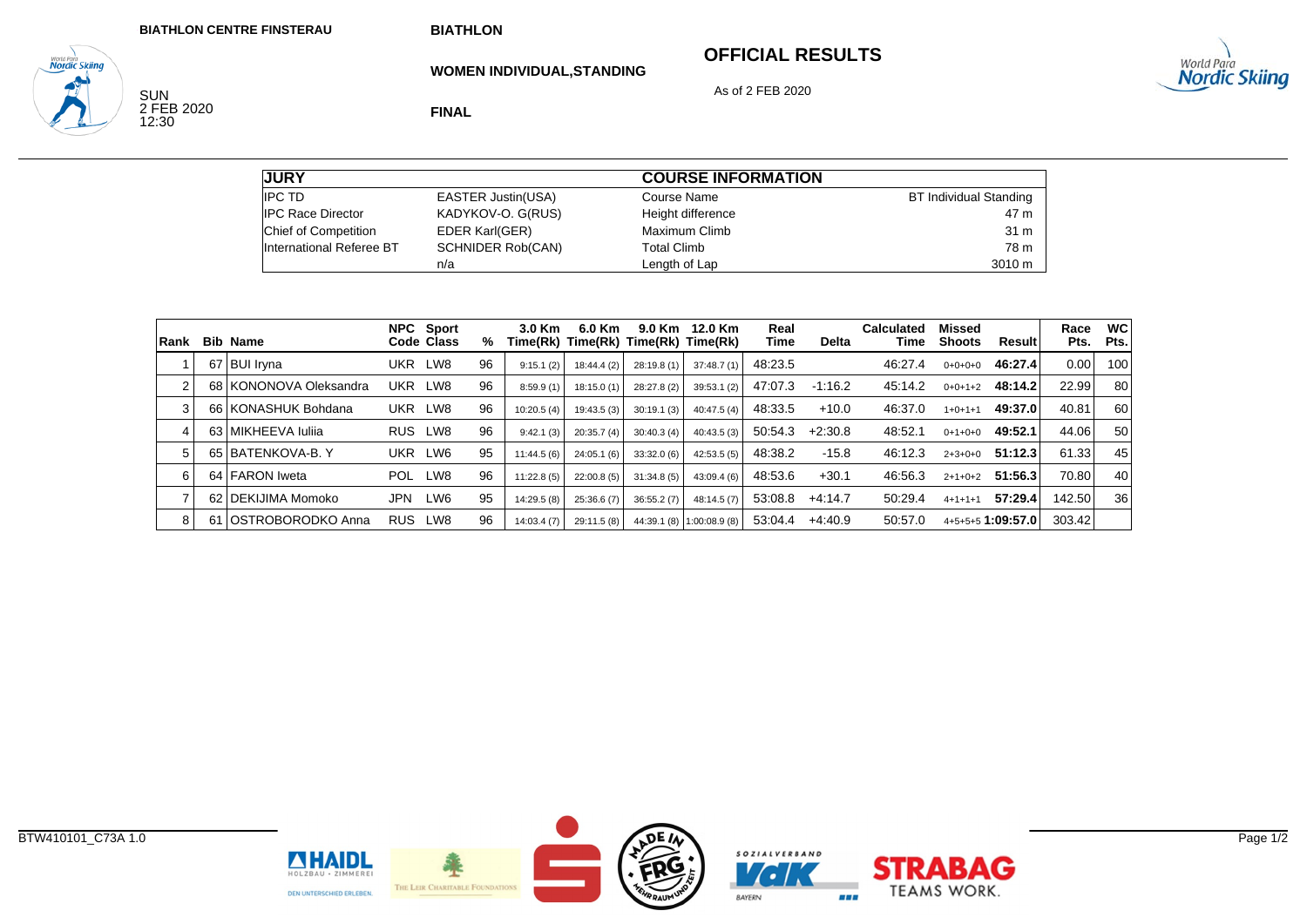**FINAL**

# **OFFICIAL RESULTS**

As of 2 FEB 2020



SUN 2 FEB 2020 12:30

**Nordic Skiina** 

**WOMEN INDIVIDUAL,STANDING**

|         |                        |        | Temperature | <b>Competitors</b> |        |            |            |            |     |  |  |
|---------|------------------------|--------|-------------|--------------------|--------|------------|------------|------------|-----|--|--|
| Weather | <b>Snow Conditions</b> | Air    | Snow        | <b>Entries</b>     | Ranked | <b>DSQ</b> | <b>DNF</b> | <b>DNS</b> | -AF |  |  |
| Rain    | Wet                    | 5.0 °C | 0.0 °C      |                    |        |            |            |            |     |  |  |

| <b>IPC TD</b>               | <b>Competition Secreta</b> |
|-----------------------------|----------------------------|
|                             |                            |
|                             |                            |
|                             |                            |
| <b>EASTER Justin (USA).</b> | <b>LENZ Josef (GER).</b>   |

| D                  | <b>Competition Secretary</b> |
|--------------------|------------------------------|
|                    |                              |
| t <b>in (USA).</b> | <b>LENZ Josef (GER).</b>     |
|                    |                              |

**Note:**

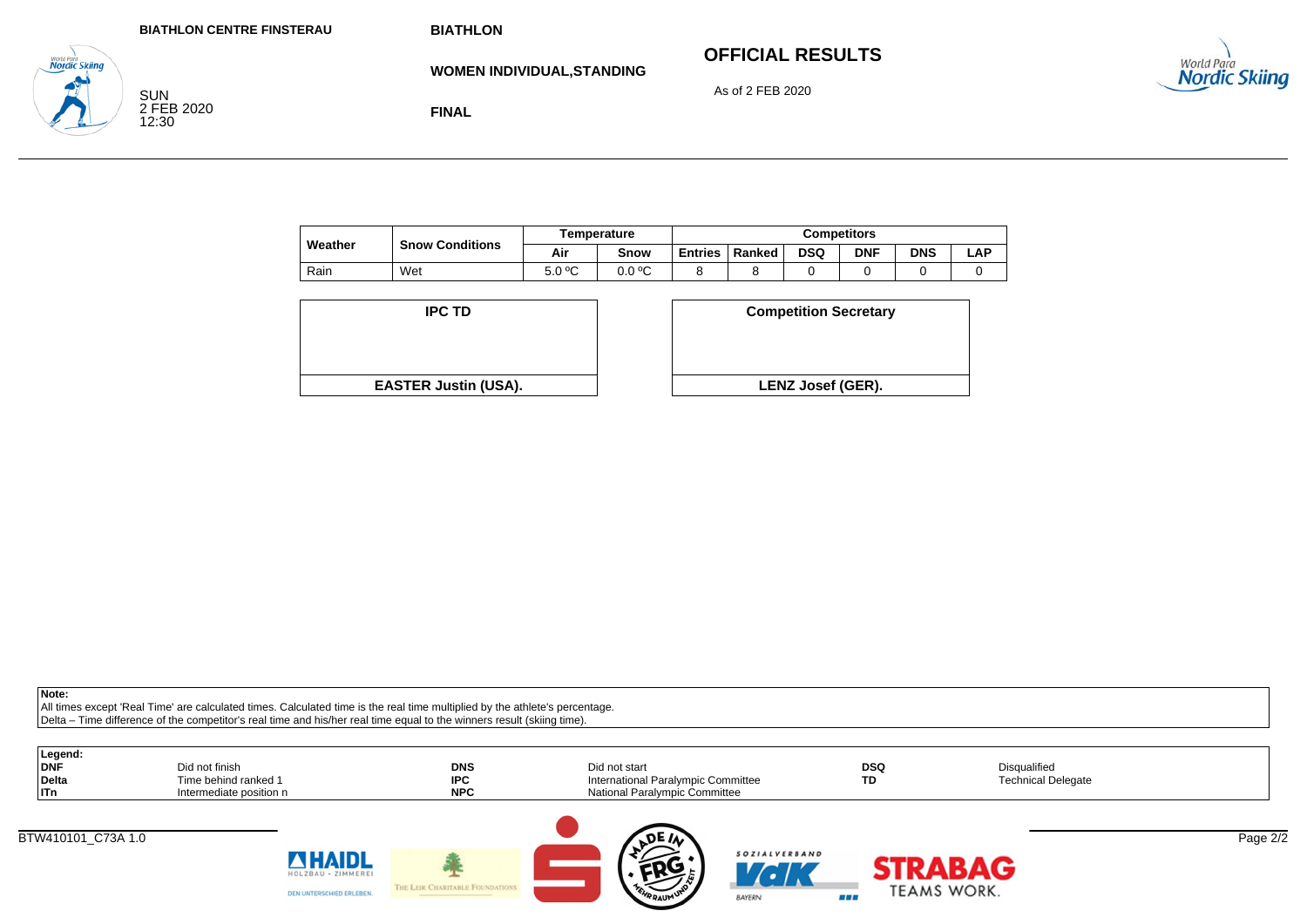# **OFFICIAL RESULTS**

As of 2 FEB 2020

**WOMEN INDIVIDUAL,VISUALLY IMPAIRED**



SUN<br>2 FEB 2020<br>15:00

<sub>wortd Para</sub><br>**Nordic Skiing** 

**FINAL**

| <b>JURY</b>              |                           | <b>COURSE INFORMATION</b> |                        |
|--------------------------|---------------------------|---------------------------|------------------------|
| <b>IPC TD</b>            | <b>EASTER Justin(USA)</b> | Course Name               | BT Individual Standing |
| <b>IPC Race Director</b> | KADYKOV-O. G(RUS)         | Height difference         | 47 m                   |
| Chief of Competition     | EDER Karl(GER)            | Maximum Climb             | 31 m                   |
| International Referee BT | <b>SCHNIDER Rob(CAN)</b>  | <b>Total Climb</b>        | 78 m                   |
|                          | n/a                       | Length of Lap             | 3010 m                 |

| Rank           |    | <b>Bib Name</b>                                  |                    | NPC Sport<br>Code Class | %   | 3.0 Km     | 6.0 Km      | 9.0 Km<br>Time(Rk) Time(Rk) Time(Rk) Time(Rk) | 12.0 Km     | Real<br>Time | Delta              | Calculated<br>Time | Missed<br><b>Shoots</b> | Result            | Race<br>Pts. | <b>WC</b><br>Pts. |
|----------------|----|--------------------------------------------------|--------------------|-------------------------|-----|------------|-------------|-----------------------------------------------|-------------|--------------|--------------------|--------------------|-------------------------|-------------------|--------------|-------------------|
|                |    | 99   PANFEROVA Anna<br>Guide: BEREZIN Vladimir   | RUS B <sub>2</sub> |                         | 99  | 8:51.8(1)  | 17:47.0(1)  | 27:03.1(1)                                    | 36:23.0(1)  | 45:19.3      |                    | 44:52.1            | $0+0+0+0$               | 44:52.1           | 0.00         | 100               |
| 2              |    | 100 KHLYZOVA Vera<br>Guide: IAKIMOVA Natalia     | RUS.               | <b>B2</b>               | 99  | 9:21.1(2)  | 18:21.3 (2) | 28:31.7 (2)                                   | 37:56.1(2)  | 46:10.6      | $+51.3$            | 45:42.9            | $0+0+1+0$               | 46:42.9           | 24.69        | 80                |
| 3              |    | 98 SHYSHKOVA Oksana<br>Guide: KAZAKOV Vitaliy    | <b>UKR</b>         | B <sub>2</sub>          | 99  | 9:31.4(3)  | 19:33.2 (3) | 29:33.6 (3)                                   | 39:36.1(3)  | 48:55.5      | $+3:36.2$          | 48:26.1            | $0+0+0+0$               | 48:26.1           | 47.70        | 60                |
| 4              | 97 | LYSOVA Mikhalina<br>Guide: IVANOV Alexey         | <b>RUS</b>         | <b>B2</b>               | 99  | 9:39.5(4)  | 20:14.4(5)  | 30:12.8(5)                                    | 39:59.2 (4) | 48:13.6      | $+2:54.3$          | 47:44.7            | $0+1+0+0$               | 48:44.7           | 51.84        | 50                |
| 5              | 95 | SMIRNOVA Iulija<br>Guide: TARASOV Roman          | <b>RUS</b>         | <b>B2</b>               | 99  | 9:52.4(5)  | 19:44.6 (4) | 29:52.7 (4)                                   | 41:51.7(5)  | 49:12.2      | $+3.52.9$          | 48:42.7            | $0+0+0+2$               | 50:42.7           | 78.14        | 45                |
| 6              | 92 | UMRILOVA Vlada<br>Guide: VESELOV Artem           | RUS B <sub>3</sub> |                         | 100 | 11:04.4(8) | 21:12.3(6)  | 32:35.6(6)                                    | 43:07.1(6)  | 50:22.8      | $+5:30.7$          | 50:22.8            | $1+0+1+0$               | 52:22.8           | 100.45       | 40                |
| $\overline{7}$ | 91 | <b>GALITSYNA Marina</b><br>Guide: PIROGOV Maksim | RUS B1             |                         | 88  | 10:08.3(6) | 21:19.7(7)  | 32:47.6 (7)                                   | 44:23.6 (7) | 57:53.8      | $+6.54.6$          | 50:56.9            | $0+1+1+1$               | 53:56.9           | 121.42       | 36                |
| 8              |    | 96 RECKTENWALD Johanna<br>Guide: DIEHL Jean-Luc  | GER B <sub>2</sub> |                         | 99  | 10:49.5(7) | 21:56.5(8)  | 33:09.9 (8)                                   | 44:42.3 (8) |              | $55:32.8$ +10:13.5 | 54:59.5            | $0+0+0+0$               | 54:59.5           | 135.37       | 32                |
| 9              |    | 93 WALTER Leonie Maria<br>Guide: WAGNER Frank    | GER B <sub>2</sub> |                         | 99  | 12:09.7(9) | 27:12.7(9)  | 38:10.6 (9)                                   | 50:03.7(9)  |              | $55:45.5$ +10:26.2 | 55:12.0            |                         | 1+4+0+0 1:00:12.0 | 205.02       |                   |

| <b>Did Not Finish</b>                   |        |    | Time(Rk) Time(Rk) Time(Rk) Time(Rk) |      |      |           |  |
|-----------------------------------------|--------|----|-------------------------------------|------|------|-----------|--|
| 94 HOESCH Vivian<br>Guide: HUHN Michael | GER B1 | 88 |                                     | 00.0 | 00.0 | $0+0+0+0$ |  |



**NHAIDL** 

HOLZBAU · ZIMMEREL

DEN UNTERSCHIED ERLEBEN.

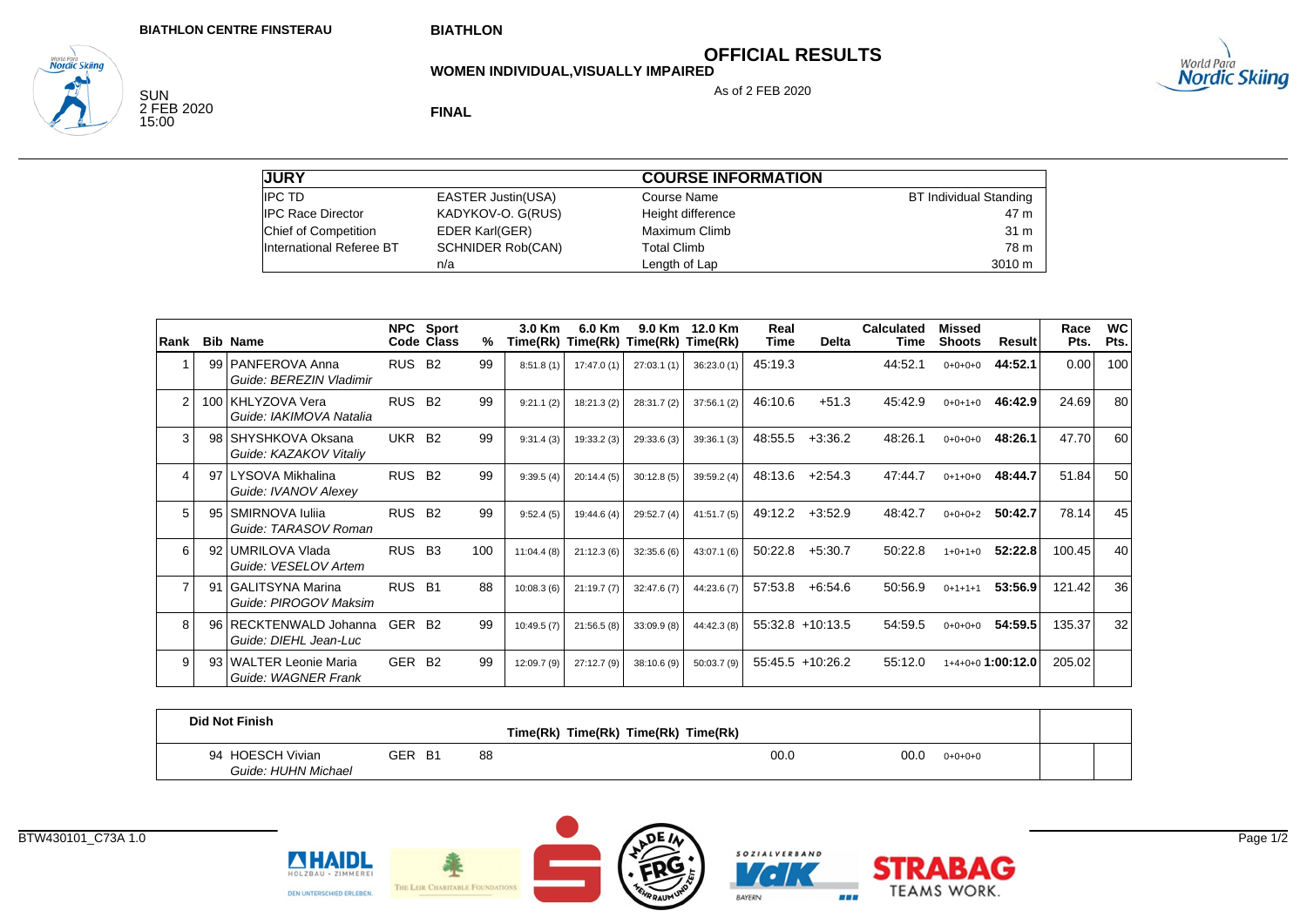**OFFICIAL RESULTS**

**WOMEN INDIVIDUAL,VISUALLY IMPAIRED**

As of 2 FEB 2020



SUN 2 FEB 2020 15:00

<sub>wortd Para</sub><br>**Nordic Skiina** 

**FINAL**

| Weather    |                        | Temperature |        | <b>Competitors</b> |        |            |            |            |     |
|------------|------------------------|-------------|--------|--------------------|--------|------------|------------|------------|-----|
|            | <b>Snow Conditions</b> | Air         | Snow   | <b>Entries</b>     | Ranked | <b>DSQ</b> | <b>DNF</b> | <b>DNS</b> | LAP |
| Heavy Rain | Wet                    | 5.0 °C      | 0.0 °C | 10                 |        |            |            |            |     |

| <b>IPC TD</b>               | <b>Competition Secreta</b> |
|-----------------------------|----------------------------|
|                             |                            |
|                             |                            |
| <b>EASTER Justin (USA).</b> | <b>LENZ Josef (GER).</b>   |

| <b>Competition Secretary</b> |
|------------------------------|
|                              |
| <b>LENZ Josef (GER).</b>     |
|                              |

**Note:**

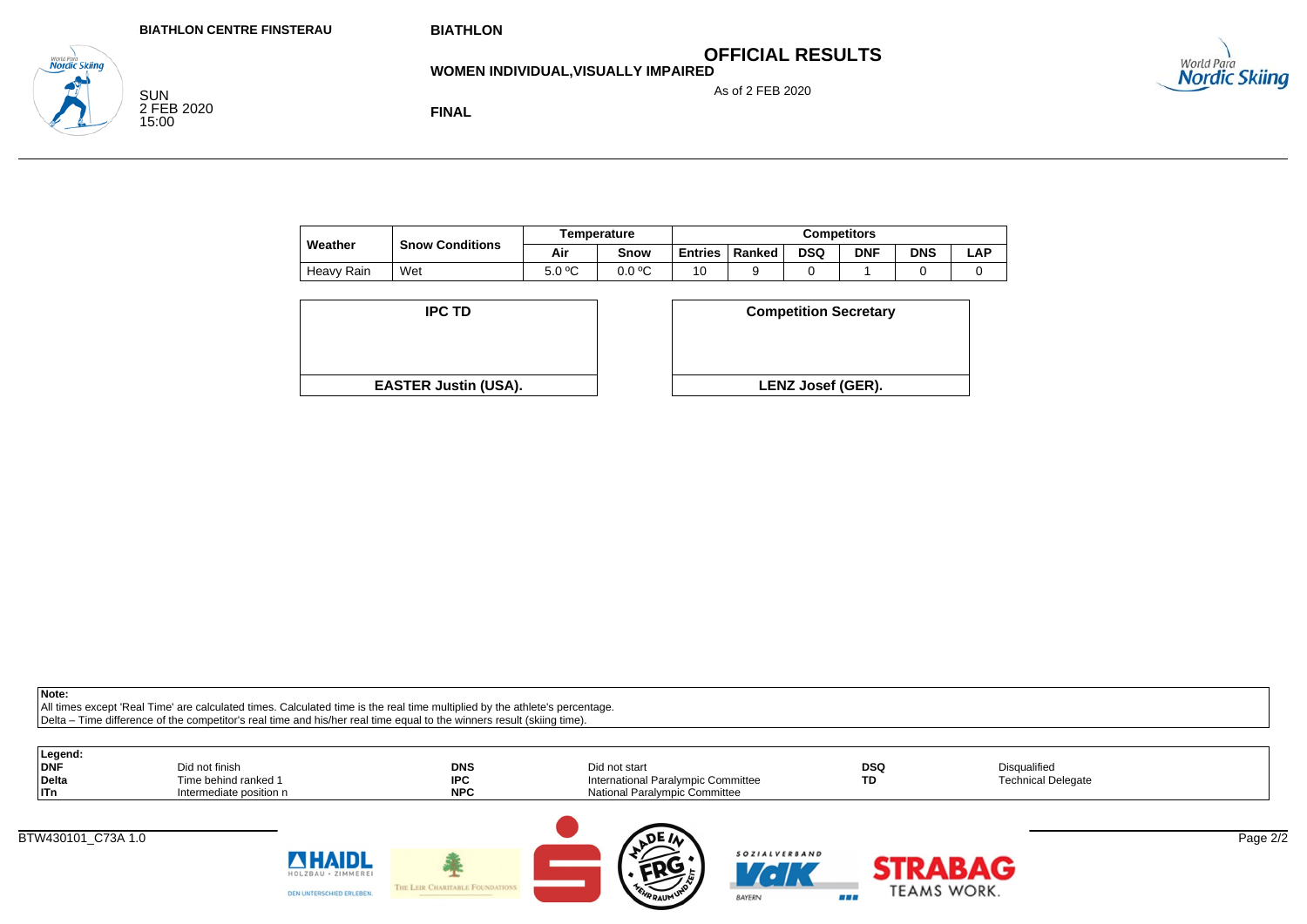#### **OFFICIAL RESULTS**

As of 4 FEB 2020



**MEN SPRINT,SITTING**

TUE<br>4 FEB 2020<br>12:00

**World Para**<br>**Nordic Skiing** 

**FINAL**

| <b>JURY</b>              |                             | <b>COURSE INFORMATION</b> |                         |
|--------------------------|-----------------------------|---------------------------|-------------------------|
| <b>IPC TD</b>            | <b>EASTER Justin(USA)</b>   | Course Name               | <b>BT Sprint Sitski</b> |
| <b>IPC Race Director</b> | KADYKOV-O. G(RUS)           | Height difference         | 22 <sub>m</sub>         |
| Chief of Competition     | <b>EDER Karl(GER)</b>       | Maximum Climb             | 13 <sub>m</sub>         |
| International Referee BT | <b>SCHNIDER Robert(CAN)</b> | Total Climb               | 44 m                    |
|                          | n/a                         | Length of Lap             | 2429 m                  |

| Rank           |    | <b>Bib Name</b>         | <b>NPC</b> | Sport<br>Code Class | %   | 2.5 Km<br>Time(Rk) | 5.0 Km<br>Time(Rk)        | Real<br><b>Time</b> | <b>Delta</b>     | Calculated<br>Time | <b>Missed</b><br><b>Shoots</b> | Result  | Race<br>Pts. | <b>WC</b><br>Pts. |
|----------------|----|-------------------------|------------|---------------------|-----|--------------------|---------------------------|---------------------|------------------|--------------------|--------------------------------|---------|--------------|-------------------|
| 1              |    | 20 GOLUBKOV Ivan        | <b>RUS</b> | LW11.5 95           |     | 7:06.7(1)          | 14:18.9(1)                | 21:50.0             |                  | 20:44.5            | $0 + 3$                        | 21:59.5 | 0.00         | 100               |
| $\overline{2}$ |    | 18 RAD Taras            |            | UKR LW12            | 100 | 7:52.7(5)          | 15:28.6(3)                | 22:12.1             | $+1:27.6$        | 22:12.1            | $0 + 0$                        | 22:12.1 | 5.73         | 80                |
| 3              |    | 17 FLEIG Martin         |            | GER LW11.5 95       |     | 8:00.5(6)          | 15:50.6(5)                | 24:03.9             | $+2:13.9$        | 22:51.7            | $0+0$                          | 22:51.7 | 23.74        | 60                |
| 4              |    | 14 DAVIDOVICH Aleksandr |            | RUS LW12            | 100 | 7:33.0(2)          | 15:01.3(2)                | 21:45.0             | $+1:00.5$        | 21:45.0            | $2+2$                          | 23:25.0 | 38.88        | 50                |
| 5              |    | 12 BRITIK Danila        |            | RUS LW10            | 86  | 8:05.4(8)          | 16:18.9(7)                | 27:16.6             | $+3:09.5$        | 23:27.5            | 0+0                            | 23:27.5 | 40.02        | 45                |
| 6              |    | 13 LOBAN Dzmitry        | BLR        | LW12                | 100 | 7:50.6(3)          | 15:38.7(4)                | 22:39.7             | $+1:55.2$        | 22:39.7            | $1 + 2$                        | 23:54.7 | 52.38        | 40                |
| $\overline{7}$ |    | 19 CNOSSEN Daniel       |            | USA LW12            | 100 | 7:50.9(4)          | 15:51.3(6)                | 22:59.7             | $+2:15.2$        | 22:59.7            | $0 + 3$                        | 24:14.7 | 61.48        | 36                |
| 8              |    | 16 SHIN Eui Hyun        |            | KOR LW12            | 100 | 8:17.1(9)          | 16:22.3(8)                | 23:37.6             | $+2:53.1$        | 23:37.6            | $0 + 2$                        | 24:27.6 | 67.34        | 32                |
| 9              |    | 10 MEENAGH Scott        |            | GBR LW12            | 100 | 8:26.4(11)         | 16:55.2(9)                | 24:12.9             | $+3:28.4$        | 24:12.9            | $1 + 1$                        | 25:02.9 | 83.40        | 29                |
| 10             | 11 | <b>GANZEI Aleksandr</b> |            | RUS LW12            | 100 | 8:01.2(7)          | 17:55.6 (13)              | 25:26.1             | $+4:41.6$        | 25:26.1            | $0+0$                          | 25:26.1 | 93.94        | 26                |
| 11             |    | 5 BAL Pavlo             |            | <b>UKR LW11.5</b>   | 95  |                    | $8:24.0(10)$ 16:57.0 (10) | 25:31.0             | $+3:41.0$        | 24:14.5            | $1+2$                          | 25:29.5 | 95.49        | 24                |
| 12             |    | 3 SHYKUTS Arkadz        | <b>BLR</b> | LW12                | 100 |                    | $8:32.8(12)$ 17:06.5(11)  | 24:54.3             | $+4:09.8$        | 24:54.3            | $0+2$                          | 25:44.3 | 102.22       | 22                |
| 13             |    | 8 ROSIEK Kamil          | <b>POL</b> | <b>LW12</b>         | 100 |                    | $8:57.3(14)$ 17:58.5(14)  | 25:31.3             | $+4:46.8$        | 25:31.3            | $1 + 1$                        | 26:21.3 | 119.05       | 20                |
| 14             |    | 7 ARNOLD Steve          |            | GBR LW12            | 100 |                    | $9:02.3(16)$ 18:21.2(15)  | 26:27.9             | $+5:43.4$        | 26:27.9            | $0 + 0$                        | 26:27.9 | 122.05       | 18                |
| 15             |    | 2 ALEKSYK Oleksandr     |            | UKR LW12            | 100 |                    | $9:19.5(17)$ 18:24.6(16)  | 26:21.7             | $+5:37.2$        | 26:21.7            | $0 + 1$                        | 26:46.7 | 130.59       | 16                |
| 16             |    | 6 DEBOYS Callum         |            | GBR LW12            | 100 |                    | $8:56.1(13)$ 17:47.3 (12) | 25:29.7             | $+4:45.2$        | 25:29.7            | $2+2$                          | 27:09.7 | 141.05       | 15                |
| 17             |    | 9 USSOLTSEV Sergey      | KAZ        | <b>LW12</b>         | 100 |                    | $8:59.0(15)$ 18:28.1 (17) | 26:48.9             | $+6:04.4$        | 26:48.9            | 4+4                            | 30:08.9 | 222.54       |                   |
| 18             |    | <b>WIBERG Ty</b>        |            | USA LW12            | 100 |                    | 15:59.5 (18) 29:39.1 (18) |                     | 43:22.4 +22:37.9 | 43:22.4            | $2 + 1$                        | 44:37.4 | 617.46       |                   |



HOLZBAU · ZIMMEREI

DEN UNTERSCHIED ERLEBEN.

ш THE LEIR CHARITABLE FOUND



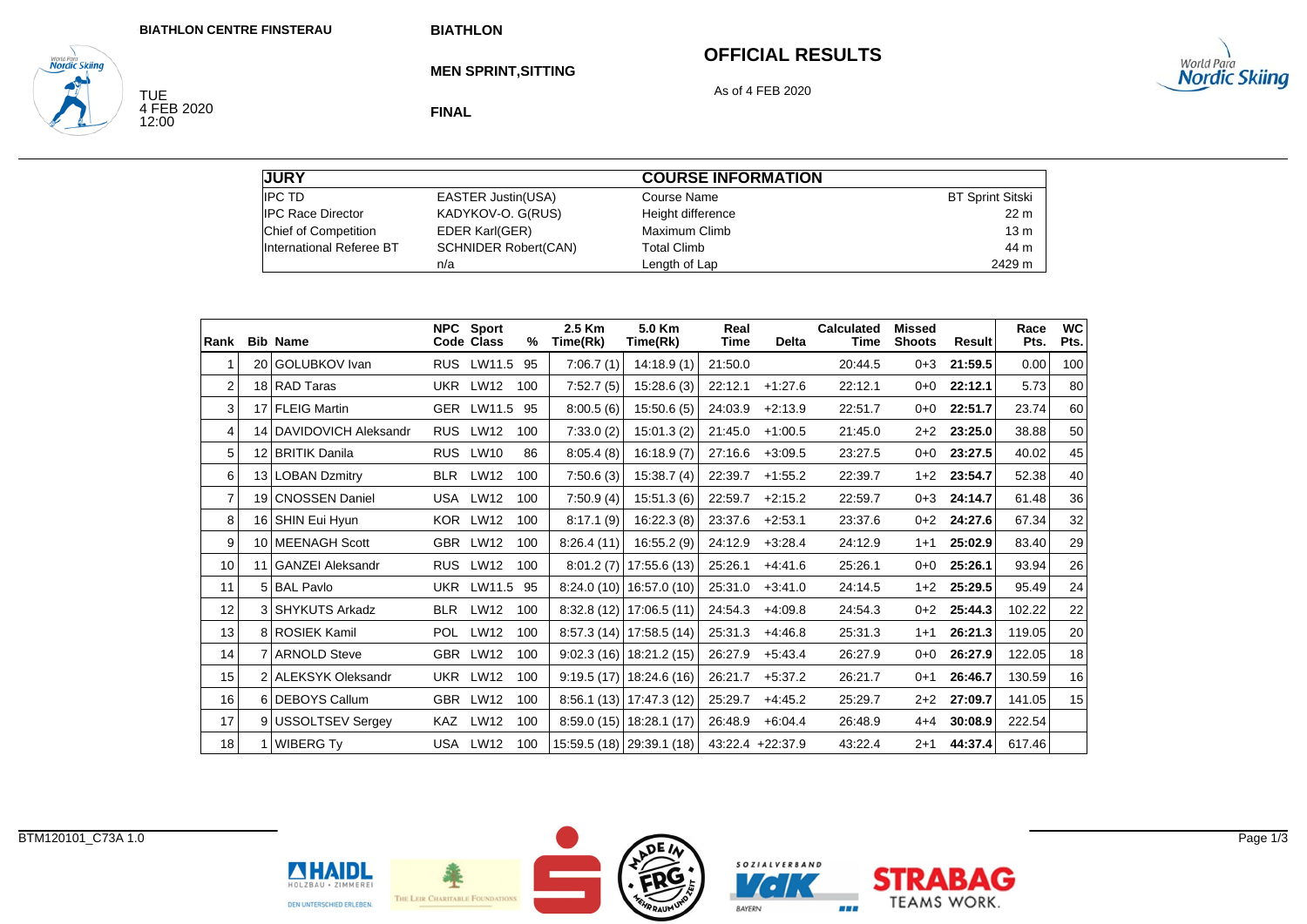TUE<br>4 FEB 2020<br>12:00

www.rwa<br>Nordic Skiina

**BIATHLON**

**FINAL**

**MEN SPRINT,SITTING**

# **OFFICIAL RESULTS**

As of 4 FEB 2020



**Results with Warning, Time Penalty or Time Adjustment**

Time Penalty Bib 13 75 secs 3 missed shots

Time Penalty Bib 8 50 secs 2 missed shots

Time Penalty Bib 19 75 secs 3 missed shots

Time Penalty Bib 9 200 secs 8 missed shots

Time Penalty Bib 14 100 secs 4 missed shots

Time Penalty Bib 20 75 secs 3 missed shots

Time Penalty Bib 16 50 secs 2 missed shots

Time Penalty Bib 6 100 secs 4 missed shots

Time Penalty Bib 3 50 secs 2 missed shots

Time Penalty Bib 10 50 secs 2 missed shots

Time Penalty Bib 2 25 secs 1 missed shot

Time Penalty Bib 5 75 secs 3 missed shots

Time Penalty Bib 1 75 secs 3 missed shots

AHAIDI

DEN UNTERSCHIED ERLEBEN

THE LEIR CHARITABLE FOUR

| <b>Did Not Finish</b> |             | Time(Rk) | Time(Rk) |      |         |  |
|-----------------------|-------------|----------|----------|------|---------|--|
| FOGARASI Patrik       | GER<br>_W11 | 93       | 00.0     | 00.0 | $0 + 0$ |  |
|                       |             |          |          |      |         |  |

| <b>Did Not Start</b> | Time(Rk)           | Time(Rk) |      |         |  |
|----------------------|--------------------|----------|------|---------|--|
| 15 PIKE Aaron        | W11.5<br>95<br>USA | 00.0     | 00.0 | $0 + 0$ |  |



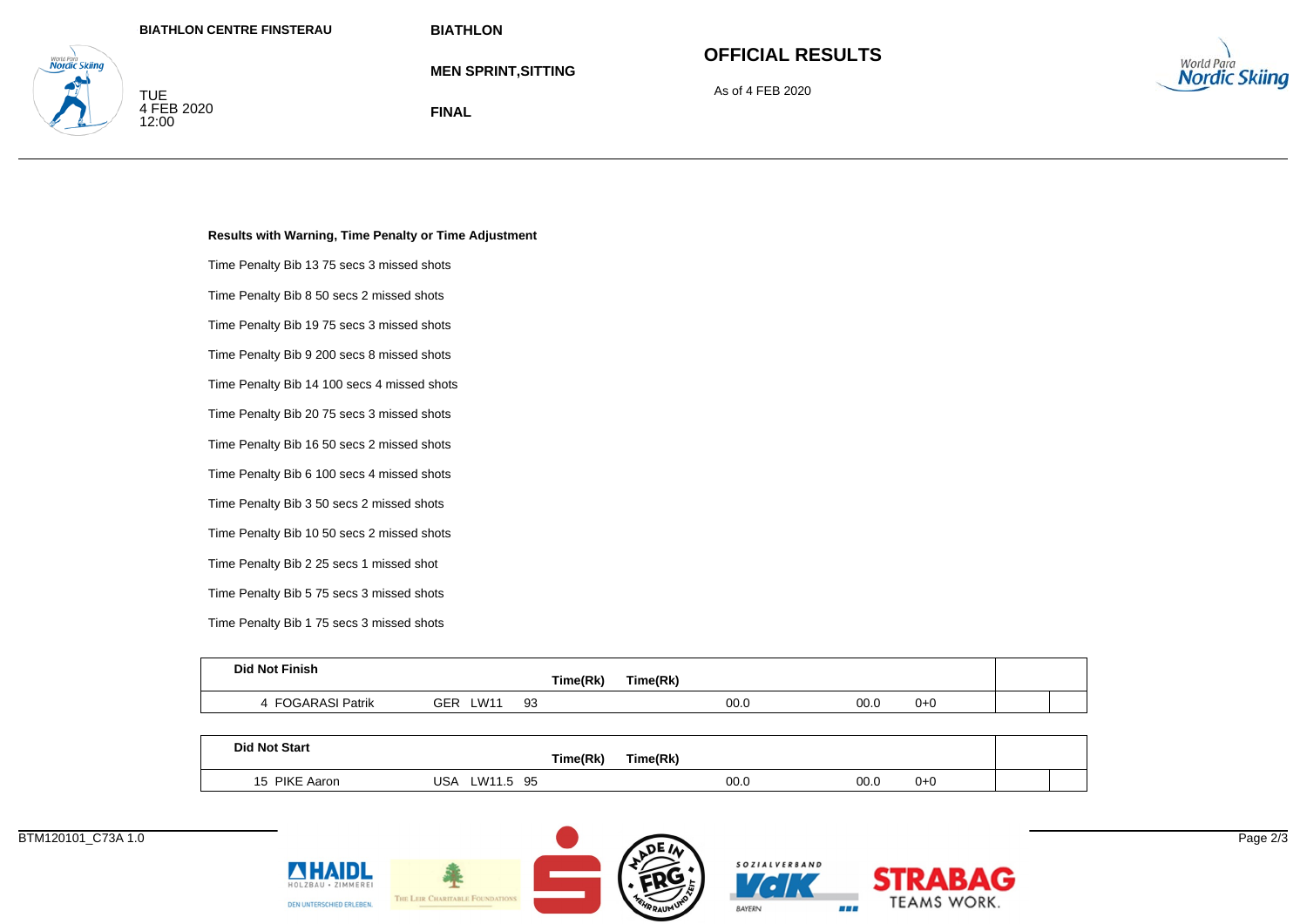|                                           | <b>BIATHLON CENTRE FINSTERAU</b> | <b>BIATHLON</b>            |                         |                      |
|-------------------------------------------|----------------------------------|----------------------------|-------------------------|----------------------|
| <b>World Para</b><br><b>Nordic Skiing</b> |                                  | <b>MEN SPRINT, SITTING</b> | <b>OFFICIAL RESULTS</b> | World Para           |
|                                           | TUE                              |                            | As of 4 FEB 2020        | <b>Nordic Skiing</b> |
|                                           | 4 FEB 2020<br>12:00              | <b>FINAL</b>               |                         |                      |

|               |                        |           | Temperature | <b>Competitors</b> |        |            |            |            |     |
|---------------|------------------------|-----------|-------------|--------------------|--------|------------|------------|------------|-----|
| Weather       | <b>Snow Conditions</b> | Air       | Snow        | <b>Entries</b>     | Ranked | <b>DSQ</b> | <b>DNF</b> | <b>DNS</b> | ∟AP |
| Partly cloudy | Packed                 | $-1.0 °C$ | 0.0 °C      | 20                 | 18     |            |            |            |     |

| <b>IPC TD</b>               | <b>Competition Secreta</b> |
|-----------------------------|----------------------------|
| <b>EASTER Justin (USA).</b> | <b>LENZ Josef (GER).</b>   |

| D                  | <b>Competition Secretary</b> |
|--------------------|------------------------------|
| t <b>in (USA).</b> | <b>LENZ Josef (GER).</b>     |

| Legend:<br><b>DNF</b><br><b>Delta</b><br>  ITn | Did not finish<br>Time behind ranked 1<br>Intermediate position n | <b>DNS</b><br><b>IPC</b><br><b>NPC</b> | Did not start<br>International Paralympic Committee<br><b>National Paralympic Committee</b> | <b>DSQ</b><br>TD | Disqualified<br><b>Technical Delegate</b> |          |
|------------------------------------------------|-------------------------------------------------------------------|----------------------------------------|---------------------------------------------------------------------------------------------|------------------|-------------------------------------------|----------|
|                                                | <b>ZHAIDL</b><br>HOLZBAU · ZIMMEREI<br>DEN UNTERSCHIED ERLEBEN.   | THE LEIR CHARITABLE FOUNDATIONS        | <b>DEW</b><br>SOZIALVERBAND<br>'CK<br><b>TEHRRAUM UNIO</b><br><b>BAYERN</b>                 | 86 E E           | RABAG<br>TEAMS WORK.                      | Page 3/3 |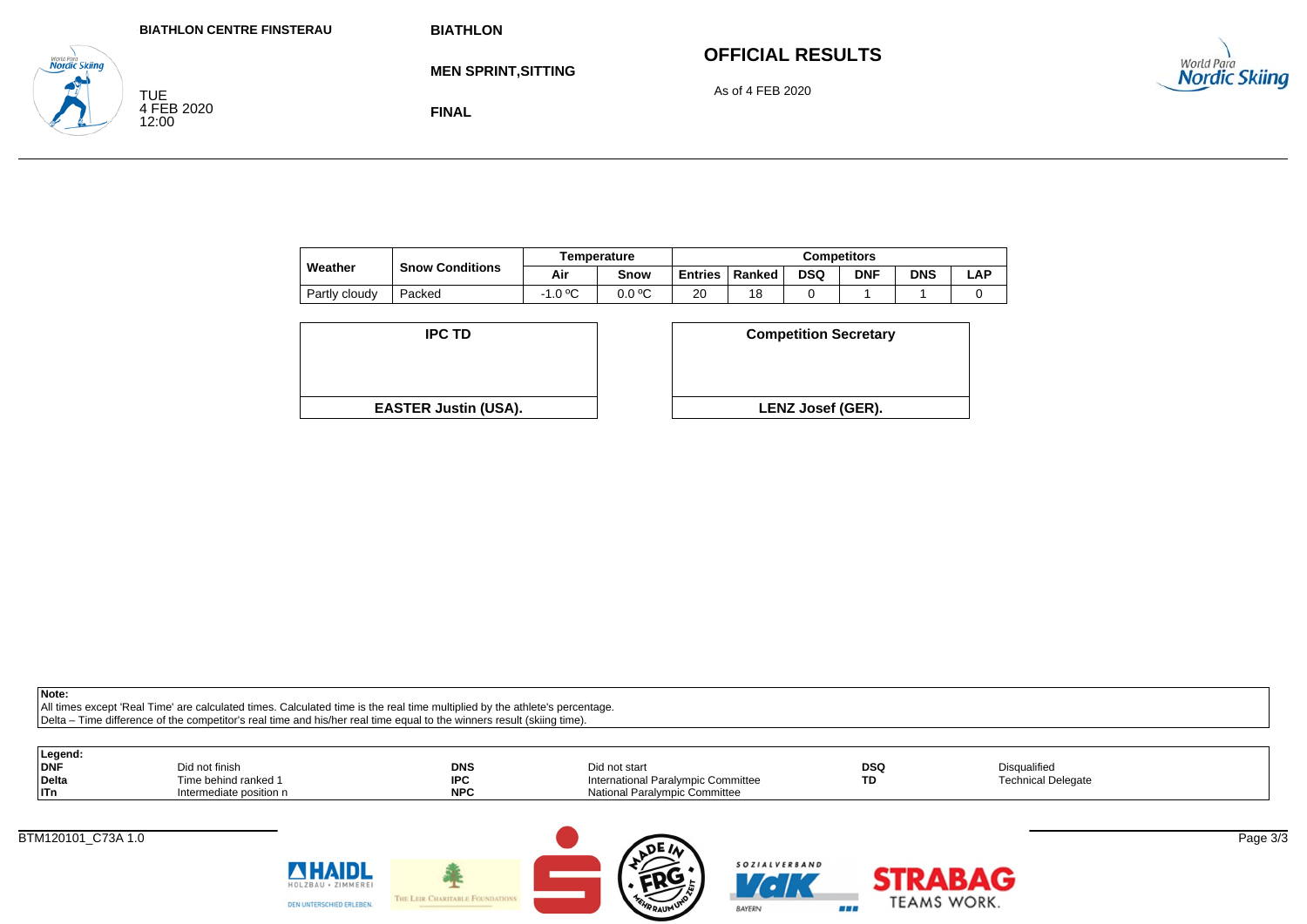## **OFFICIAL RESULTS**

**STRABAG** 

TEAMS WORK.

86 B



TUE<br>4 FEB 2020<br>13:50

**World Para**<br>**Nordic Skiing** 

**MEN SPRINT,STANDING**

As of 4 FEB 2020

**FINAL**

| <b>JURY</b>              |                             | <b>COURSE INFORMATION</b> |                           |
|--------------------------|-----------------------------|---------------------------|---------------------------|
| <b>IPC TD</b>            | <b>EASTER Justin(USA)</b>   | Course Name               | <b>BT Sprint Standing</b> |
| <b>IPC Race Director</b> | KADYKOV-O. G(RUS)           | Height difference         | 47 m                      |
| Chief of Competition     | <b>EDER Karl(GER)</b>       | Maximum Climb             | 31 m                      |
| International Referee BT | <b>SCHNIDER Robert(CAN)</b> | <b>Total Climb</b>        | 78 m                      |
|                          | n/a                         | Length of Lap             | 2700 m                    |

| Rank |                 | <b>Bib Name</b>             | <b>NPC</b> | Sport<br>Code Class | %  | 2.7 Km<br>Time(Rk) | 5.3 Km<br>Time(Rk)          | Real<br>Time | <b>Delta</b>       | <b>Calculated</b><br>Time | Missed<br><b>Shoots</b> | Result  | Race<br>Pts. | <b>WC</b><br>Pts. |
|------|-----------------|-----------------------------|------------|---------------------|----|--------------------|-----------------------------|--------------|--------------------|---------------------------|-------------------------|---------|--------------|-------------------|
|      | 67              | <b>LEKOMTSEV Vladislav</b>  | <b>RUS</b> | LW6                 | 95 | 7:42.6(1)          | 15:28.2(1)                  | 23:26.9      |                    | 22:16.6                   | $0 + 0$                 | 22:16.6 | 0.00         | 100               |
| 2    | 62              | <b>REPTYUKH Ihor</b>        | <b>UKR</b> | LW8                 | 96 | 7:46.1(2)          | 15:41.1(2)                  | 23:31.3      | $+19.1$            | 22:34.8                   | $0+1$                   | 22:59.8 | 19.39        | 80                |
| 3    | 59              | <b>MALYSHEV Vitalii</b>     | <b>RUS</b> | LW9                 | 88 | 8:00.4(4)          | 16:06.0(4)                  | 26:13.8      | $+55.0$            | 23:04.9                   | $1 + 0$                 | 23:29.9 | 32.90        | 60                |
| 4    | 66              | DAVIET Benjamin             | <b>FRA</b> | LW <sub>2</sub>     | 93 | 7:54.8(3)          | 15:55.9(3)                  | 24:55.7      | $+58.5$            | 23:11.0                   | $2+0$                   | 24:01.0 | 46.87        | 50                |
| 5    | 58              | KODLOZEROV Ivan             | <b>RUS</b> | LW8                 | 96 | 8:13.0(5)          | 16:46.7(6)                  | 25:26.1      | $+2:13.9$          | 24:25.1                   | $0+1$                   | 24:50.1 | 68.91        | 45                |
| 6    | 65              | <b>ULSET Nils-Erik</b>      | <b>NOR</b> | LW3                 | 87 | 8:21.9(7)          | 16:41.7(5)                  | 27:56.8      | $+2:20.5$          | 24:18.8                   | 2+0                     | 25:08.8 | 77.30        | 40                |
| 7    | 64              | <b>VOVCHYNSKYI Grygorii</b> | <b>UKR</b> | LW8                 | 96 | 8:20.8(6)          | 17:00.3(8)                  | 25:37.6      | $+2:25.4$          | 24:36.1                   | $1 + 1$                 | 25:26.1 | 85.07        | 36                |
| 8    |                 | 60 PRONKOV Aleksandr        | <b>RUS</b> | LW5/7               | 89 | 8:26.7(8)          | 16:59.9(7)                  | 27:23.6      | $+2:21.9$          | 24:22.8                   | $2 + 3$                 | 26:27.8 | 112.76       | 32                |
| 9    | 57              | <b>SATO Keiichi</b>         | JPN        | LW8                 | 96 |                    | $8:53.3(11)$   17:51.8(11)  | 27:09.4      | $+3:57.2$          | 26:04.2                   | $0+1$                   | 26:29.2 | 113.39       | 29                |
| 10   |                 | 63 EHLER Alexander          | GER        | LW4                 | 96 |                    | $8:48.5(10)$   17:38.5 (10) | 26:19.6      | $+3:07.4$          | 25:16.4                   | $2 + 1$                 | 26:31.4 | 114.38       | 26                |
| 11   | 53 <sub>1</sub> | <b>TSAPLIN Ivan</b>         | <b>RUS</b> | LW8                 | 96 |                    | $9:20.7(13)$ 18:37.7(13)    | 27:21.7      | $+4.09.5$          | 26:16.0                   | $2 + 1$                 | 27:31.0 | 141.13       | 24                |
| 12   | 61              | ROMANIUK Serhii             | <b>UKR</b> | LW8                 | 96 | 8:41.7(9)          | 17:30.2 (9)                 | 27:09.9      | $+3:57.7$          | 26:04.7                   | $3+2$                   | 28:09.7 | 158.51       | 22                |
| 13   |                 | 56 GERLITS Alexandr         | <b>KAZ</b> | LW6                 | 95 | 9:11.6(12)         | 18:34.2(12)                 | 28:25.6      | $+4:58.7$          | 27:00.3                   | $2+2$                   | 28:40.3 | 172.24       | 20                |
| 14   |                 | 52 SHEVCHYK Nazar           | <b>UKR</b> | LW8                 | 96 |                    | $9:39.9(16)$ 19:22.7 (15)   | 28:47.5      | $+5:35.3$          | 27:38.4                   | $2+2$                   | 29:18.4 | 189.35       |                   |
| 15   |                 | 54 SEREDA Dmytro            | <b>UKR</b> | LW8                 | 96 | 9:34.4(15)         | 18.56.0(14)                 | 28:31.8      | $+5:19.6$          | 27:23.3                   | $3+2$                   | 29:28.3 | 193.79       |                   |
| 16   |                 | 55 KWON Sanghyeon           |            | KOR LW8             | 96 |                    | $9:21.9(14)$ 19:27.9 (16)   | 30:09.0      | $+6.56.8$          | 28:56.6                   | $5 + 5$                 | 33:06.6 | 291.79       |                   |
| 17   | 51              | LE BLANC Michael            |            | USA LW5/7           | 89 |                    | 12:23.6 (17) 23:55.8 (17)   |              | $38:20.9 +13:19.2$ | 34:07.8                   | $5 + 5$                 | 38:17.8 | 431.48       |                   |

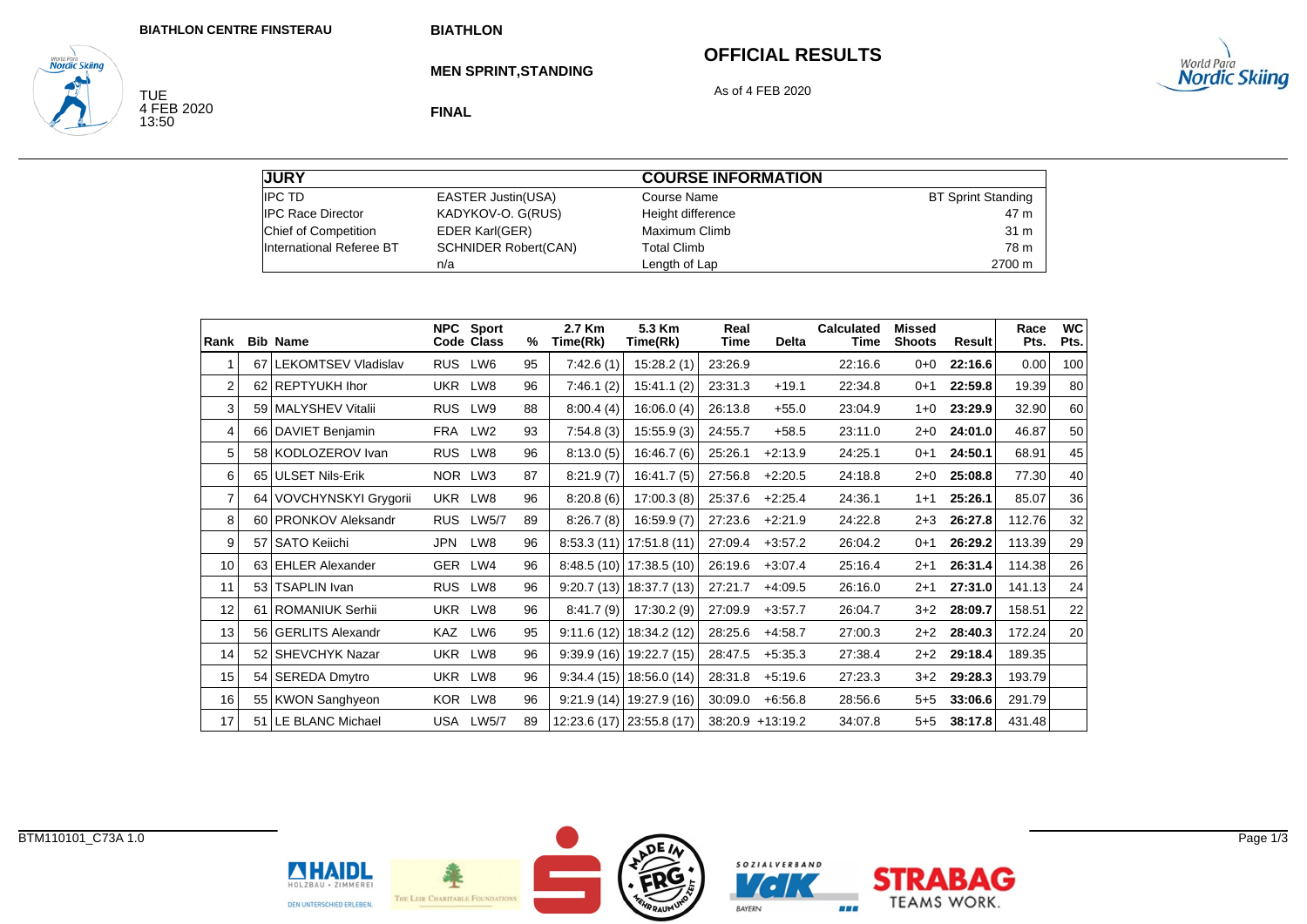**MEN SPRINT,STANDING**

# **OFFICIAL RESULTS**

As of 4 FEB 2020



TUE 4 FEB 2020 13:50

vordic Skiina

**FINAL**

#### **Results with Warning, Time Penalty or Time Adjustment**

Time Penalty Bib 57 25 secs 1 missed shot Time Penalty Bib 65 50 secs 2 missed shots

Time Penalty Bib 64 50 secs 2 missed shots

Time Penalty Bib 62 25 secs 1 missed shot

Time Penalty Bib 66 50 secs 2 missed shots

Time Penalty Bib 58 25 secs 1 missed shot

Time Penalty Bib 60 125 secs 5 missed shots

Time Penalty Bib 55 250 secs 10 missed shots

Time Penalty Bib 61 125 secs 5 missed shots

Time Penalty Bib 63 75 secs 3 missed shots

Time Penalty Bib 56 100 secs 4 missed shots

Time Penalty Bib 53 75 secs 3 missed shots

Time Penalty Bib 54 125 secs 5 missed shots Time Penalty Bib 59 25 secs 1 missed shot Time Penalty Bib 51 250 secs 10 missed shots

Time Penalty Bib 52 100 secs 4 missed shots





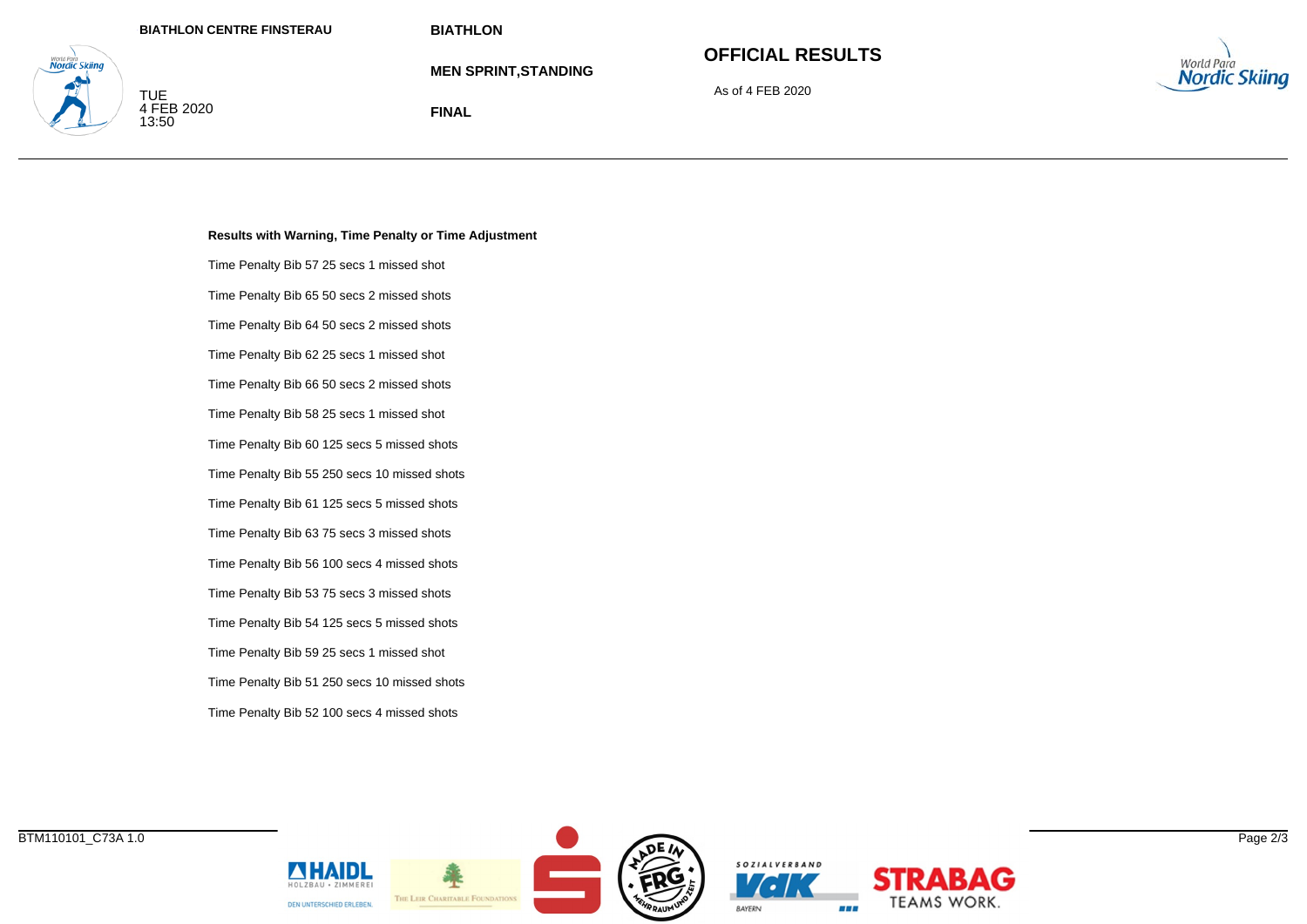|                                    | <b>BIATHLON CENTRE FINSTERAU</b>  | <b>BIATHLON</b>             |                         |
|------------------------------------|-----------------------------------|-----------------------------|-------------------------|
| World Para<br><b>Nordic Skiing</b> |                                   | <b>MEN SPRINT, STANDING</b> | <b>OFFICIAL RESULTS</b> |
|                                    | <b>TUE</b><br>4 FEB 2020<br>13:50 | <b>FINAL</b>                | As of 4 FEB 2020        |

|          |                        |           | Temperature | Competitors    |        |            |            |            |     |  |  |
|----------|------------------------|-----------|-------------|----------------|--------|------------|------------|------------|-----|--|--|
| Weather  | <b>Snow Conditions</b> | Air       | Snow        | <b>Entries</b> | Ranked | <b>DSQ</b> | <b>DNF</b> | <b>DNS</b> | ∟AP |  |  |
| Unstable | Packed                 | $-1.0 °C$ | 0.0 °C      |                |        |            |            |            |     |  |  |

| <b>IPC TD</b>               | <b>Competition Secreta</b> |
|-----------------------------|----------------------------|
| <b>EASTER Justin (USA).</b> | <b>LENZ Josef (GER).</b>   |

| D                  | <b>Competition Secretary</b> |
|--------------------|------------------------------|
| t <b>in (USA).</b> | <b>LENZ Josef (GER).</b>     |

<sub>World Para</sub><br>**Nordic Skiing** 

**Note:**

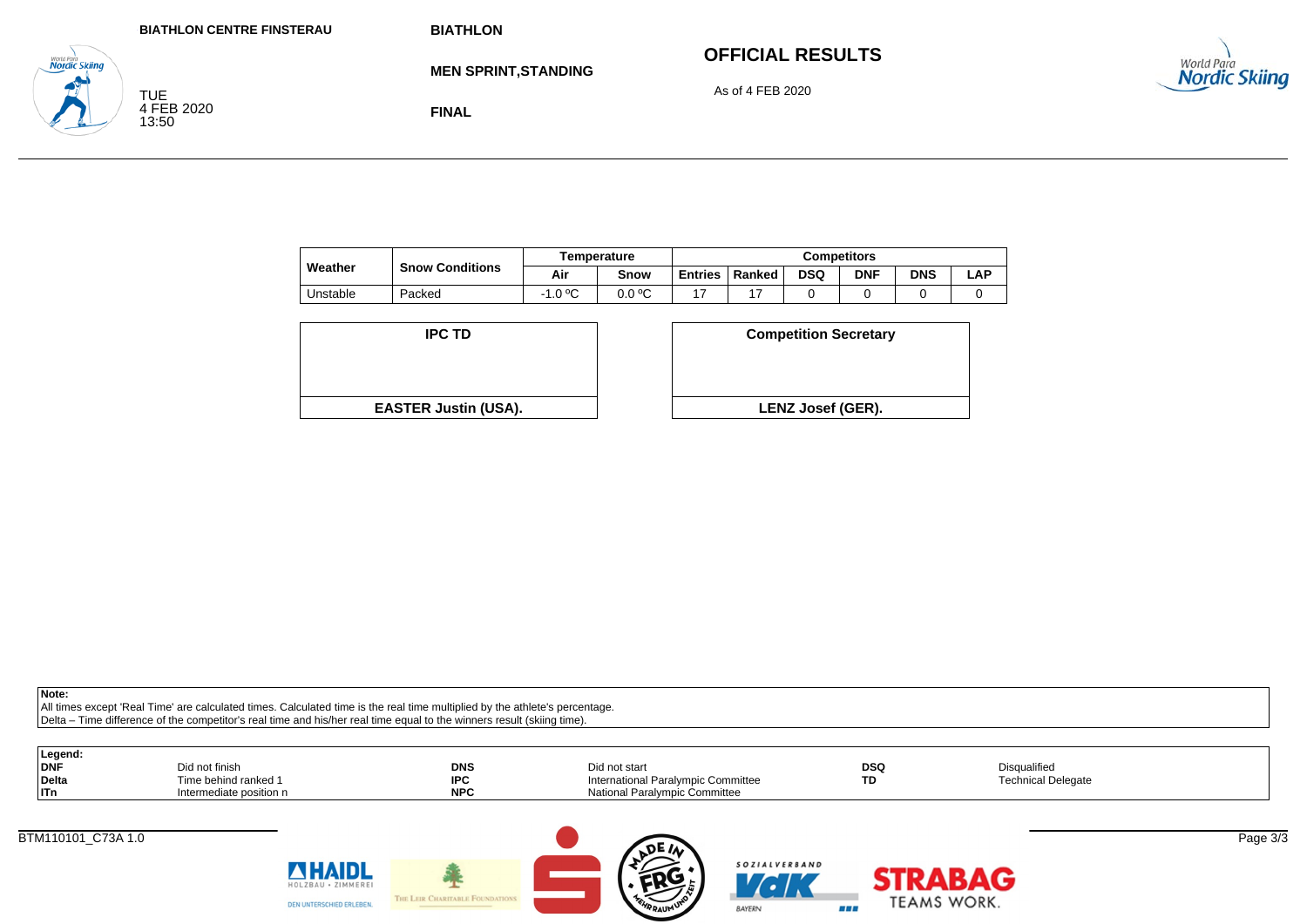**MEN SPRINT,VISUALLY IMP.**

# **OFFICIAL RESULTS**



TUE<br>4 FEB 2020<br>15:40

**World Para**<br>**Nordic Skiing** 

**FINAL**

As of 4 FEB 2020

| <b>JURY</b>              |                             | <b>COURSE INFORMATION</b> |                           |
|--------------------------|-----------------------------|---------------------------|---------------------------|
| <b>IPC TD</b>            | <b>EASTER Justin(USA)</b>   | Course Name               | <b>BT Sprint Standing</b> |
| <b>IPC Race Director</b> | KADYKOV-O. G(RUS)           | Height difference         | 47 m                      |
| Chief of Competition     | EDER Karl(GER)              | Maximum Climb             | 31 m                      |
| International Referee BT | <b>SCHNIDER Robert(CAN)</b> | <b>Total Climb</b>        | 78 m                      |
|                          | n/a                         | Length of Lap             | 2700 m                    |

| Rank           | <b>Bib Name</b>                                    |                    | <b>NPC</b> Sport<br>Code Class | %   | 2.7 Km<br>Time(Rk) | 5.3 Km<br>Time(Rk)          | Real<br><b>Time</b> | <b>Delta</b> | <b>Calculated</b><br><b>Time</b> | <b>Missed</b><br><b>Shoots</b> | Result        | Race<br>Pts. | <b>WC</b><br>Pts. |
|----------------|----------------------------------------------------|--------------------|--------------------------------|-----|--------------------|-----------------------------|---------------------|--------------|----------------------------------|--------------------------------|---------------|--------------|-------------------|
|                | 100 CHOKHLAEV Stanislav<br>Guide: KOLODIICHUK Olea | RUS B1             |                                | 88  | 7:32.8(1)          | 15:33.4(1)                  | 25:50.1             |              | 22:44.1                          | $0+1$                          | 23:09.1       | 0.00         | 100               |
| $\overline{2}$ | 102 HOLUB Yurv<br>Guide: CHAPELIN U                | <b>BLR</b>         | B <sub>3</sub>                 | 100 | 8:09.0(4)          | 16:06.2(2)                  | 23:14.8             | $+30.7$      | 23:14.8                          | $0+0$                          | 23:14.8       | 2.46         | 80                |
| 3              | 94 POLUKHIN Nikolai<br>Guide: BEREZIN Eduard       | RUS B <sub>2</sub> |                                | 99  | 8:07.9(3)          | 16:21.1(3)                  | 24:01.7             | $+1:03.8$    | 23:47.3                          | $0+1$                          | 24:12.3       | 27.30        | 60                |
| 4              | 96 SHAPTSIABOI Vasili<br>Guide: BUDZILOVICH D      | <b>BLR</b>         | <b>B2</b>                      | 99  | 8:06.5(2)          | 16:21.7(4)                  | 24:02.2             | $+1:04.3$    | 23:47.8                          | $2+0$                          | 24:37.8       | 38.31        | 50                |
| 5              | 101 RESHETYNSKYI Jaroslav<br>Guide: YAREMENKO K    | <b>UKR</b>         | <b>B2</b>                      | 99  | 8:16.9(5)          | 16:41.8(5)                  | 24:40.3             | $+1:42.4$    | 24:25.5                          | $1 + 0$                        | 24:50.5       | 43.80        | 45                |
| 6              | 99 CHALENCON Anthony<br>Guide: OTTONELLO Brice     | FRA B1             |                                | 88  | 8:26.1(9)          | 16:51.6(8)                  | 27:49.9             | $+1:59.8$    | 24:29.5                          | $0 + 1$                        | 24:54.5       | 45.53        | 40                |
| $\overline{7}$ | 92 MODIN Zebastian<br>Guide: AHRLIN Jerry          | SWE B1             |                                | 88  | 8:24.2(8)          | 16:52.0(9)                  | $27:12.2$ +1:22.1   |              | 23:56.3                          | $1+2$                          | 25:11.3       | 52.78        | 36                |
| 8              | 81 PONOMAREV Oleg<br>Guide: ROMANOV Andrei         | RUS B3             |                                | 100 |                    | $8:27.5(10)$ 17:02.6(10)    | 24:05.4             | $+1:21.3$    | 24:05.4                          | $1+2$                          | 25:20.4       | 56.71        | 32                |
| 9              | 98 KOVALEVSKYI Anatolii<br>Guide: MUKSHYN O        | UKR B <sub>2</sub> |                                | 99  | 8:17.5(6)          | 16:47.7(7)                  | 24:30.9             | $+1:33.0$    | 24:16.2                          | $2 + 1$                        | 25:31.2       | 61.38        | 29                |
| 10             | 89 ARTEMOV Aleksandr<br>Guide: CHEREPANOV Ilia     | RUS B1             |                                | 88  | 8:18.0(7)          | 16:42.7(6)                  | 27:42.8             | $+1:52.7$    | 24:23.3                          |                                | $1+2$ 25:38.3 | 64.44        | 26                |
| 11             | 97 SUIARKO Dmytro<br>Guide: NIKONOVYCH O           | <b>UKR</b>         | <b>B2</b>                      | 99  |                    | $8:35.9(12)$   17:07.1 (11) | 24:44.5             | $+1.46.6$    | 24:29.7                          | $1 + 2$                        | 25:44.7       | 67.21        | 24                |
| 12             | 93 MAKHOTKIN Oleksandr<br>Guide: NIKULIN Denys     | UKR                | <b>B3</b>                      | 100 | 9:03.0(15)         | 18:23.0 (14)                | 26:56.4             | $+4:12.3$    | 26:56.4                          | $0 + 0$                        | 26:56.4       | 98.18        | 22                |



HOLZBAU · ZIMMEREI

DEN UNTERSCHIED ERLEBEN.



 $\mathcal{L}$ 

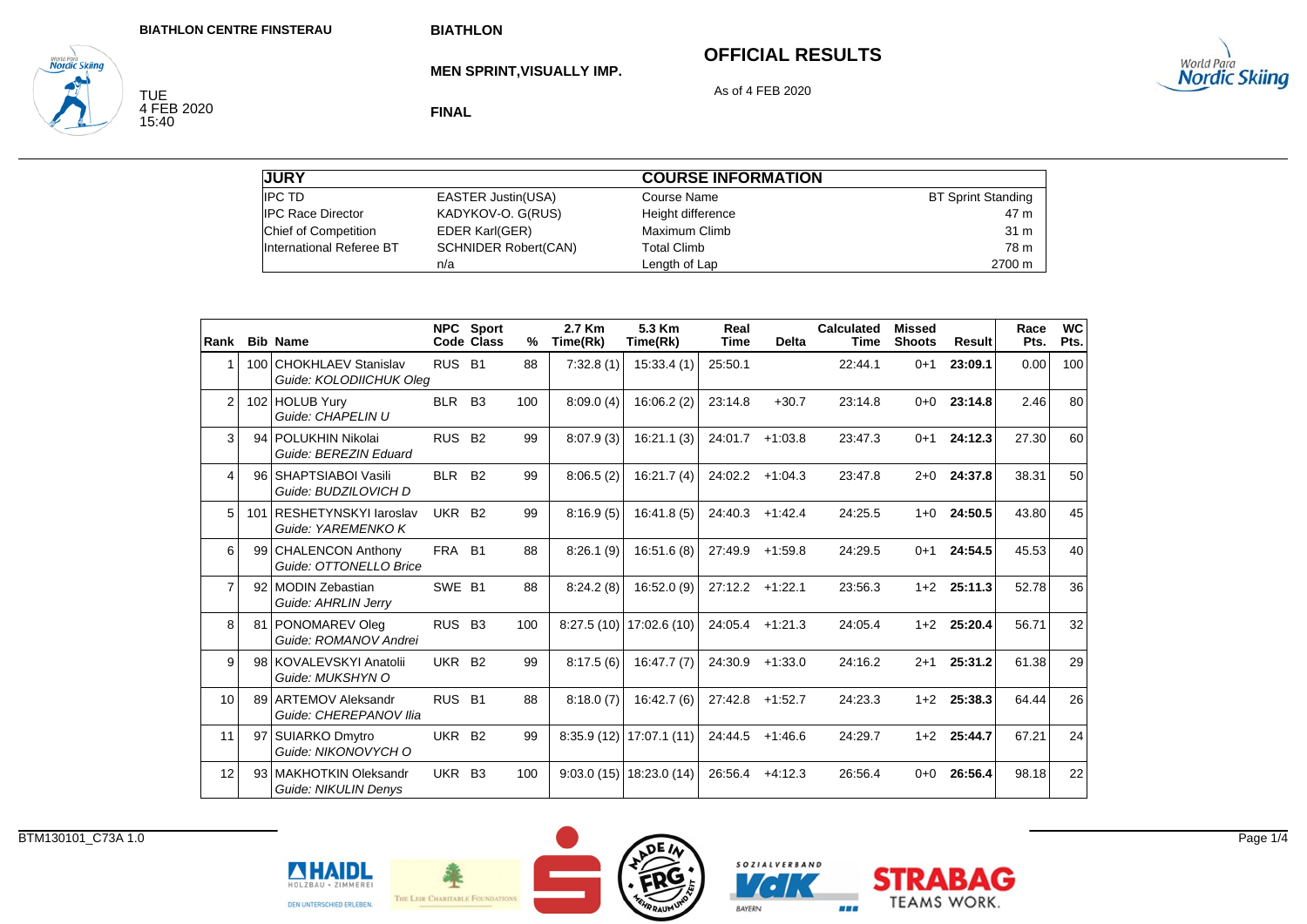#### **OFFICIAL RESULTS**

As of 4 FEB 2020



TUE<br>4 FEB 2020<br>15:40

<sub>wortd Para</sub><br>**Nordic Skiina** 

**MEN SPRINT,VISUALLY IMP.**

**FINAL**

| Rank            | <b>Bib Name</b>                              |            | NPC Sport<br>Code Class | %   | 2.7 Km<br>Time(Rk) | 5.3 Km<br>Time(Rk)        | Real<br>Time | <b>Delta</b> | <b>Calculated</b><br>Time | <b>Missed</b><br><b>Shoots</b> | Result  | Race<br>Pts. | WC<br>Pts. |
|-----------------|----------------------------------------------|------------|-------------------------|-----|--------------------|---------------------------|--------------|--------------|---------------------------|--------------------------------|---------|--------------|------------|
| 13              | 91 CHULKIN Aleksandr<br>Guide: SEZEMOV lakov | <b>RUS</b> | <b>B2</b>               | 99  |                    | $8:32.5(11)$ 17:09.5 (12) | 25:46.8      | $+2:48.9$    | 25:31.3                   | $3 + 1$                        | 27:11.3 | 104.61       | 20         |
| 14              | 87 DUBOIS Thomas<br>Guide: SAUVAGE Bastien   | FRA        | <b>B1</b>               | 88  |                    | $9:02.3(14)$ 17:57.9 (13) | 29:23.8      | $+3.33.7$    | 25:52.1                   | $3+2$                          | 27:57.1 | 124.40       | 18         |
| 15 <sup>1</sup> | 85 I MURASHKOVSKYI M<br>Guide: MARCHENKO A   | UKR        | <b>B3</b>               | 100 |                    | $9:34.8(17)$ 19:18.6 (17) | 28:01.8      | $+5.17.7$    | 28:01.8                   | $0+0$                          | 28:01.8 | 126.43       | 16         |
| 16              | 88 GARBOWSKI Piotr<br>Guide: TWARDOWSKI J    | <b>POL</b> | <b>B3</b>               | 100 |                    | $9:41.3(18)$ 19:16.8 (16) | 27:19.2      | $+4:35.1$    | 27:19.2                   | $1+2$                          | 28:34.2 | 140.42       | 15         |
| 17              | 90 POVAROV Nikita<br>Guide: ELISEEV Pavel    | RUS B3     |                         | 100 |                    | $8:48.4(13)$ 18:24.2 (15) | 27:31.6      | $+4:47.5$    | 27:31.6                   | $2+1$                          | 28:46.6 | 145.78       | 14         |
| 18              | 83 KRAVCHUK Ihor<br>Guide: BABAR Borys       | UKR B3     |                         | 100 |                    | $9:12.9(16)$ 20:28.9 (18) | 29:34.0      | $+6.49.9$    | 29:34.0                   | $1 + 1$                        | 30:24.0 | 187.85       |            |
| 19              | 86 GIL Pawel<br>Guide: LANDA Michal          | <b>POL</b> | B <sub>3</sub>          | 100 |                    | 10:09.0 (19) 20:46.2 (19) | 30:07.2      | $+7:23.1$    | 30:07.2                   | $2+0$                          | 30:57.2 | 202.19       |            |
| 20              | 82 KANAFIN Kairat<br>Guide: ZHDANOVICH A     | KAZ.       | <b>B2</b>               | 99  |                    | 10:24.0 (20) 21:01.2 (20) | 30:42.6      | $+7:44.7$    | 30:24.2                   | $2 + 3$                        | 32:29.2 | 241.93       |            |

#### **Results with Warning, Time Penalty or Time Adjustment**

Time Penalty Bib 96 50 secs 2 missed shots

Time Penalty Bib 94 25 secs 1 missed shot

Time Penalty Bib 92 75 secs 3 missed shots

Time Penalty Bib 98 75 secs 3 missed shots

Time Penalty Bib 100 25 secs 1 missed shot

Time Penalty Bib 89 75 secs 3 missed shots

Time Penalty Bib 81 75 secs 3 missed shots

**NHAIDL** 

DEN UNTERSCHIED ERLEBEN.

THE LEIR CHARITABLE FOUN



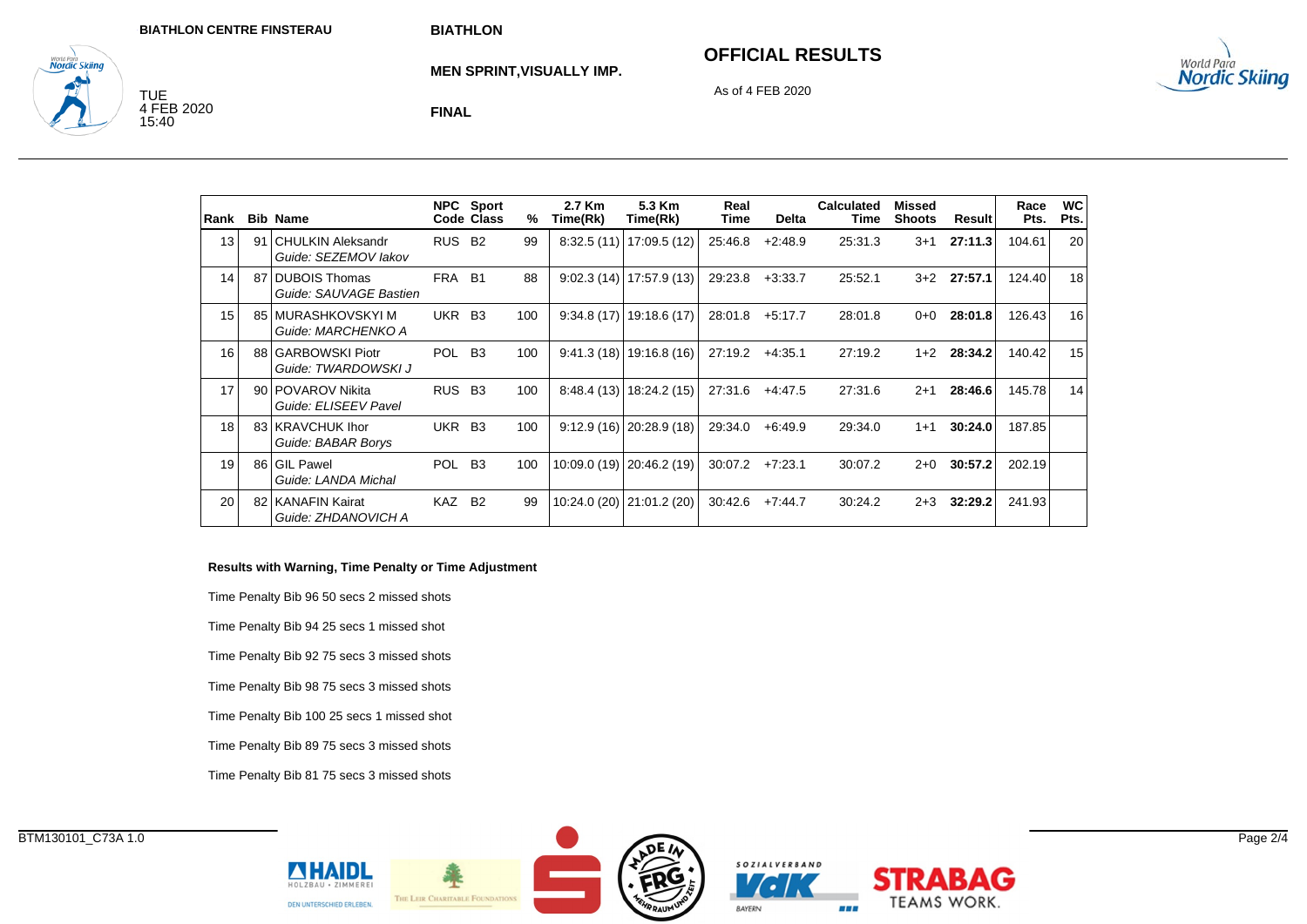**MEN SPRINT,VISUALLY IMP.**

# **OFFICIAL RESULTS**

As of 4 FEB 2020



TUE<br>4 FEB 2020<br>15:40

www.rwa<br>Nordic Skiina

**FINAL**

#### **Results with Warning, Time Penalty or Time Adjustment**

Time Penalty Bib 82 125 secs 5 missed shots

Time Penalty Bib 101 25 secs 1 missed shots

Time Penalty Bib 99 25 secs 1 missed shot

Time Penalty Bib 90 75 secs 3 missed shots

Time Penalty Bib 97 75 secs 3 missed shots

Time Penalty Bib 91 100 secs 4 missed shots

Time Penalty Bib 88 75 secs 3 missed shots

Time Penalty Bib 87 125 secs 5 missed shots

Time Penalty Bib 86 50 secs 2 missed shots

Time Penalty Bib 83 50 secs 2 missed shots

| <b>Did Not Finish</b>  |     |           |     |              |          |      |       |  |  |  |
|------------------------|-----|-----------|-----|--------------|----------|------|-------|--|--|--|
|                        |     |           |     | Time(Rk)     | Time(Rk) |      |       |  |  |  |
| 84 TREBUTSA Oleksandr  | UKR | <b>B3</b> | 100 | 10:52.5 (21) | 00.0     | 00.0 | $3+0$ |  |  |  |
| Guide: MARCHYSHAK Ivan |     |           |     |              |          |      |       |  |  |  |

| <b>Did Not Start</b>                       |     |           |    |          |          |      |         |  |
|--------------------------------------------|-----|-----------|----|----------|----------|------|---------|--|
|                                            |     |           |    | Time(Rk) | Time(Rk) |      |         |  |
| 95 KAZIK Oleksandr<br>Guide: KUCHERYAVIY S | UKR | <b>B1</b> | 88 |          | 00.0     | 00.0 | $0 + 0$ |  |

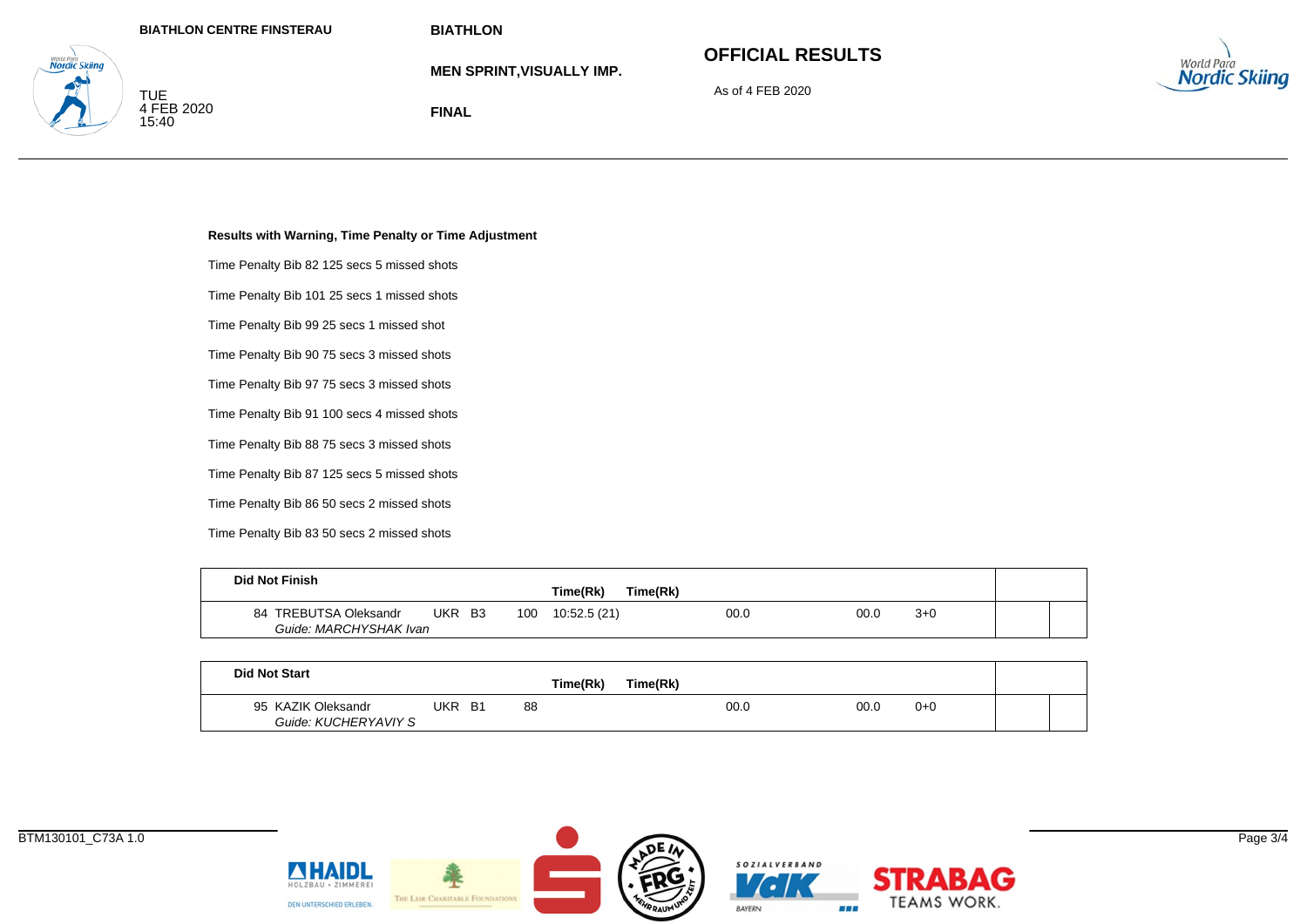# **OFFICIAL RESULTS**



**Nordic Skiina** TUE<br>4 FEB 2020<br>15:40

**MEN SPRINT,VISUALLY IMP.**

As of 4 FEB 2020

**FINAL**

|          |                        |                | <b>Temperature</b> | Competitors     |        |            |            |            |     |  |
|----------|------------------------|----------------|--------------------|-----------------|--------|------------|------------|------------|-----|--|
| Weather  | <b>Snow Conditions</b> | Air            | Snow               | <b>Entries</b>  | Ranked | <b>DSQ</b> | <b>DNF</b> | <b>DNS</b> | -AP |  |
| Unstable | Packed                 | -1.0 ºC<br>- 1 | 0.0 °C             | nn<br><u>__</u> | 20     |            |            |            |     |  |

| <b>IPC TD</b>               | <b>Competition Secreta</b> |
|-----------------------------|----------------------------|
|                             |                            |
| <b>EASTER Justin (USA).</b> | <b>LENZ Josef (GER).</b>   |

| D                  | <b>Competition Secretary</b> |
|--------------------|------------------------------|
|                    |                              |
| t <b>in (USA).</b> | LENZ Josef (GER).            |

**Note:**

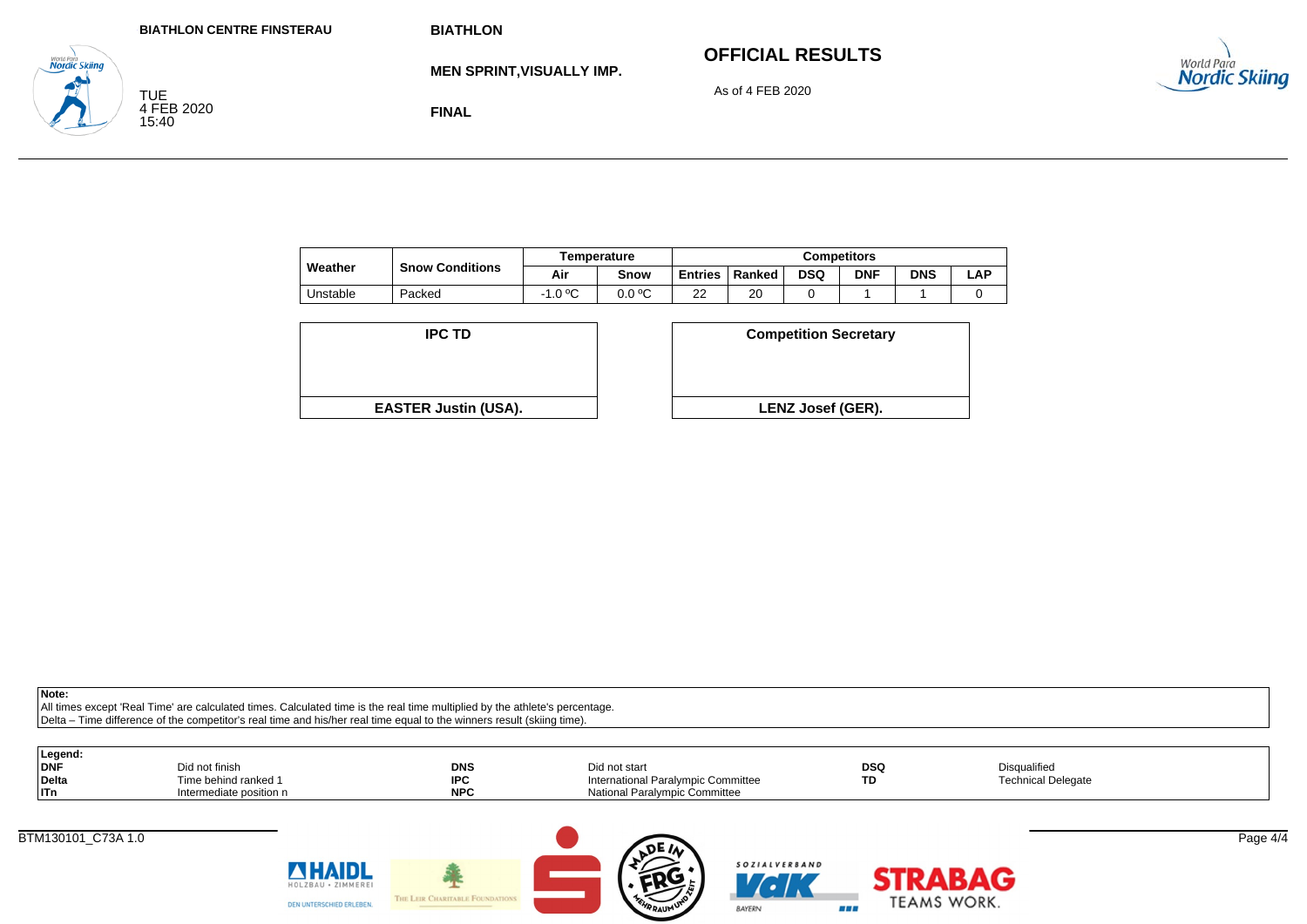TUE<br>4 FEB 2020<br>12:15

World Para<br>**Nordic Skiing** 

**BIATHLON**

**WOMEN SPRINT,SITTING**

## **OFFICIAL RESULTS**

As of 4 FEB 2020



**FINAL**

| <b>JURY</b>              |                             | <b>COURSE INFORMATION</b> |                         |
|--------------------------|-----------------------------|---------------------------|-------------------------|
| <b>IPC TD</b>            | <b>EASTER Justin(USA)</b>   | Course Name               | <b>BT Sprint Sitski</b> |
| <b>IPC Race Director</b> | KADYKOV-O. G(RUS)           | Height difference         | 22 <sub>m</sub>         |
| Chief of Competition     | EDER Karl(GER)              | Maximum Climb             | 13 <sub>m</sub>         |
| International Referee BT | <b>SCHNIDER Robert(CAN)</b> | <b>Total Climb</b>        | 44 m                    |
|                          | n/a                         | Length of Lap             | 2429 m                  |

| Rank              |                 | <b>Bib Name</b>         | <b>NPC</b> | Sport<br>Code Class | %   | 2.5 Km<br>Time(Rk) | 5.0 Km<br>Time(Rk)        | Real<br>Time | <b>Delta</b>        | <b>Calculated</b><br>Time | <b>Missed</b><br><b>Shoots</b> | <b>Result</b> | Race<br>Pts. | <b>WC</b><br>Pts. |
|-------------------|-----------------|-------------------------|------------|---------------------|-----|--------------------|---------------------------|--------------|---------------------|---------------------------|--------------------------------|---------------|--------------|-------------------|
|                   | 42              | <b>MASTERS Oksana</b>   | USA        | <b>LW12</b>         | 100 | 8:41.4(1)          | 17:46.1(1)                | 25:42.2      |                     | 25:42.2                   | $0 + 3$                        | 26:57.2       | 0.00         | 100               |
| $\overline{2}$    |                 | 43 GRETSCH Kendall      |            | USA LW11.5          | 95  | 8:46.6(2)          | 18:02.4(2)                | 28:02.4      | $+59.0$             | 26:38.3                   | $0 + 1$                        | 27:03.3       | 2.26         | 80                |
| 3                 |                 | 39 KOCHEROVA Natalia    | <b>RUS</b> | LW12                | 100 | 8:57.8(3)          | 18:51.1(4)                | 28:00.1      | $+2:17.9$           | 28:00.1                   | 0+0                            | 28:00.1       | 23.34        | 60                |
| 4                 |                 | 38 GULIAEVA Irina       | <b>RUS</b> | LW12                | 100 | 9:03.7(4)          | 18:13.8(3)                | 27:06.8      | $+1:24.6$           | 27:06.8                   | $2 + 1$                        | 28:21.8       | 31.39        | 50                |
| 5                 |                 | 40 ZAINULLINA Marta     |            | RUS LW12            | 100 | 9:18.3(6)          | 18:56.0(5)                | 27:43.8      | $+2:01.6$           | 27:43.8                   | 1+2                            | 28:58.8       | 45.12        | 45                |
| 6                 | 35 <sub>1</sub> | LOBAN Lidziya           | BLR        | LW12                | 100 | 9:32.6(7)          | 19:42.2 (7)               | 29:22.6      | $+3:40.4$           | 29:22.6                   | 1+0                            | 29:47.6       | 63.22        | 40                |
| 7                 | 37              | <b>IOVLEVA Mariia</b>   |            | RUS LW12            | 100 | 9:16.1(5)          | 19:17.0 (6)               | 28:31.9      | $+2:49.7$           | 28:31.9                   | 1+4                            | 30:36.9       | 81.51        | 36                |
| 8                 | 41              | <b>WICKER Anja</b>      |            | GER LW10.5 88       |     | 9:38.1(8)          | 20:13.3(8)                | 34:25.8      | $+5:13.3$           | 30:17.9                   | $1 + 1$                        | 31:07.9       | 93.01        | 32                |
| 9                 |                 | 36 ABDIKARIMOVA Akzhana | <b>RUS</b> | LW10.5 88           |     | 10:28.2(9)         | 21:26.7(9)                | 36:09.9      | $+6.57.4$           | 31:49.5                   | $2 + 1$                        | 33:04.5       | 136.27       | 29                |
| 10                |                 | 34 RONDEAU Joy          | USA        | LW11.5 95           |     |                    | 10:47.0 (10) 22:43.4 (10) | 36:23.9      | $+9:20.5$           | 34:34.7                   | 1+0                            | 34:59.7       | 179.01       | 26                |
| 11                |                 | 32 LALETINA Anastasija  | UKR.       | LW10.5 88           |     |                    | 12:11.9 (11) 24:54.8 (11) |              | $41:48.5 +12:36.0$  | 36:47.5                   | $2+1$                          | 38:02.5       | 246.83       |                   |
| $12 \overline{ }$ | 31 <sup>1</sup> | <b>MARTIN Erin</b>      | USA        | LW10                | 86  |                    | 16:04.8 (12) 34:14.5 (12) |              | $59:12.8 + 29:19.5$ | 50:55.4                   | 3+3                            | 53:25.4       | 589.24       |                   |
| 13                |                 | 33 GALEOTALANZA Heather | <b>USA</b> | LW11.5              | 95  |                    | 16:44.0 (13) 34:41.2 (13) |              | $55:04.5 +28:01.1$  | 52:19.3                   | 3+3                            | 54:49.3       | 620.37       |                   |

#### **Results with Warning, Time Penalty or Time Adjustment**

Time Penalty Bib 31 150 secs 6 missed shots

Time Penalty Bib 41 50 secs 2 missed shots

**NHAIDL** 

DEN UNTERSCHIED ERLEBEN.

· ZIMMERE

THE LEIR CHARITABLE FOUND

Time Penalty Bib 37 125 secs 5 missed shots





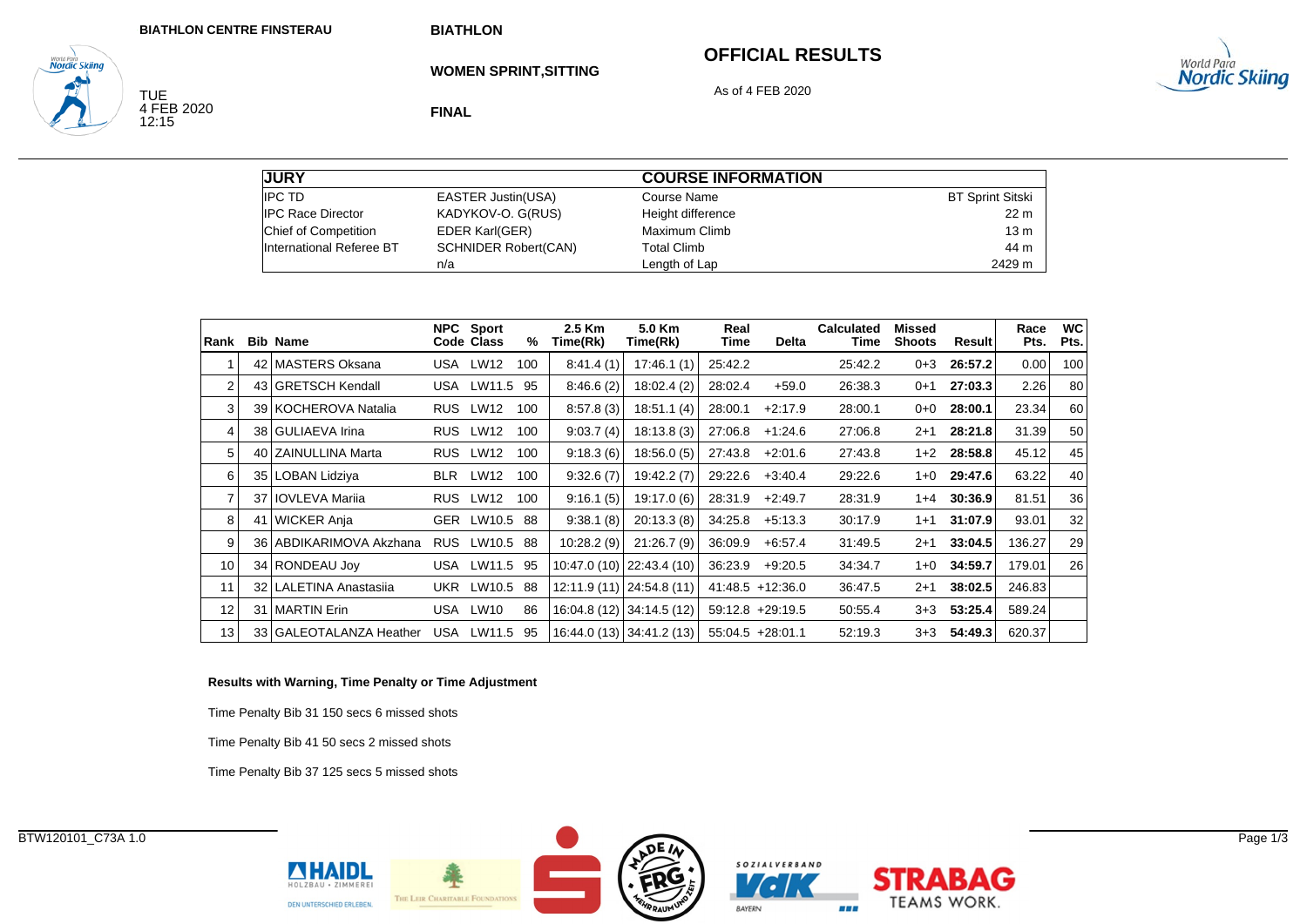**FINAL**

**WOMEN SPRINT,SITTING**

# **OFFICIAL RESULTS**

As of 4 FEB 2020



TUE<br>4 FEB 2020<br>12:15

**Nordic Skiina** 

**Results with Warning, Time Penalty or Time Adjustment**

Time Penalty Bib 40 75 secs 3 missed shots

Time Penalty Bib 36 75 secs 3 missed shots

Time Penalty Bib 35 25 secs 1 missed shot

Time Penalty Bib 43 25 secs 1 missed shot

Time Penalty Bib 42 75 secs 3 missed shots

Time Penalty Bib 38 75 secs 3 missed shots

Time Penalty Bib 34 25 secs 1 missed shot

Time Penalty Bib 32 75 secs 3 missed shots

Time Penalty Bib 33 150 secs 6 missed shots

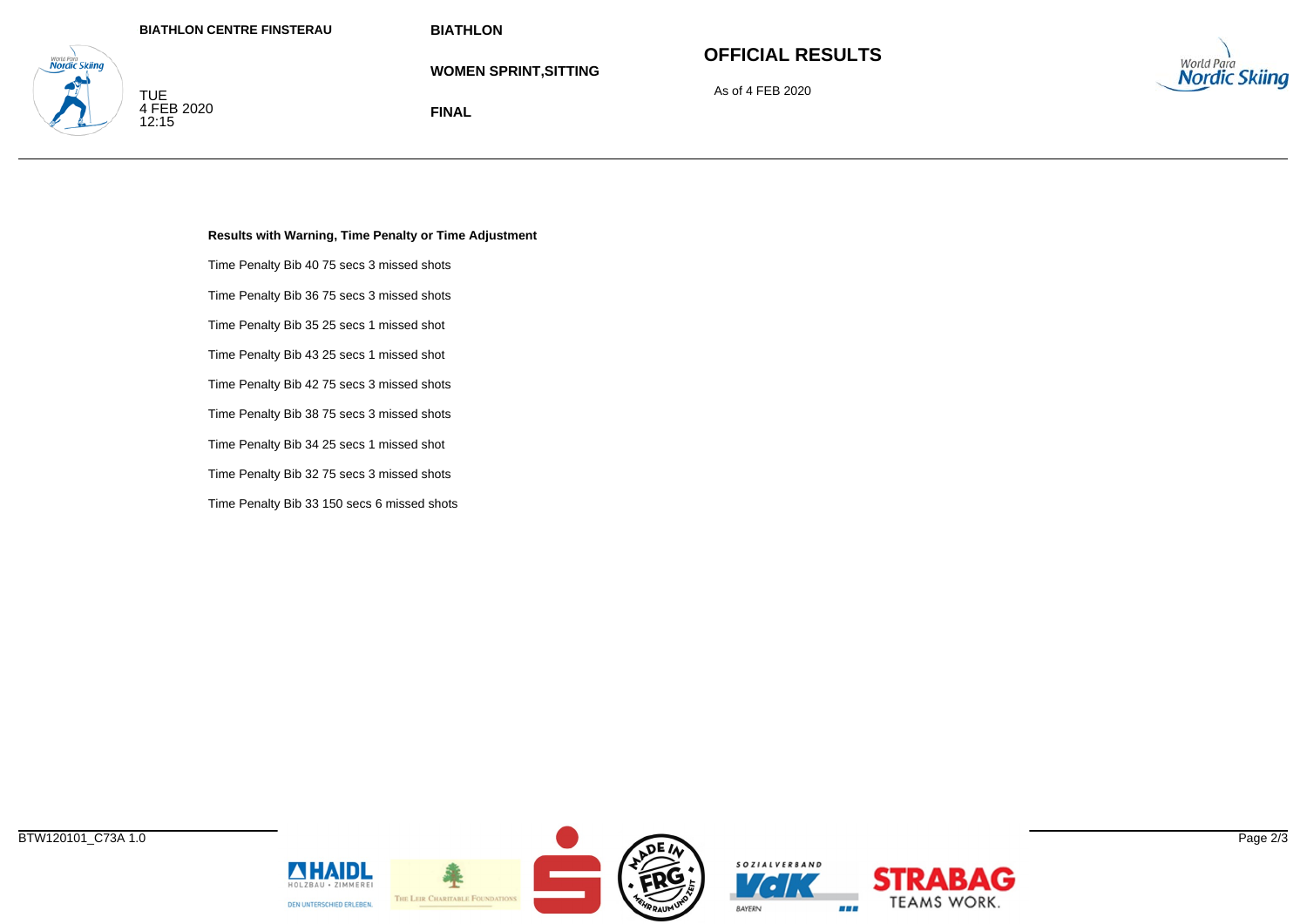**FINAL**

# **OFFICIAL RESULTS**

As of 4 FEB 2020



TUE<br>4 FEB 2020<br>12:15

**Nordic Skiina** 

**WOMEN SPRINT,SITTING**

|               |                        |                | <b>Femperature</b> | Competitors    |        |            |            |            |     |
|---------------|------------------------|----------------|--------------------|----------------|--------|------------|------------|------------|-----|
| Weather       | <b>Snow Conditions</b> | Air            | Snow               | <b>Entries</b> | Ranked | <b>DSQ</b> | <b>DNF</b> | <b>DNS</b> | ∟AP |
| Partly cloudy | Packed                 | -1.0 ºC<br>- 1 | 0.0 °C             | د ا            |        |            |            |            |     |

| <b>IPC TD</b>               | <b>Competition Secreta</b> |
|-----------------------------|----------------------------|
|                             |                            |
| <b>EASTER Justin (USA).</b> | <b>LENZ Josef (GER).</b>   |

| D                  | <b>Competition Secretary</b> |
|--------------------|------------------------------|
|                    |                              |
| t <b>in (USA).</b> | <b>LENZ Josef (GER).</b>     |

**Note:**

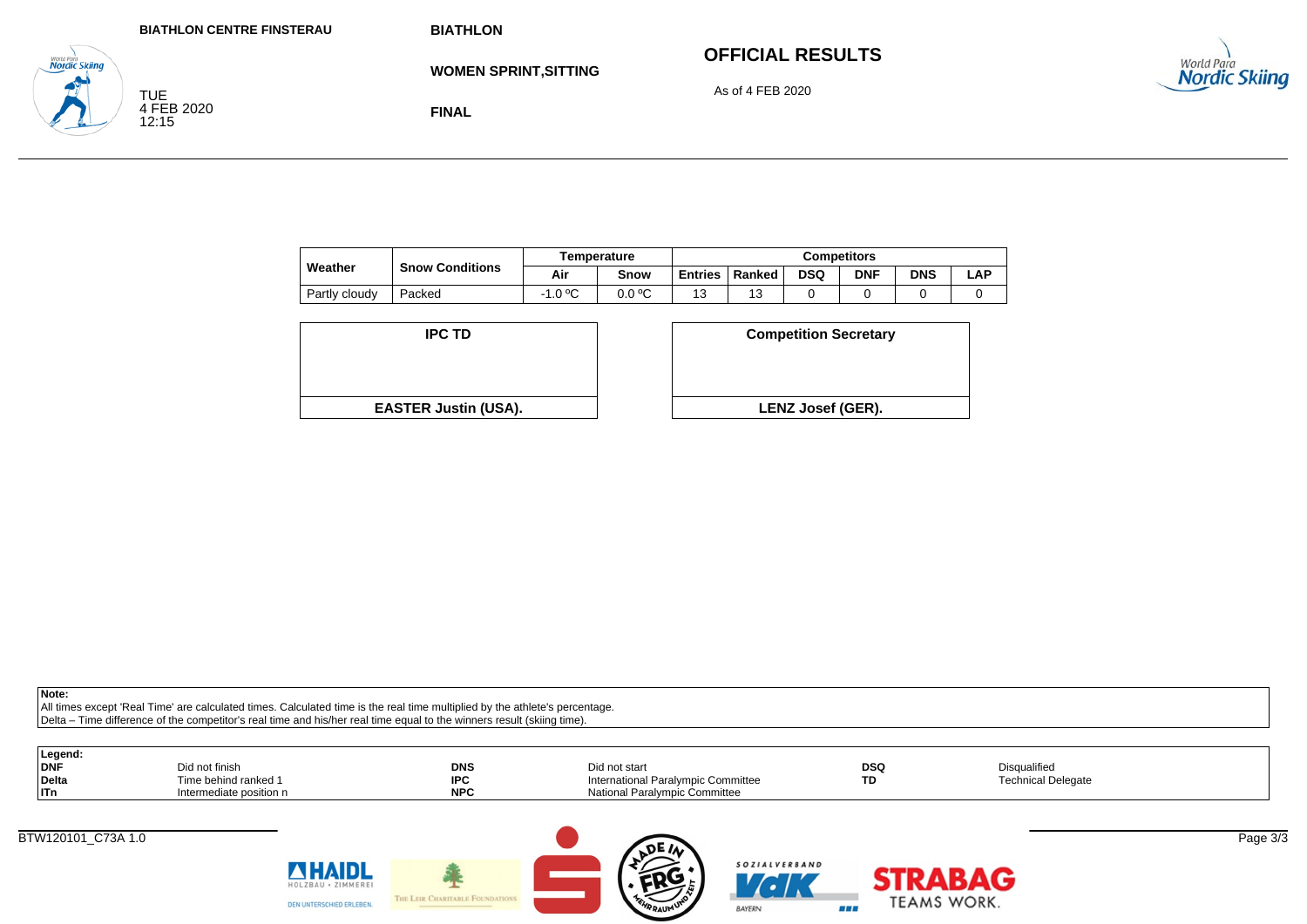## **OFFICIAL RESULTS**



TUE<br>4 FEB 2020<br>14:05

<sub>wortd Para</sub><br>**Nordic Skiing** 

**FINAL**

**WOMEN SPRINT,STANDING**

As of 4 FEB 2020

| <b>JURY</b>              |                             | <b>COURSE INFORMATION</b> |                           |
|--------------------------|-----------------------------|---------------------------|---------------------------|
| <b>IPC TD</b>            | <b>EASTER Justin(USA)</b>   | Course Name               | <b>BT Sprint Standing</b> |
| <b>IPC Race Director</b> | KADYKOV-O. G(RUS)           | Height difference         | 47 m                      |
| Chief of Competition     | EDER Karl(GER)              | Maximum Climb             | 31 m                      |
| International Referee BT | <b>SCHNIDER Robert(CAN)</b> | <b>Total Climb</b>        | 78 m                      |
|                          | n/a                         | Length of Lap             | 2700 m                    |

| Rank |      | <b>Bib Name</b>        |            | NPC Sport<br>Code Class | %  | 2.7 Km<br>Time(Rk) | 5.3 Km<br>Time(Rk) | Real<br>Time | <b>Delta</b> | Calculated<br>Time | <b>Missed</b><br><b>Shoots</b> | Result        | Race<br>Pts. | <b>WC</b><br>Pts. |
|------|------|------------------------|------------|-------------------------|----|--------------------|--------------------|--------------|--------------|--------------------|--------------------------------|---------------|--------------|-------------------|
|      |      | 79 KONONOVA Oleksandra | <b>UKR</b> | LW8                     | 96 | 9:27.4(2)          | 19:26.9(3)         | 29:03.6      |              | 27:53.9            | $0+1$                          | 28:18.9       | 0.00         | 100               |
| 2    |      | 72 MIKHEEVA Iulija     | <b>RUS</b> | LW8                     | 96 | 9:58.9(6)          | 19:48.2(5)         | 29:52.2      | $+48.6$      | 28:40.5            | $1 + 0$                        | 29:05.5       | 16.46        | 80                |
| 3    |      | 78 LIASHENKO Liudmyla  | UKR        | LW8                     | 96 | 9:21.6(1)          | 18:43.0(1)         | 28:17.0      | $-46.6$      | 27:09.1            | $4 + 1$                        | 29:14.1       | 19.49        | 60                |
| 4    |      | 74 FARON Iweta         | <b>POL</b> | LW8                     | 96 | 9:37.7(3)          | 19:30.3(4)         | 29:46.3      | $+42.7$      | 28:34.8            | $1 + 1$                        | 29:24.8       | 23.27        | 50                |
| 5    |      | 75 BUI Iryna           | <b>UKR</b> | LW8                     | 96 | 9:45.3(4)          | 19:14.5 (2)        | 29:05.0      | $+01.4$      | 27:55.2            | $2+2$                          | 29:35.2       | 26.95        | 45                |
| 6    |      | 77 KONASHUK Bohdana    | <b>UKR</b> | LW8                     | 96 | 9:56.1(5)          | 20:00.3(6)         | 30:08.5      | $+1:04.9$    | 28:56.2            | $1+2$                          | 30:11.2       | 39.66        | 40                |
|      |      | 76 BATENKOVA-B.Y       | <b>UKR</b> | LW6                     | 95 | 10:02.1(7)         | 20:13.7(7)         | 30:33.1      | $+1:11.2$    | 29:01.4            |                                | $1+2$ 30:16.4 | 41.50        | 36                |
| 8    |      | 73   DEKIJIMA Momoko   | JPN        | LW <sub>6</sub>         | 95 | 10:37.9(9)         | 21:08.6(8)         | 32:20.4      | $+2:58.5$    | 30:43.4            | $0 + 0$                        | 30:43.4       | 51.03        | 32                |
| 9    | 71 I | IOSTROBORODKO Anna     | <b>RUS</b> | LW8                     | 96 | 10:29.9(8)         | 21:16.8(9)         | 32:07.5      | $+3:03.9$    | 30:50.4            | $2+0$                          | 31:40.4       | 71.16        | 29                |

#### **Results with Warning, Time Penalty or Time Adjustment**

Time Penalty Bib 76 75 secs 3 missed shots Time Penalty Bib 79 25 secs 1 missed shot Time Penalty Bib 75 100 secs 4 missed shots Time Penalty Bib 78 125 secs 5 missed shots Time Penalty Bib 71 50 secs 2 missed shots Time Penalty Bib 72 25 secs 1 missed shot

**NHAIDL** 

DEN UNTERSCHIED ERLEBEN.

THE LEIR CHARITABLE FOUN





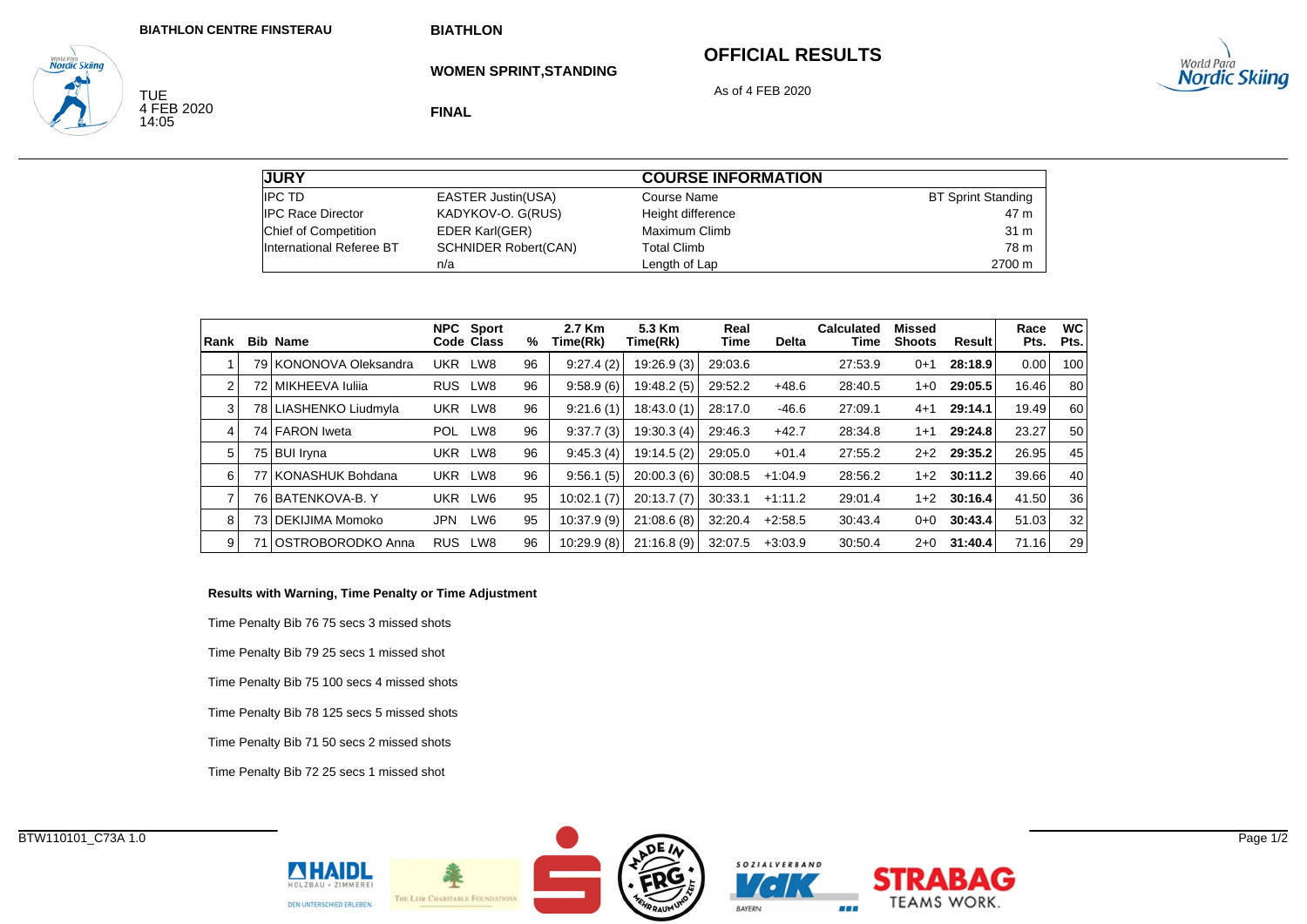**WOMEN SPRINT,STANDING**

# **OFFICIAL RESULTS**

As of 4 FEB 2020



TUE<br>4 FEB 2020<br>14:05

**Nordic Skiina** 

**FINAL**

#### **Results with Warning, Time Penalty or Time Adjustment**

Time Penalty Bib 74 50 secs 2 missed shots

Time Penalty Bib 77 75 secs 3 missed shots

|          |                        |           | Temperature | <b>Competitors</b> |        |     |            |            |     |
|----------|------------------------|-----------|-------------|--------------------|--------|-----|------------|------------|-----|
| Weather  | <b>Snow Conditions</b> | Air       | Snow        | <b>Entries</b>     | Ranked | DSQ | <b>DNF</b> | <b>DNS</b> | LAP |
| Jnstable | Packed                 | $-1.0 °C$ | 0.0 °C      |                    |        |     |            |            |     |



| D                  | <b>Competition Secretary</b> |
|--------------------|------------------------------|
| t <b>in (USA).</b> | LENZ Josef (GER).            |

**Note:**

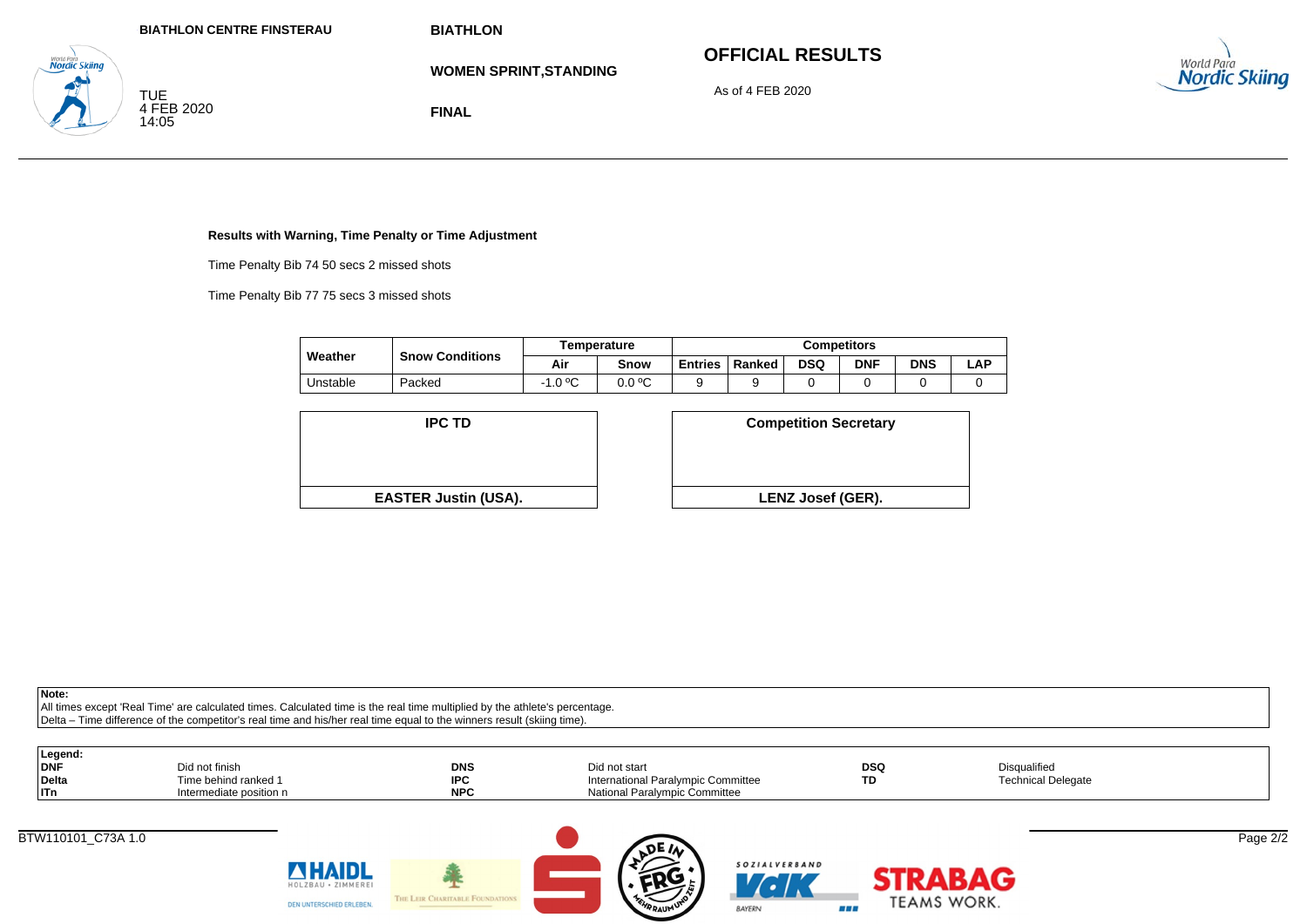**WOMEN SPRINT,VISUALLY IMPAIRED**

## **OFFICIAL RESULTS**

As of 4 FEB 2020



TUE<br>4 FEB 2020<br>16:05

*Norta Para*<br>**Nordic Skiing** 

**FINAL**

| <b>JURY</b>              |                             | <b>COURSE INFORMATION</b> |                           |
|--------------------------|-----------------------------|---------------------------|---------------------------|
| <b>IPC TD</b>            | <b>EASTER Justin(USA)</b>   | Course Name               | <b>BT Sprint Standing</b> |
| <b>IPC Race Director</b> | KADYKOV-O. G(RUS)           | Height difference         | 47 m                      |
| Chief of Competition     | <b>EDER Karl(GER)</b>       | Maximum Climb             | 31 m                      |
| International Referee BT | <b>SCHNIDER Robert(CAN)</b> | <b>Total Climb</b>        | 78 m                      |
|                          | n/a                         | Length of Lap             | 2700 m                    |

| Rank           |     | <b>Bib Name</b>                                  |                    | <b>NPC</b> Sport<br>Code Class | ℅   | 2.7 Km<br>Time(Rk) | 5.3 Km<br>Time(Rk)        | Real<br><b>Time</b> | <b>Delta</b>        | <b>Calculated</b><br><b>Time</b> | Missed<br><b>Shoots</b> | <b>Result</b> | Race<br>Pts. | <b>WC</b><br>Pts. |
|----------------|-----|--------------------------------------------------|--------------------|--------------------------------|-----|--------------------|---------------------------|---------------------|---------------------|----------------------------------|-------------------------|---------------|--------------|-------------------|
|                |     | 122 KHLYZOVA Vera<br>Guide: IAKIMOVA Natalia     | RUS B <sub>2</sub> |                                | 99  | 9:05.2(2)          | 18:05.3(2)                | 26:17.4             |                     | 26:01.6                          | $0 + 0$                 | 26:01.6       | 0.00         | 100               |
| $\overline{2}$ | 121 | I PANFEROVA Anna<br>Guide: BEREZIN Vladimir      | RUS B <sub>2</sub> |                                | 99  | 8:59.1(1)          | 17:37.2(1)                | 26:08.8             | $-08.6$             | 25:53.1                          | $0 + 1$                 | 26:18.1       | 6.34         | 80                |
| 3              |     | 119 LYSOVA Mikhalina<br>Guide: IVANOV Alexey     | RUS B <sub>2</sub> |                                | 99  | 9:09.9(3)          | 18:12.5(3)                | 26:58.7             | $+41.3$             | 26:42.5                          | $0 + 1$                 | 27:07.5       | 25.32        | 60                |
| 4              |     | 118 SMIRNOVA Iulija<br>Guide: TARASOV Roman      | <b>RUS</b>         | <b>B2</b>                      | 99  | 9:31.2(5)          | 19:04.4(4)                | 28:02.7             | $+1:45.3$           | 27:45.9                          | $0 + 0$                 | 27:45.9       | 40.07        | 50                |
| 5              |     | 120 SHYSHKOVA Oksana<br>Guide: KAZAKOV Vitaliv   | UKR B <sub>2</sub> |                                | 99  | 9:33.8(6)          | 19:11.2(5)                | 28:12.1             | $+1:54.7$           | 27:55.2                          | $0+0$                   | 27:55.2       | 43.65        | 45                |
| 6              | 111 | I GALITSYNA Marina<br>Guide: PIROGOV Maksim      | RUS B1             |                                | 88  | 9:28.2(4)          | 19:11.2(5)                | 31:29.3             | $+1:54.7$           | 27:42.6                          | $0 + 2$                 | 28:32.6       | 58.02        | 40                |
| $\overline{7}$ |     | 117 HOESCH Vivian<br>Guide: HUHN Michael         | GER B1             |                                | 88  | 9:56.0(7)          | 19:45.1(7)                | 32:32.0             | $+2:57.4$           | 28:37.8                          | $1 + 0$                 | 29:02.8       | 69.62        | 36                |
| 8              |     | 114 UMRILOVA Vlada<br>Guide: VESELOV Artem       | RUS B3             |                                | 100 | 10:06.0(8)         | 20:27.7(8)                | 29:29.0             | $+3:27.4$           | 29:29.0                          | $0 + 0$                 | 29:29.0       | 79.69        | 32                |
| 9              |     | 115 WALTER Leonie Maria<br>Guide: WAGNER Frank   | GER B <sub>2</sub> |                                | 99  | 10:30.7(9)         | 21:06.3(9)                | 31:12.4             | $+4:55.0$           | 30:53.7                          |                         | $0+2$ 31:43.7 | 131.44       | 29                |
| 10             |     | 116 KAPUSTEI Andriana<br>Guide: STEFURAK Nazar   | UKR B2             |                                | 99  |                    | 10:58.5 (10) 22:04.7 (10) | 32:08.1             | $+5:50.7$           | 31:48.8                          | $0 + 1$                 | 32:13.8       | 143.01       | 26                |
| 11             |     | 113 TKACHENKO Natalija<br>Guide: POTAPENKO Vasyl | <b>UKR</b>         | <b>B2</b>                      | 99  |                    | 12:18.0 (11) 24:21.4 (11) | 35:00.3             | $+8:42.9$           | 34:39.3                          | $2 + 1$                 | 35:54.3       | 227.73       |                   |
| 12             |     | 112 SHYROBOKOVA Tetiana<br>Guide: PEREKHODA R    | UKR                | <b>B2</b>                      | 99  |                    | 12:47.1 (12) 25:12.9 (12) |                     | $37:00.1 + 10:42.7$ | 36:37.9                          | $0 + 1$                 | 37:02.9       | 254.09       |                   |